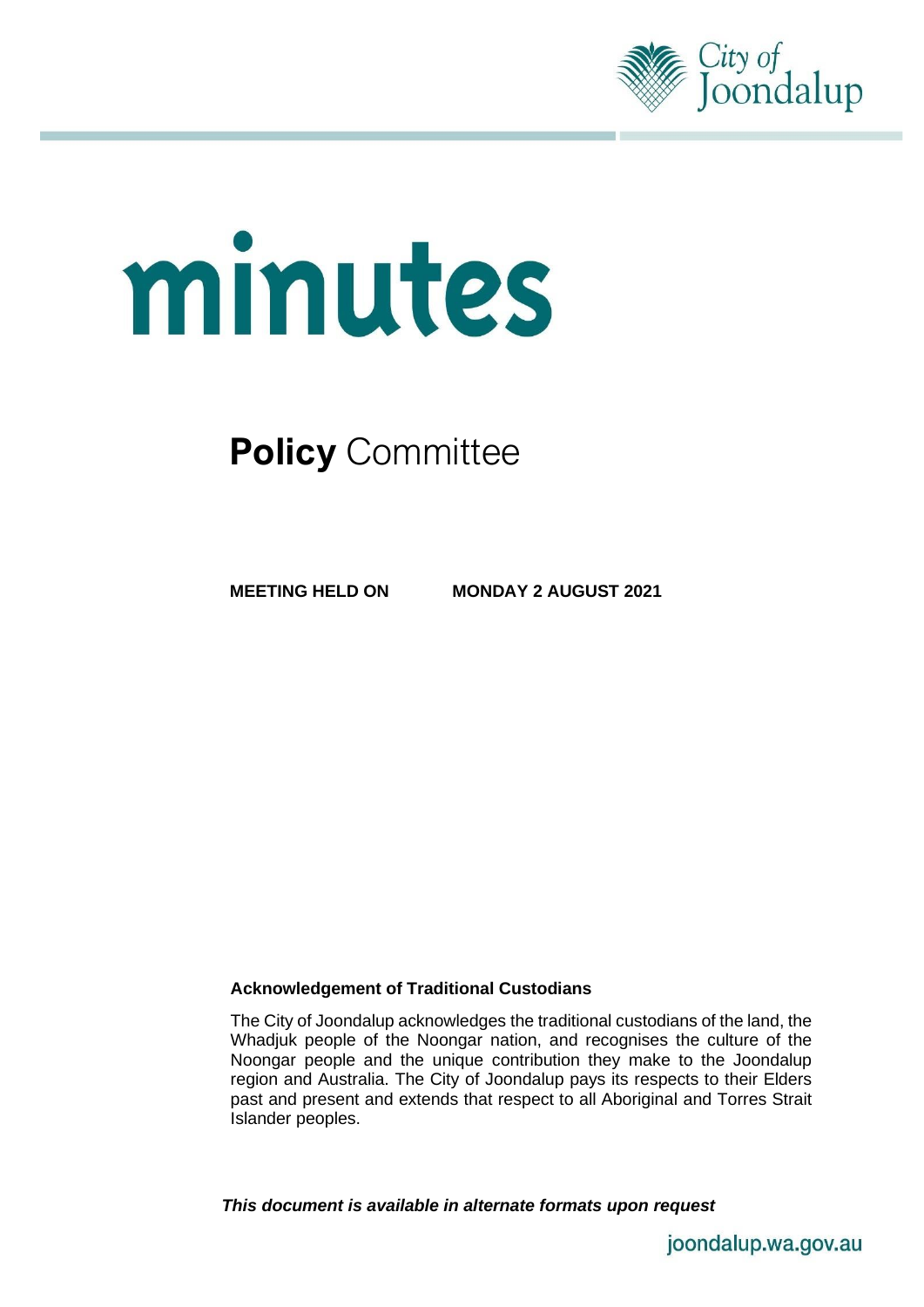# **TABLE OF CONTENTS**

| ITEM<br>NO.    | <b>TITLE</b>                                                                                              | <b>PAGE</b><br>NO. |
|----------------|-----------------------------------------------------------------------------------------------------------|--------------------|
|                | <b>ACKNOWLEDGEMENT OF TRADITIONAL CUSTODIANS</b>                                                          | 3                  |
|                | <b>DECLARATION OF OPENING</b>                                                                             | 3                  |
|                | DECLARATIONS OF FINANCIAL INTEREST / PROXIMITY<br><b>INTEREST / INTEREST THAT MAY AFFECT IMPARTIALITY</b> | 4                  |
|                | <b>APOLOGIES AND LEAVE OF ABSENCE</b>                                                                     | 4                  |
|                | <b>CONFIRMATION OF MINUTES</b>                                                                            | 4                  |
|                | ANNOUNCEMENTS BY THE PRESIDING MEMBER WITHOUT<br><b>DISCUSSION</b>                                        | 5                  |
|                | <b>IDENTIFICATION OF MATTERS FOR WHICH THE MEETING MAY BE</b><br><b>CLOSED TO THE PUBLIC</b>              | 5                  |
|                | <b>PETITIONS AND DEPUTATIONS</b>                                                                          | 5                  |
|                | <b>REPORTS</b>                                                                                            | 6                  |
| 1              | REVISED ELECTED MEMBERS' COMMUNICATIONS POLICY                                                            | 6                  |
| $\overline{2}$ | <b>REVISED CIVIC CENTRE POLICY</b>                                                                        | 11                 |
| 3              | <b>REVISED ELECTIONS CARETAKER POLICY</b>                                                                 | 15                 |
| 4              | REVIEW OF COMMUNITY FUNDING PROGRAMS AND POLICIES                                                         | 18                 |
| 5              | ACTING OR<br>APPOINTMENT OF<br>TEMPORARY<br>AN<br><b>CHIEF</b><br><b>EXECUTIVE OFFICER POLICY</b>         | 33                 |
| 6              | REVIEW OF THE COMMUNITY ART EXHIBITION                                                                    | 37                 |
|                | <b>URGENT BUSINESS</b>                                                                                    | 44                 |
|                | <b>MOTIONS OF WHICH PREVIOUS NOTICE HAS BEEN GIVEN</b>                                                    | 44                 |
|                | <b>REQUESTS FOR REPORTS FOR FUTURE CONSIDERATION</b>                                                      | 44                 |
|                | <b>CLOSURE</b>                                                                                            | 44                 |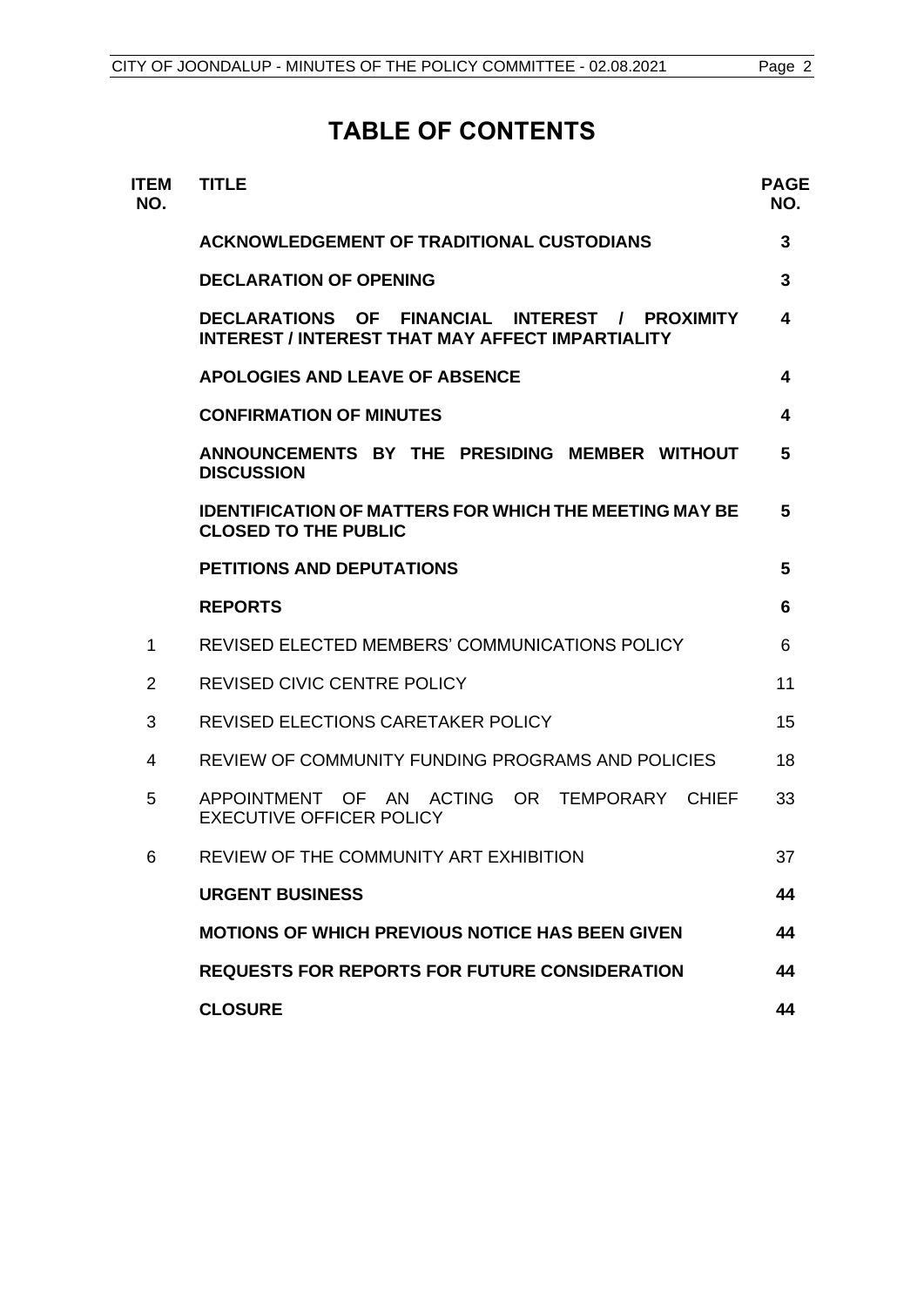## **MINUTES OF THE POLICY COMMITTEE MEETING HELD IN CONFERENCE ROOM 2, JOONDALUP CIVIC CENTRE, BOAS AVENUE, JOONDALUP ON MONDAY 2 AUGUST 2021.**

## **ATTENDANCE**

#### **Committee Members**

| Cr Christine Hamilton-Prime, JP | <b>Presiding Member</b>        |                              |
|---------------------------------|--------------------------------|------------------------------|
| Mayor Hon. Albert Jacob, JP     |                                | absent from 7.10pm to 7.13pm |
| Cr Kerry Hollywood              | <b>Deputy Presiding Member</b> |                              |
| Cr Christopher May              |                                | from 5.55pm                  |
| Cr Nige Jones                   |                                |                              |
| Cr Russ Fishwick, JP            |                                |                              |
| Cr John Chester                 |                                |                              |
| <b>Cr Russell Poliwka</b>       | Deputising for Cr May          | to 5.55pm                    |
| <b>Observers</b>                |                                |                              |
| Cr John Raftis                  |                                | from 5.48pm                  |
| Cr Tom McLean, JP               |                                |                              |
| Cr Russell Poliwka              |                                | from 5.55pm                  |

#### **Officers**

Cr Suzanne Thompson

| <b>Chief Executive Officer</b>                     |
|----------------------------------------------------|
| <b>Director Corporate Services</b>                 |
| Director Governance and Strategy                   |
| <b>Director Infrastructure Services</b>            |
| Director Planning and Community Development        |
| Manager Community Development and Library Services |
| <b>Manager Governance</b>                          |
| <b>Governance Officer</b>                          |
|                                                    |

# <span id="page-2-0"></span>**ACKNOWLEDGEMENT OF TRADITIONAL CUSTODIANS**

Prior to the opening of the Policy Committee meeting, the Presiding Member acknowledged the traditional custodians of the land.

# <span id="page-2-1"></span>**DECLARATION OF OPENING**

The Presiding Member declared the meeting open at 5.45pm.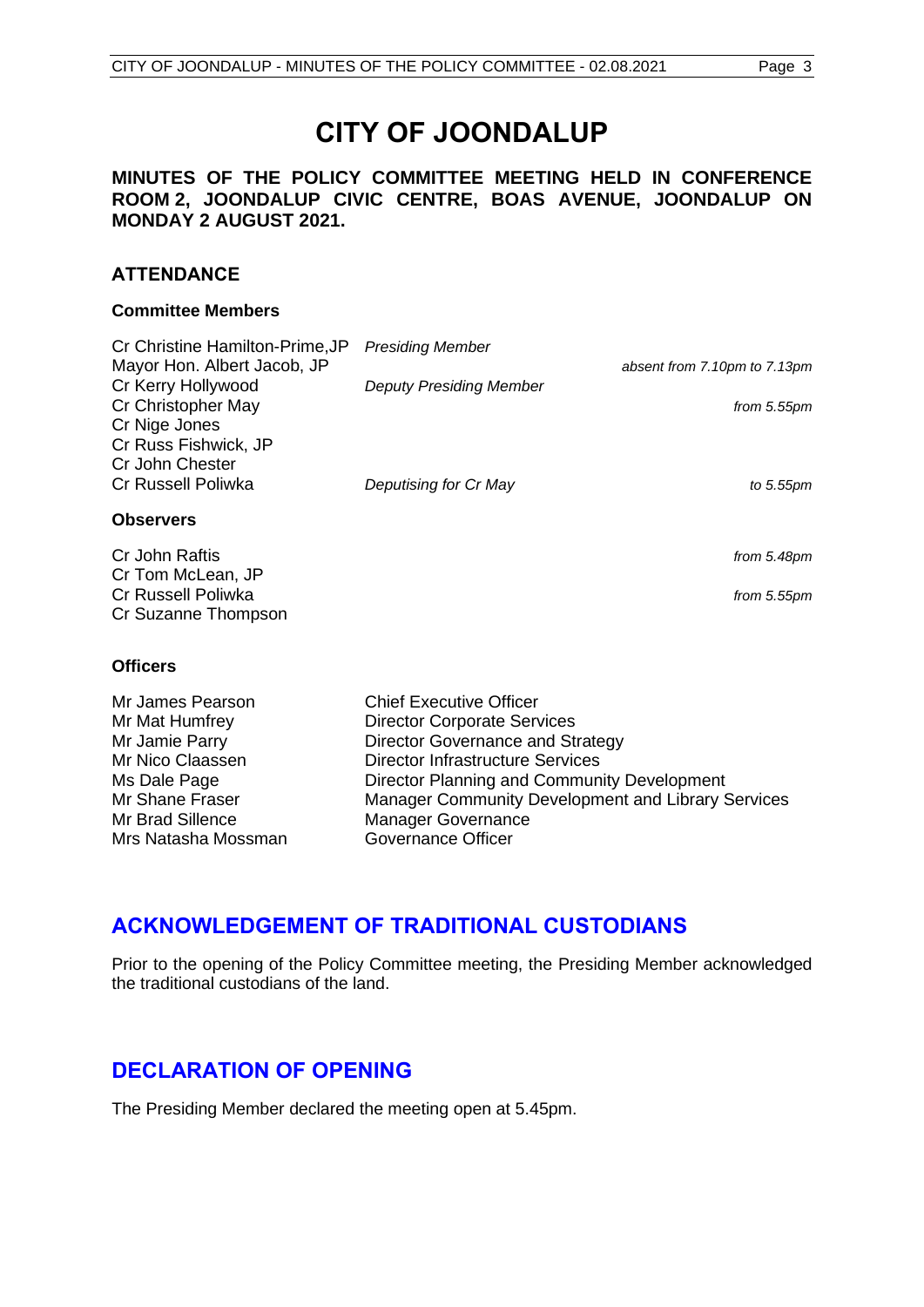# <span id="page-3-0"></span>**DECLARATIONS OF FINANCIAL INTEREST / PROXIMITY INTEREST / INTEREST THAT MAY AFFECT IMPARTIALITY**

#### **Disclosures of Financial Interest / Proximity Interest**

Nil.

#### **Disclosure of interest affecting Impartiality**

Elected Members (in accordance with clause 22 of Schedule 1 of the *Local Government [Model Code of Conduct] Regulations 2021*) and employees (in accordance with the Code of Conduct) are required to declare any interest that may affect their impartiality in considering a matter. This declaration does not restrict any right to participate in or be present during the decision-making process. The Elected Member / employee is also encouraged to disclose the nature of their interest.

| <b>Name / Position</b>    | <b>Cr Christopher May.</b>                                       |
|---------------------------|------------------------------------------------------------------|
| Item No. / Subject        | Item 4 - Review of Community Funding Programs and Policies.      |
| <b>Nature of Interest</b> | Interest that may affect impartiality.                           |
| <b>Extent of Interest</b> | Cr May is a committee member of the Northshore Country Club, and |
|                           | is also a board member of Craigie Heights Primary School and     |
|                           | Springfield Primary School.                                      |

# <span id="page-3-1"></span>**APOLOGIES AND LEAVE OF ABSENCE**

## **Apologies**

Nil

#### **Leave of Absence Previously Approved**

Cr John Logan 22 July to 8 August 2021 inclusive.

# <span id="page-3-2"></span>**CONFIRMATION OF MINUTES**

#### **MINUTES OF THE POLICY COMMITTEE HELD ON 10 MAY 2021**

**MOVED Cr Fishwick, SECONDED Cr Hollywood that the minutes of the meeting of the Policy Committee held on 10 May 2021 be confirmed as a true and correct record.** 

#### **The Motion was Put and CARRIED (7/0)**

**In favour of the Motion:** Cr Hamilton-Prime, Mayor Jacob, Crs Chester, Fishwick, Hollywood, Jones and Poliwka.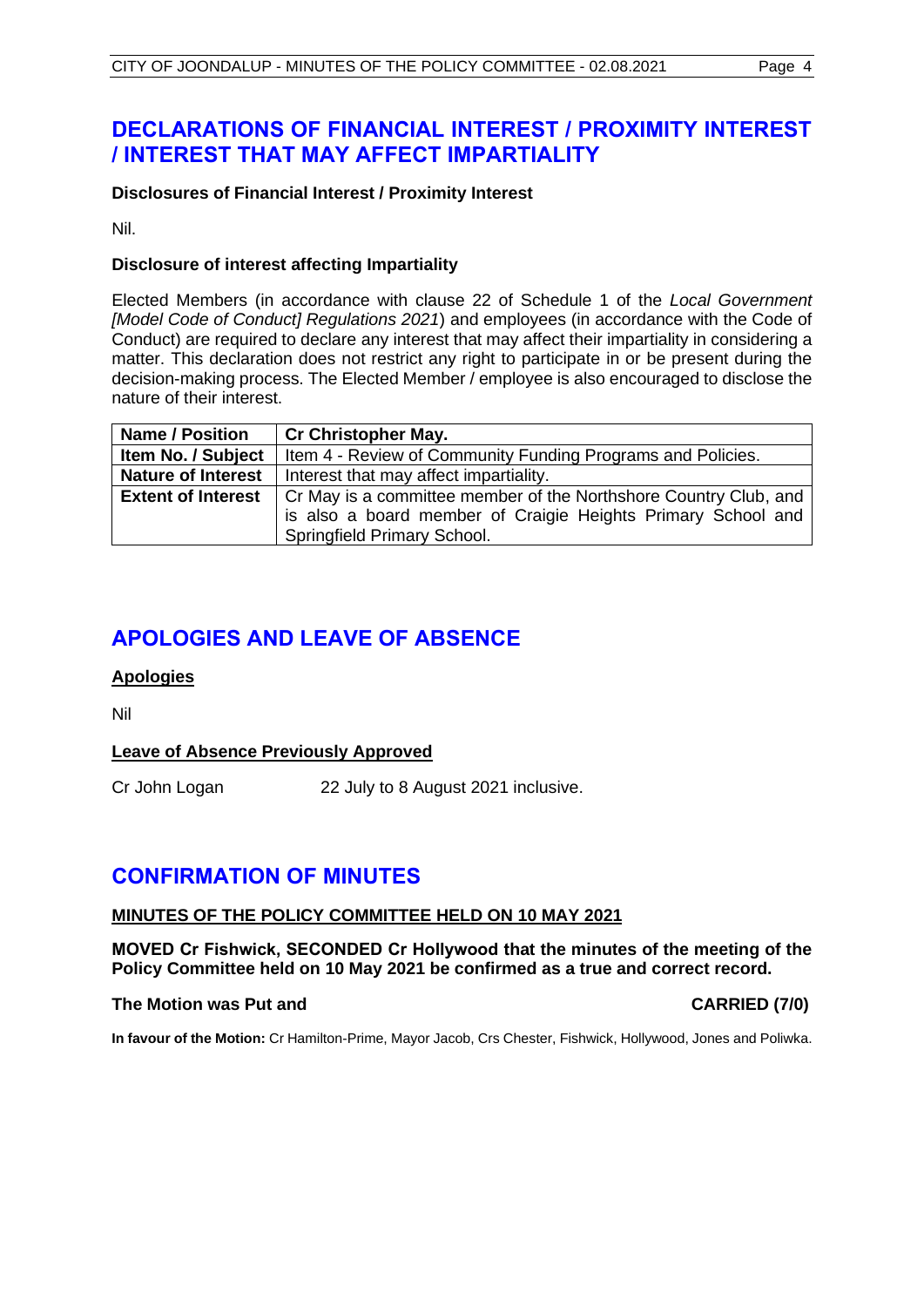# <span id="page-4-0"></span>**ANNOUNCEMENTS BY THE PRESIDING MEMBER WITHOUT DISCUSSION**

Nil

# <span id="page-4-1"></span>**IDENTIFICATION OF MATTERS FOR WHICH THE MEETING MAY BE CLOSED TO THE PUBLIC**

In accordance with Clause 5.2 of the City's *Meeting Procedures Local Law 2013*, this meeting was not open to the public.

# <span id="page-4-2"></span>**PETITIONS AND DEPUTATIONS**

Nil.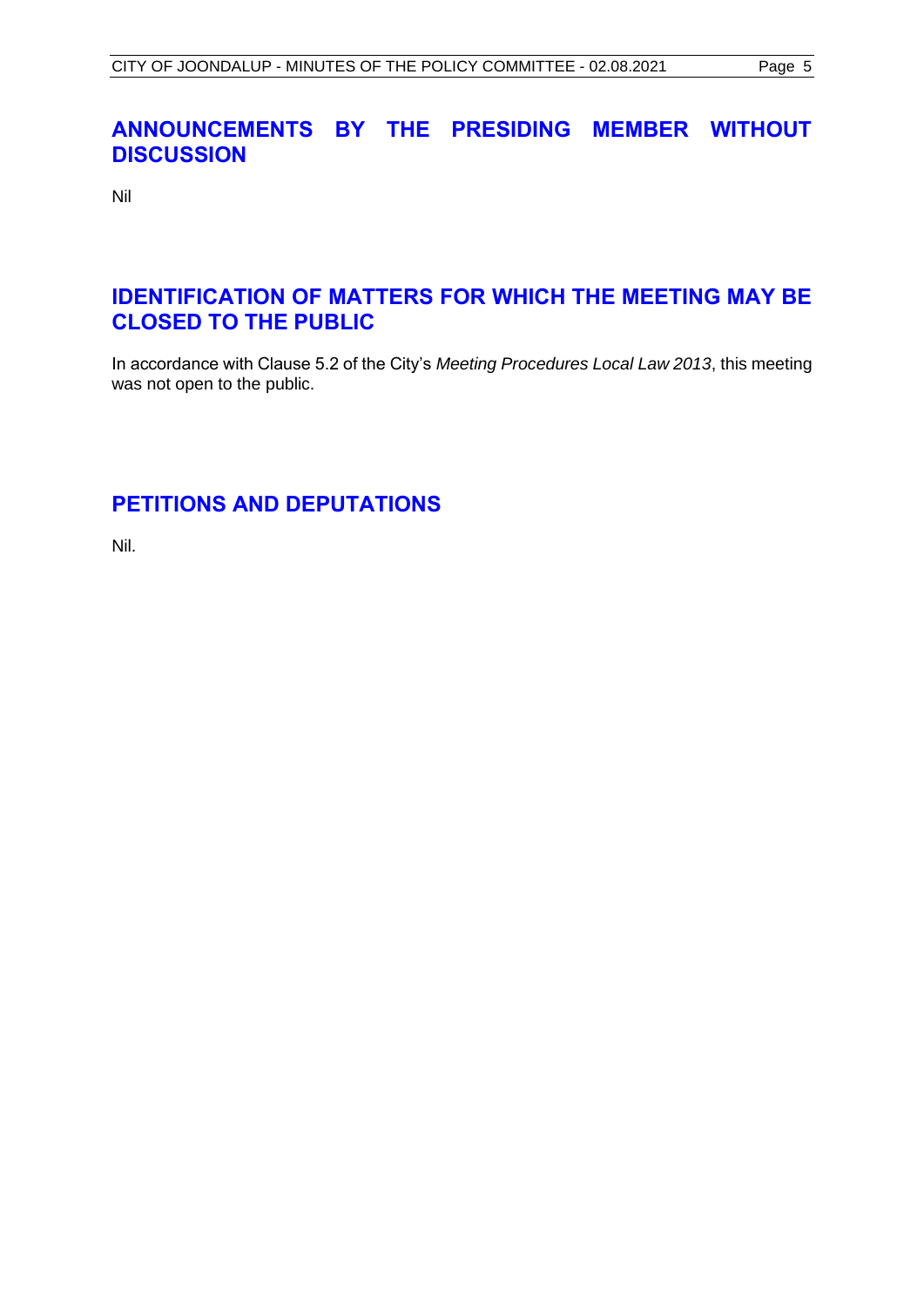# <span id="page-5-0"></span>**REPORTS**

<span id="page-5-1"></span>

| <b>ITEM1</b>                          | <b>REVISED</b><br><b>COMMUNICATIONS POLICY</b>                                       | <b>ELECTED</b>                          |         | <b>MEMBERS'</b> |
|---------------------------------------|--------------------------------------------------------------------------------------|-----------------------------------------|---------|-----------------|
| <b>WARD</b>                           | All                                                                                  |                                         |         |                 |
| <b>RESPONSIBLE</b><br><b>DIRECTOR</b> | Mr Jamie Parry<br>Governance and Strategy                                            |                                         |         |                 |
| <b>FILE NUMBERS</b>                   | 101262, 101515                                                                       |                                         |         |                 |
| <b>ATTACHMENTS</b>                    | Attachment 1                                                                         | Social Media Guidelines for<br>Members. |         | Elected         |
|                                       | <b>Attachment 2</b>                                                                  | Revised<br>Communications Policy.       | Elected | <b>Members</b>  |
| <b>AUTHORITY / DISCRETION</b>         | Legislative - includes the adoption of local laws, planning<br>schemes and policies. |                                         |         |                 |

#### **PURPOSE**

For Council to adopt a revised *Elected Members' Communications Policy*.

## **EXECUTIVE SUMMARY**

The *Elected Members' Communications Policy* (the policy) provides guidance around the appropriate communication systems by elected members while undertaking their role at the City. The policy has been amended over time and was last reviewed by Council at its meeting held on 19 May 2020 (Item CJ068-05/20 refers) where revised provisions around meetings that are held externally by elected members were included.

On 3 February 2021, the *Local Government (Model Code of Conduct) Regulations 2021* came into effect, which introduced model standards of conduct for council members (elected members), committee members and local government election candidates. A behavioural provision within the model, requires that elected members, committee members and local government election candidates must ensure the use of social media and other forms of communication complies with the code. As required by the *Local Government Act 1995,*  Council adopted the model code provisions as part of its new *Code of Conduct for Council Members, Committee Members and Candidates*, at its meeting held on 18 May 2021 (Item CJ071-05/21 refers).

In view of the new code, changes are suggested to the policy to better reflect the desired standards of social media use by elected members as well as amending the policy to reflect the City's new *Code of Conduct for Council Members, Committee Members and Candidates*.

*It is therefore recommended that Council ADOPTS the revised Elected Members Communications Policy, as detailed in Attachment 2 to this Report.*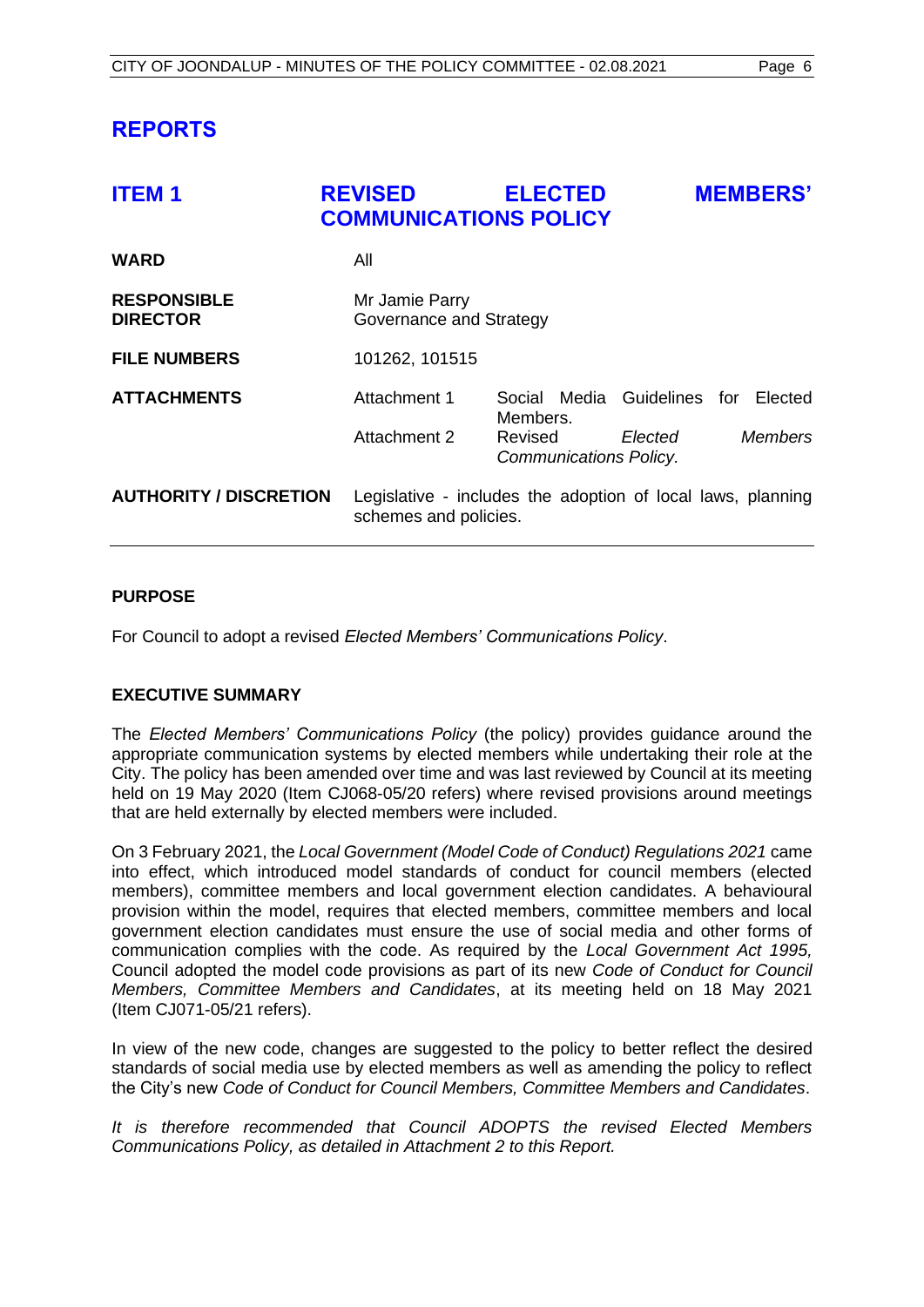As part of an overall review of the City's policy framework following the period of Joint Commissioners, the City's inaugural *Communications Policy* was adopted by Council at its meeting held on 11 October 2005 (Item CJ206-10/05 refers). At that time the policy detailed:

- the Chief Executive Officer as determining the styles, formats, protocols and processes for all written communications received by the City
- the Chief Executive Officer being responsible for determining the content and presentation of the City's website
- the principles of elected member communication and the statutory requirements that relate to the same
- how elected members are to interact with the media
- how correspondence of the Mayor and Councillors is to be treated
- electronic correspondence for elected members and the use of information technology supplied by the City
- access to information held by the City.

The policy was reviewed by Council at its meeting held on 20 March 2012 (Item CJ032-03/12 refers) as part of the City's broader review of its policy framework and manual. The review included incorporating elected member communication matters detailed in other policies into one succinct policy, as well as some other minor amendments. The policy was last reviewed by Council at its meeting held on 19 May 2020 (Item CJ068-05/20 refers) to include revised provisions around meetings that are held externally by elected members.

On 3 February 2021, the *Local Government (Model Code of Conduct) Regulations 2021* came into effect, which introduced model standards of conduct for council members (elected members), committee members and local government election candidates. As part of that model, the following behavioural provision around personal integrity was included:

## **"***8. Personal integrity*

- *(1) A council member, committee member or candidate*<sup>−</sup>
	- *(a) must ensure that their use of social media and other forms of communication complies with this code; and*
	- *(b) must only publish material that is factually correct.*"

As required by the *Local Government Act 1995*, Council adopted the model code provisions as part of its new *Code of Conduct for Council Members, Committee Members and Candidates*, at its meeting held on 18 May 2021 (Item CJ071-05/21 refers).

In terms of the use of social media by elected members, the City has existing guidelines around the use of social media by elected members (Attachment 1 to this Report), that were acknowledged by Council at its meeting held on 20 November 2012 (Item CJ233-11/12 refers). This guideline has formed part of the *Elected Members Induction Manual* and induction program since that time and offers guidance to elected members in terms of their social media use.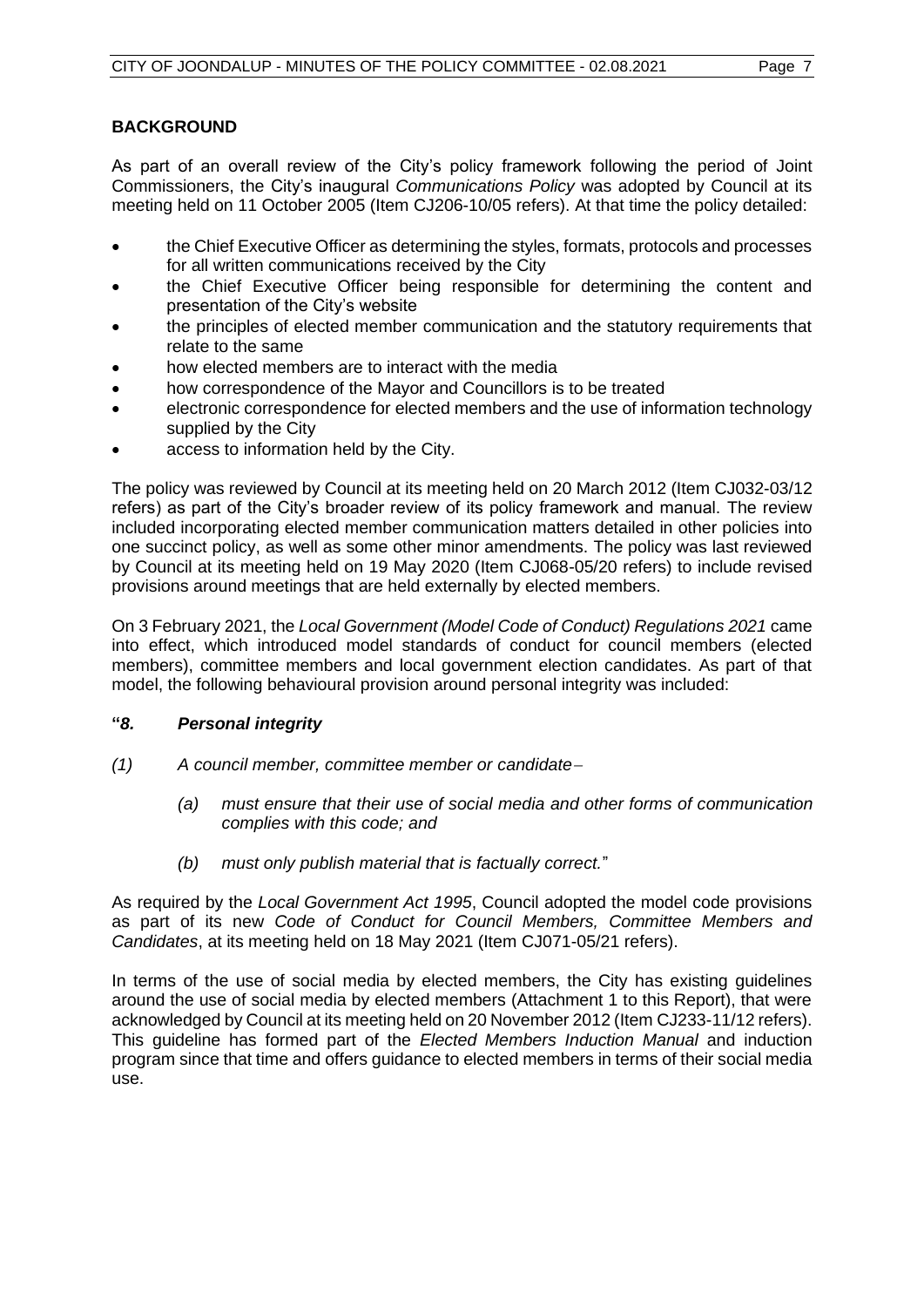### **DETAILS**

In view of the new code, changes are suggested to the policy to better refer the desired standards of social media use by elected members as well as minor revisions to reflect the City's new *Code of Conduct for Council Members, Committee Members and Candidates*.

In the main, the revised policy suggests elected members when using social media must:

- expressly state on all postings the stated views are their own and are not those of the City or the Council
- not imply that they are authorised to speak as a representative of the City or the Council, or give the impression that the views expressed are those of the City or the Council
- not use the City logo or insignia, or use the identity or likeness of another elected member, City employee, contractor or other member of the City
- only disclose and discuss publicly available information
- ensure that all content published is accurate and not misleading and complies with all relevant City policies and legislative requirements
- endeavour to be polite and respectful to all people they interact with
- comply with their record keeping responsibilities when using social media for elected member activities and Council related matters
- adhere to the guidelines of the relevant social media platform/website, as well as copyright, privacy, defamation, contempt of court, discrimination, harassment and other applicable laws.

The revised policy is detailed in Attachment 2 to this Report.

#### **Issues and Options Considered**

Council can either:

- adopt the revised *Elected Members' Communications Policy* as presented
- adopt the revised *Elected Members' Communications Policy* with further amendments or
- not adopt the revised *Elected Members' Communications Policy.*

#### **Legislation / Strategic Community Plan / Policy Implications**

| Legislation | Local Government Act 1995.                             |
|-------------|--------------------------------------------------------|
|             | Local Government (Model Conduct of Conduct)            |
|             | Regulations 2021.                                      |
|             | State Records Act 2000.                                |
|             | Freedom of Information Act 1992.                       |
|             | City of Joondalup Code of Conduct for Council Members, |
|             | <b>Committee Members and Candidates.</b>               |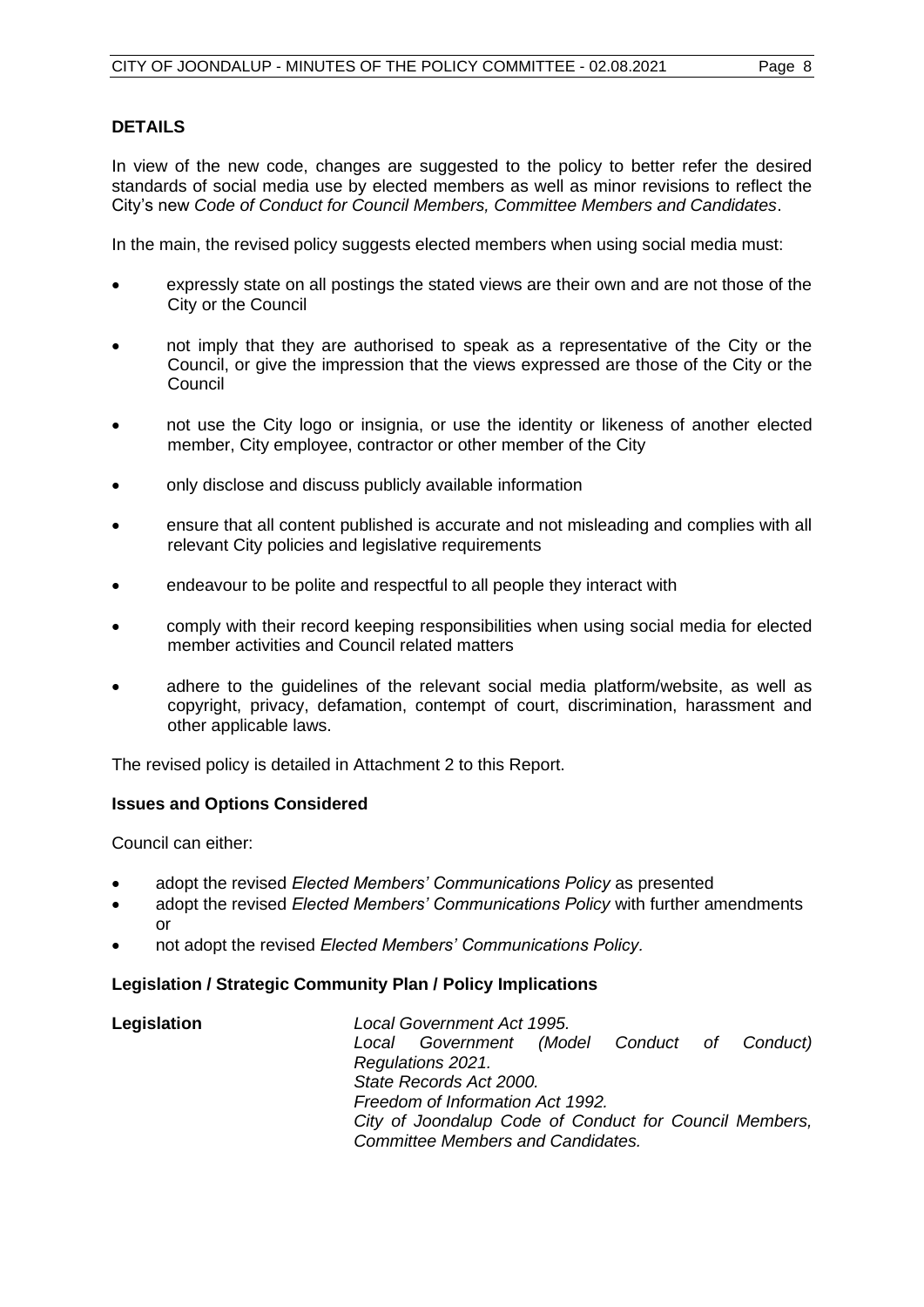#### **Strategic Community Plan**

| <b>Key theme</b>            | Governance and Leadership.                                                                                                                    |
|-----------------------------|-----------------------------------------------------------------------------------------------------------------------------------------------|
| <b>Objective</b>            | Effective Representation.                                                                                                                     |
| <b>Strategic initiative</b> | Ensure the elected body has a comprehensive understanding<br>of its roles and responsibilities.                                               |
| <b>Policy</b>               | Elected Members' Communications Policy.<br>Elected Members' Entitlements Policy.<br>Records Management Policy.<br>Elections Caretaker Policy. |

#### **Risk Management Considerations**

Should effective and detailed communication arrangements not be specified for elected members, there could be risk associated with elected members contravening legislative provisions around their conduct.

#### **Financial / Budget Implications**

There are no financial implications associated with the adoption of the revised policy.

#### **Regional Significance**

Not applicable.

#### **Sustainability Implications**

Not applicable.

#### **Consultation**

Not applicable.

#### **COMMENT**

In support of good governance practices, the *Elected Members' Communications Policy* has been created to detail an elected member's appropriate use of, and access to communication systems and information managed and retained by the City. In terms of social media, it is often difficult for members of the community and indeed elected members, to distinguish between whether an elected member's social media activity is in their capacity as an elected official, or whether it is activity as an individual private citizen.

In view of this and the new provisions within the *Code of Conduct for Council Members, Committee Members and Candidates*, the suggested policy amendments will allow the communication standards of elected members to be known to the community, but just as importantly, to offer protection for elected members from possible breaches of the code. It is not considered that the suggested provisions go over and above the required conduct and behavioural standards.

The *Social Media Guideline for Elected Members* will be revised to provide additional guidance to elected members on the appropriate use of social media while in office.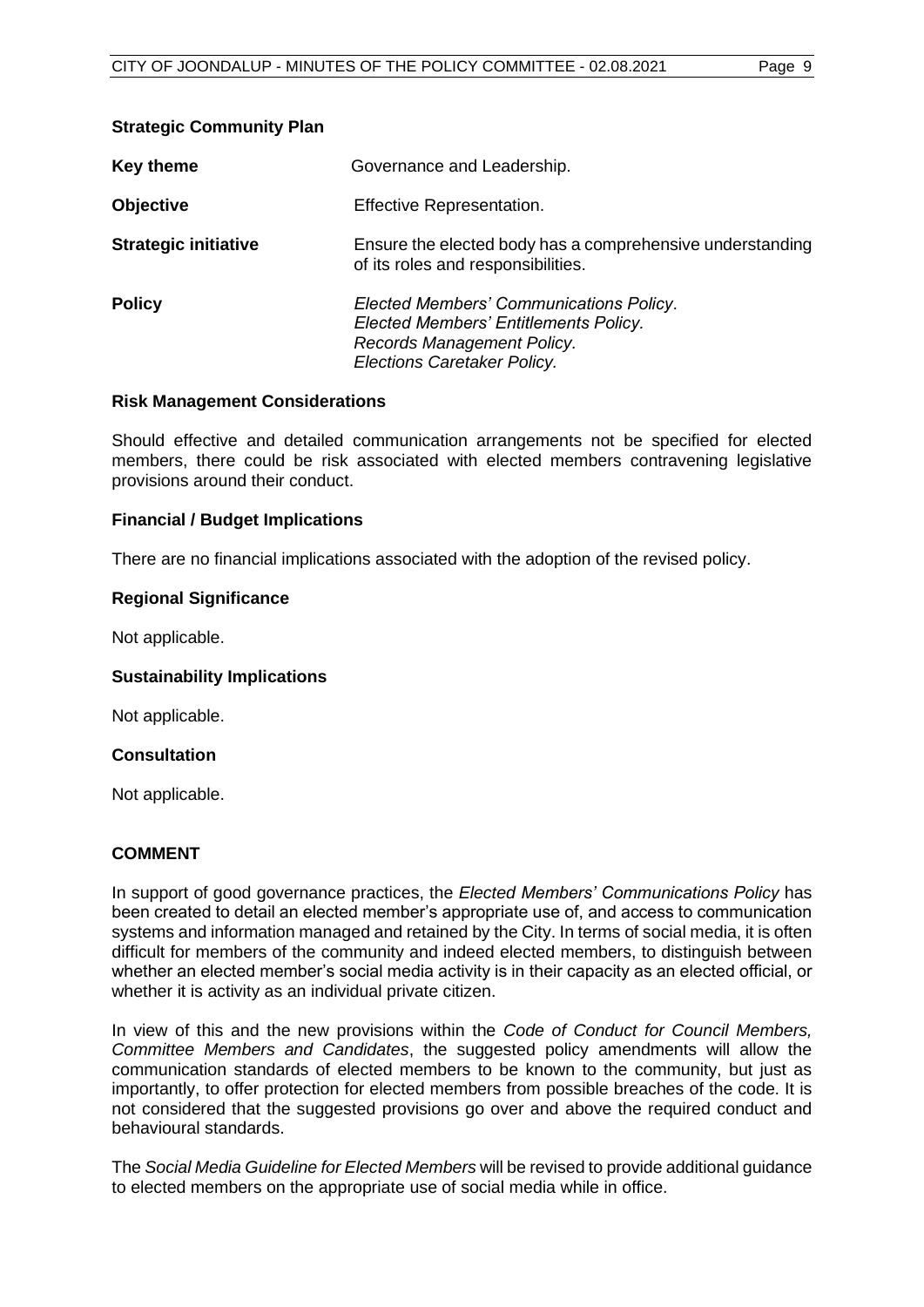#### **VOTING REQUIREMENTS**

Simple Majority.

*Cr Raftis entered the room at 5.48pm*.

*Cr May entered the room at 5.55pm*.

#### **OFFICER'S RECOMMENDATION**

That Council ADOPTS the revised *Elected Members' Communications Policy* as detailed in Attachment 2 to this Report.

**MOVED Mayor Jacob, SECONDED Cr Hollywood that Council ADOPTS the revised Elected Members' Communications Policy as detailed in Attachment 2 to this Report, subject to replacing clause 3.4 with the following:**

**1 "***3.4 Use of Social Media*

*Elected Members must ensure that their use of social media and other forms of communication complies with the Code of Conduct for Council Members, Committee Members and Candidates.***".**

#### **The Motion was Put and CARRIED (7/0)**

**In favour of the Motion:** Cr Hamilton-Prime, Mayor Jacob, Crs Chester, Fishwick, Hollywood, Jones and May.

*Appendix 1 refers*

*[To access this attachment on electronic document, click here: Attach1agnPOLICY210802.pdf](http://www.joondalup.wa.gov.au/files/committees/POLI/2021/Attach1agnPOLICY210802.pdf)*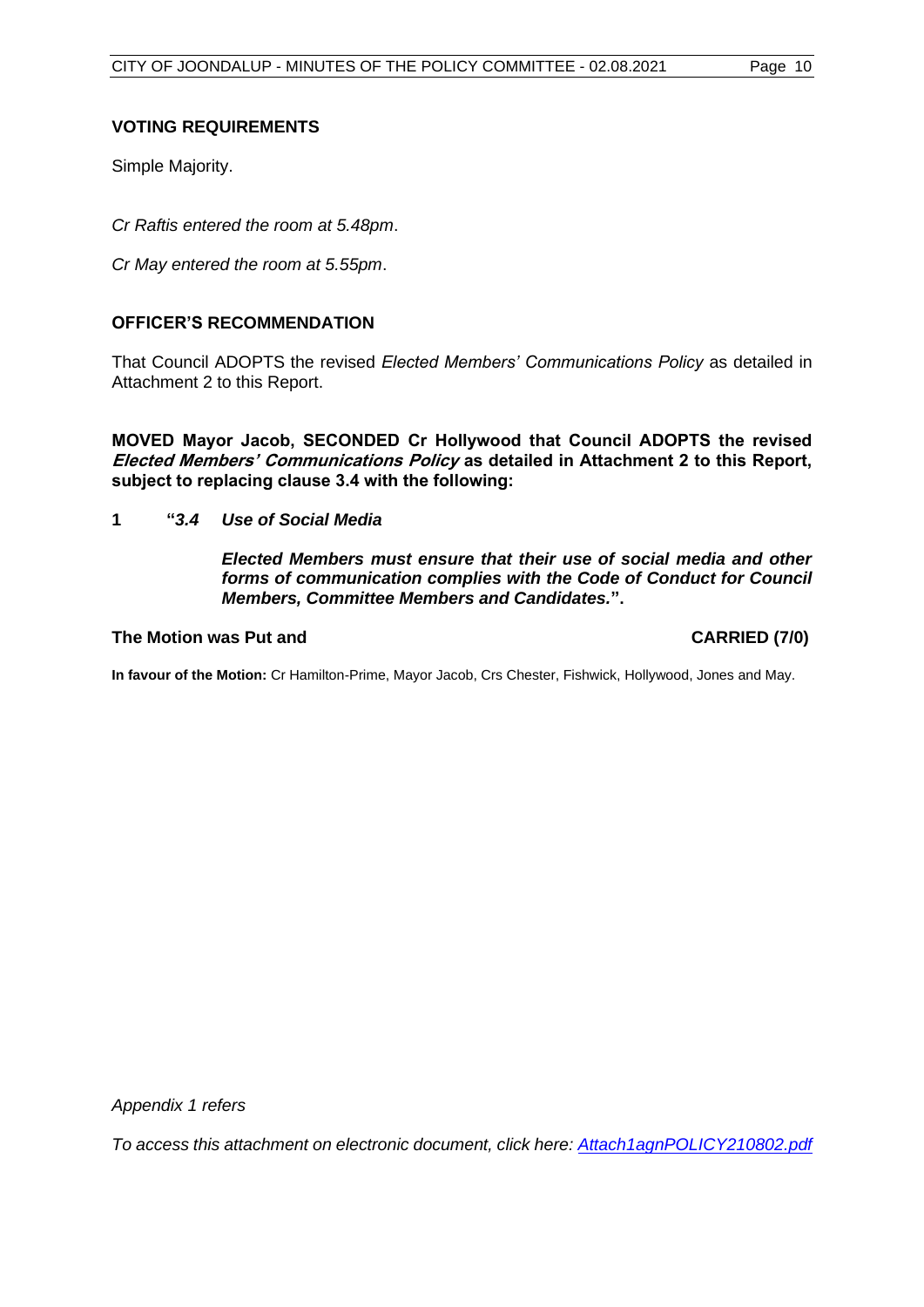<span id="page-10-0"></span>

| <b>ITEM 2</b>                         | <b>REVISED CIVIC CENTRE POLICY</b>                                                   |
|---------------------------------------|--------------------------------------------------------------------------------------|
| <b>WARD</b>                           | All                                                                                  |
| <b>RESPONSIBLE</b><br><b>DIRECTOR</b> | Mr Jamie Parry<br>Governance and Strategy                                            |
| <b>FILE NUMBERS</b>                   | 101270, 101515                                                                       |
| <b>ATTACHMENT</b>                     | Attachment 1<br>Revised Civic Centre Policy.                                         |
| <b>AUTHORITY / DISCRETION</b>         | Legislative - includes the adoption of local laws, planning<br>schemes and policies. |

#### **PURPOSE**

For Council to adopt a revised *Civic Centre Policy*.

#### **EXECUTIVE SUMMARY**

The *Civic Centre Policy* (the policy) provides guidance around the use of the City's Council Chamber and civic centre meetings rooms, as well as a number of activities relating to meetings. The policy was initially created in 1999 and was last reviewed by Council at its meeting held on 20 March 2012 (Item CJ032-03/12 refers) where a range of changes were made to the City's overall policy framework.

In line with the need for periodic reviews of policies, some minor changes to the policy are suggested to improve its operation and to reflect current legislative intent.

*It is therefore recommended that Council ADOPTS the revised Civic Centre Policy, as detailed in Attachment 1 to this Report.* 

#### **BACKGROUND**

The *Civic Centre Policy* (formerly known as the *Elected Members – General Policy)* was first created in 1999 and has been subsequently amended by the Council since that time, the last being 20 March 2012 (Item CJ032-03/12 refers) where a range of changes were made as part of a review of the City's overall policy framework.

The current policy details, among other things, the use of the Council Chamber and civic centre meeting rooms, as well as recording activities and requirements for Council and electors' meetings.

#### **DETAILS**

In the main the policy is retained in its current form, however a minor procedural change is recommended. Instead of the Mayor being the determining person in terms of the use of the civic centre rooms (including the Council Chamber) it is suggested that the policy be amended to reflect that the City's Chief Executive Officer will be the determining person in terms of use, however they will consult with the Mayor in making their decision.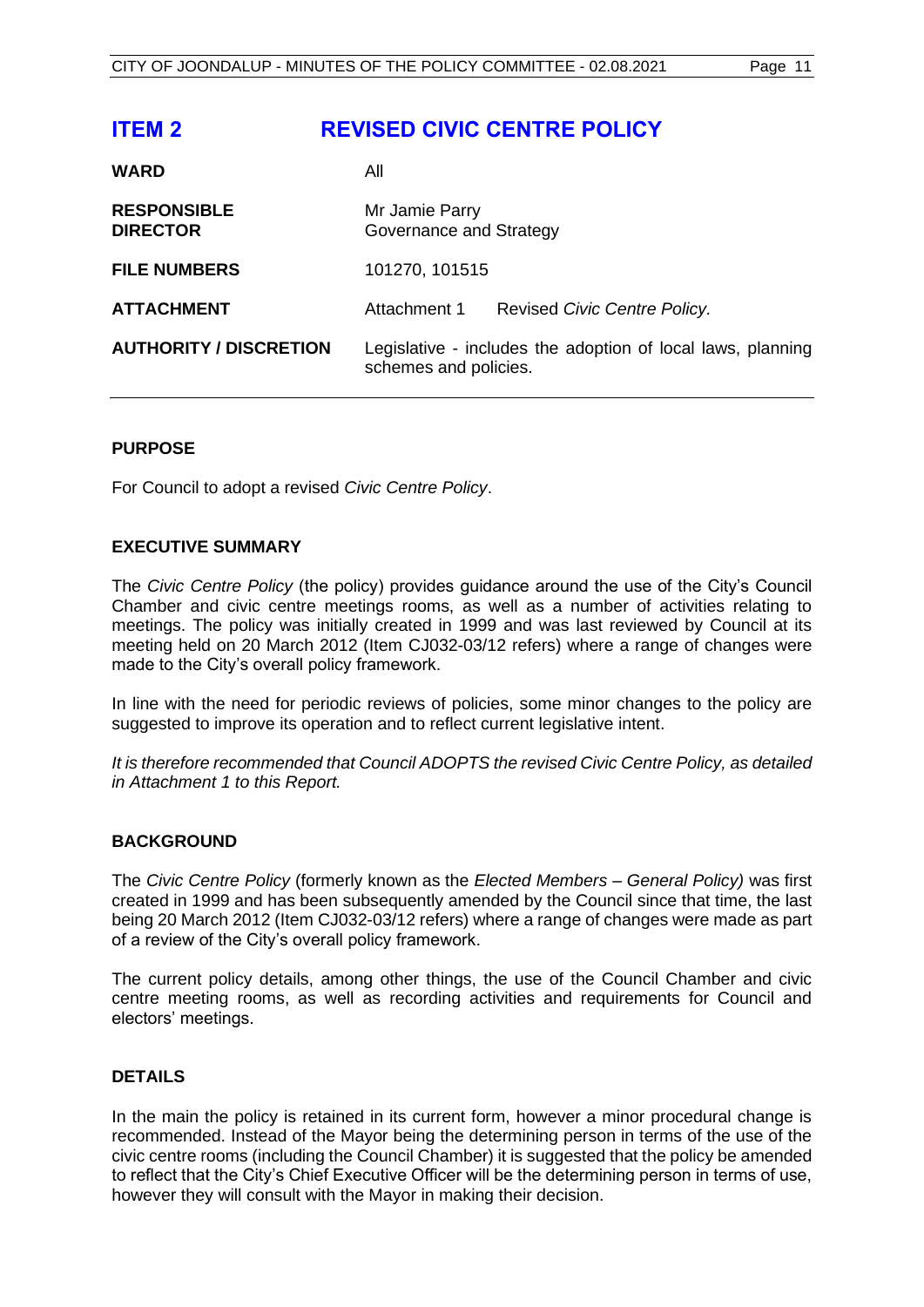Although the Mayor has a statutory function to carry out the civic and ceremonial duties on behalf of the City (section 2.8 of the *Local Government Act 1995)*, the Chief Executive Officer has the function to manage the day to day operations of the City (section 5.41 of the *Local Government Act 1995*). Such functions would include determining the use of City facilities, including the appropriate use of the City's Civic Building and meeting rooms. The suggested amendments are therefore detailed in the revised policy (Attachment 1 to this Report).

Of relevance to this policy review, it is worthy to note previous suggestions have made at a number of Annual General Meetings of Electors, for the City to live stream the audio of Briefing Sessions and to make a recording available on the website following the meeting. On considering these motions, Council has always resolved that it does not support audio recordings of Briefing Sessions being made available to members of the public, noting the audio of Council meetings is available to members of the public as well as streamed, on the City's website. This position is reflected in the current policy.

The primary purpose of Briefing Sessions is to inform elected members on the items of business to be presented and discussed at the forthcoming Council meeting, where questions can be addressed, and further clarity sought. However, Briefing Sessions are not a decisionmaking forum and not all items or reports are discussed.

As per the policy, the City currently streams the audio of its Council meetings on its website and also makes available the audio recording soon after the meeting is complete. However, legal issues around audio streaming of meetings have been widely publicised and have been critical of this activity, considering the decisions a Council has to make; elected members' various roles at meetings; the limited protection offered to elected members and others from defamation; and transmitting data across a wide, and more so, global audience.

The City has been previously guided by a legal article published and distributed to the local government sector regarding the question of whether Council meetings should be streamed live online, with the recordings being made available to electors by uploading to the local government's website as soon as practical, and maintained online as an archive.

The article provides an explanation of the risks associated with recording and live streaming of meetings. The arguments against recording are considered pertinent for non-decisionmaking forums such as Briefing Sessions. The City has assessed the risks related to the audio recording of its formal decision-making meeting and in the interests of the community, has decided that it is of benefit.

In terms of defamation protection, the WA State Parliament recognised the risks associated with audio recordings on a local government's website when it introduced a new section 9.57A into the *Local Government Act 1995* (the Act), as follows:

#### "*9.57A. Local government protected from liability for defamation: council proceedings on website*

*(1) In this section —*

*council proceedings means proceedings at a meeting of the council or a committee of the council;*

*matter has the meaning given in the Defamation Act 2005 section 4.*

*(2) A local government is not liable to an action for defamation in relation to matter published on its official website as part of a broadcast, audio recording, or video recording, of council proceedings.*"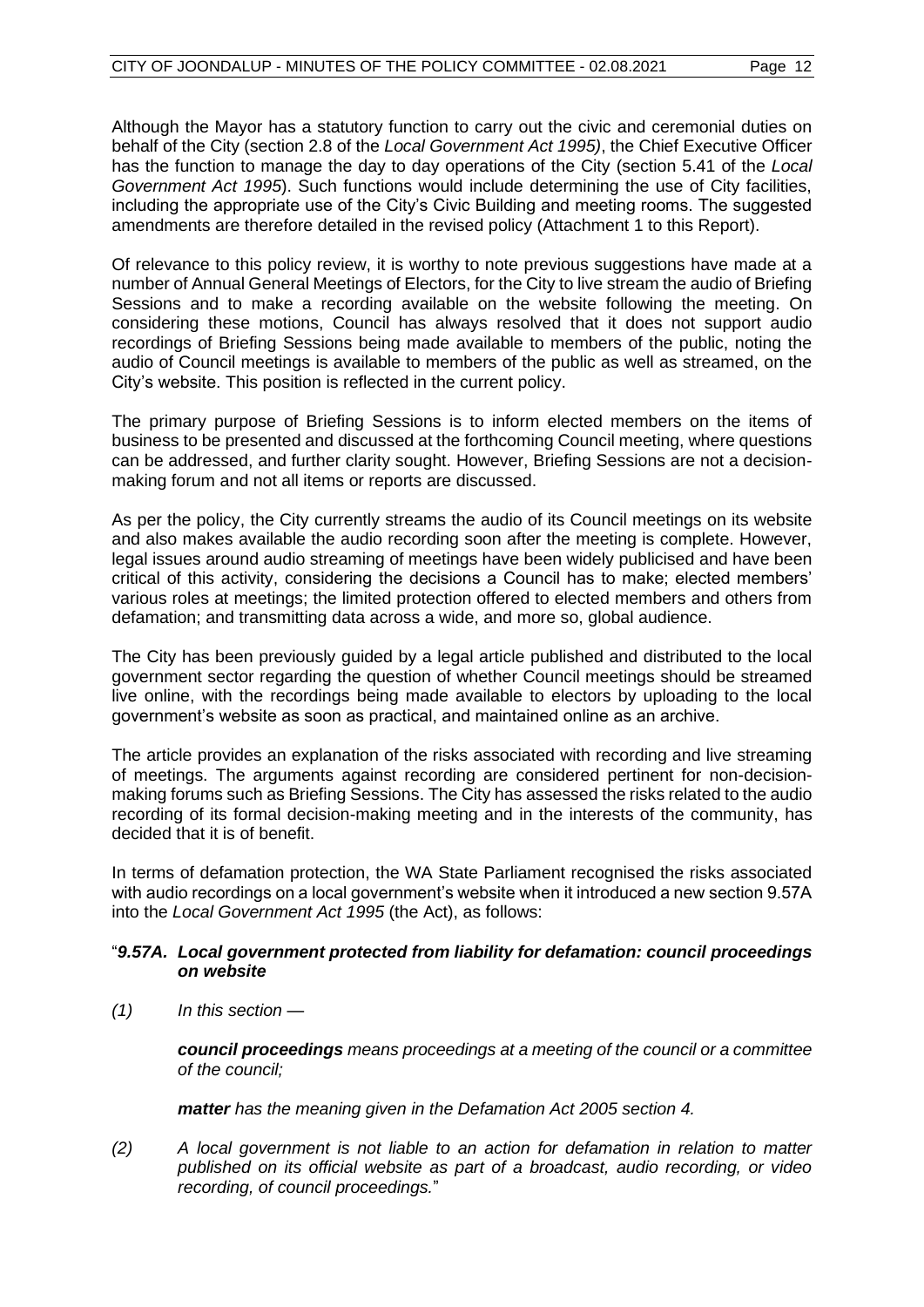The level of protection offered against defamation in the provision above, does not include Briefing Sessions as they are not deemed to be a meeting of the Council. Therefore, a risk of defamation is still apparent where any proceedings of Briefing Sessions are live streamed or uploaded onto the City's website.

Briefing Sessions only serve as an opportunity for elected members to gain further information around matters to be presented to Council in the following week, and any discussion at a Briefing Session is not the reason behind decisions being made. In view that Briefing Sessions are not the formal decision-making forums, the current practices of only streaming and making available the audio recording of Council meetings, is suggested to be maintained.

Notwithstanding Council at its meeting held on 21 April 2020 (Item CJ045-04/20 refers) reviewed its procedures for Strategy Sessions, Briefing Sessions and Council / Committee meetings which resulted in the audio recording of Briefing Sessions (that are held by electronic means) being placed on the City's website. This change was a result of the need for City of Joondalup to hold various closed meetings, due to the COVID-19 pandemic and the subsequent adjusted legislative framework.

#### **Issues and options considered**

Council can either:

- adopt the revised *Civic Centre Policy* as presented
- adopt the revised *Civic Centre Policy* with further amendments or
- not adopt the revised *Civic Centre Policy.*

#### **Legislation / Strategic Community Plan / Policy Implications**

| Legislation                     | <b>Local Government Act 1995.</b><br>City of Joondalup Meeting Procedures Local Law 2013.       |
|---------------------------------|-------------------------------------------------------------------------------------------------|
| <b>Strategic Community Plan</b> |                                                                                                 |
| <b>Key theme</b>                | Governance and Leadership.                                                                      |
| <b>Objective</b>                | <b>Effective Representation.</b>                                                                |
| <b>Strategic initiative</b>     | Ensure the elected body has a comprehensive understanding<br>of its roles and responsibilities. |
| <b>Policy</b>                   | Elections Caretaker Policy.<br>General Disposal Authority for Local Government Records.         |

#### **Risk Management Considerations**

Not applicable.

#### **Financial / Budget Implications**

There are no financial implications associated with the adoption of the revised policy.

## **Regional Significance**

Not applicable.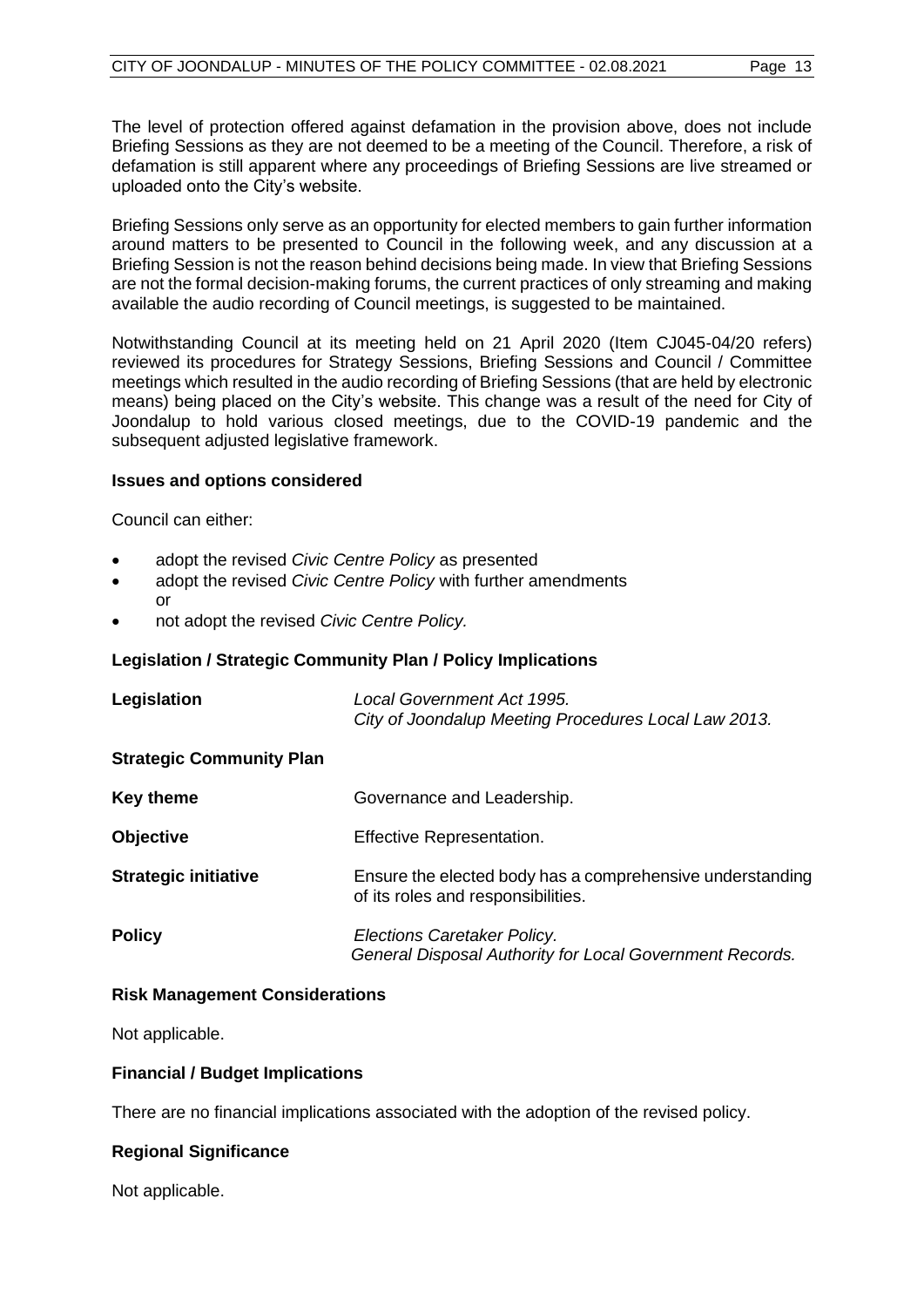#### **Sustainability mplications**

Not applicable.

#### **Consultation**

Not applicable.

#### **COMMENT**

In line with the need for periodic reviews of policies, the suggested minor changes to the policy is anticipated to improve its operation and reflect current legislative intent.

#### **VOTING REQUIREMENTS**

Simple Majority.

#### **OFFICER'S RECOMMENDATION**

That Council ADOPTS the revised *Civic Centre Policy* as detailed in Attachment 1 to this Report.

**MOVED Cr Hollywood, SECONDED Cr Chester that "Item 2 - Revised Civic Centre Policy", BE REFERRED BACK to the Chief Executive Officer to:**

- **1 retain the current provisions in clause 2.1;**
- **2 provide further clarity in regard to the use of other rooms and facilities within the Civic Centre, such as ward rooms and the Councillors' Lounge.**

#### **The Motion was Put and CARRIED (7/0)**

**In favour of the Motion:** Cr Hamilton-Prime, Mayor Jacob, Crs Chester, Fishwick, Hollywood, Jones and May.

*Appendix 2 refers*

*[To access this attachment on electronic document, click here: Attach2agnPOLICY210802.pdf](http://www.joondalup.wa.gov.au/files/committees/POLI/2021/Attach2agnPOLICY210802.pdf)*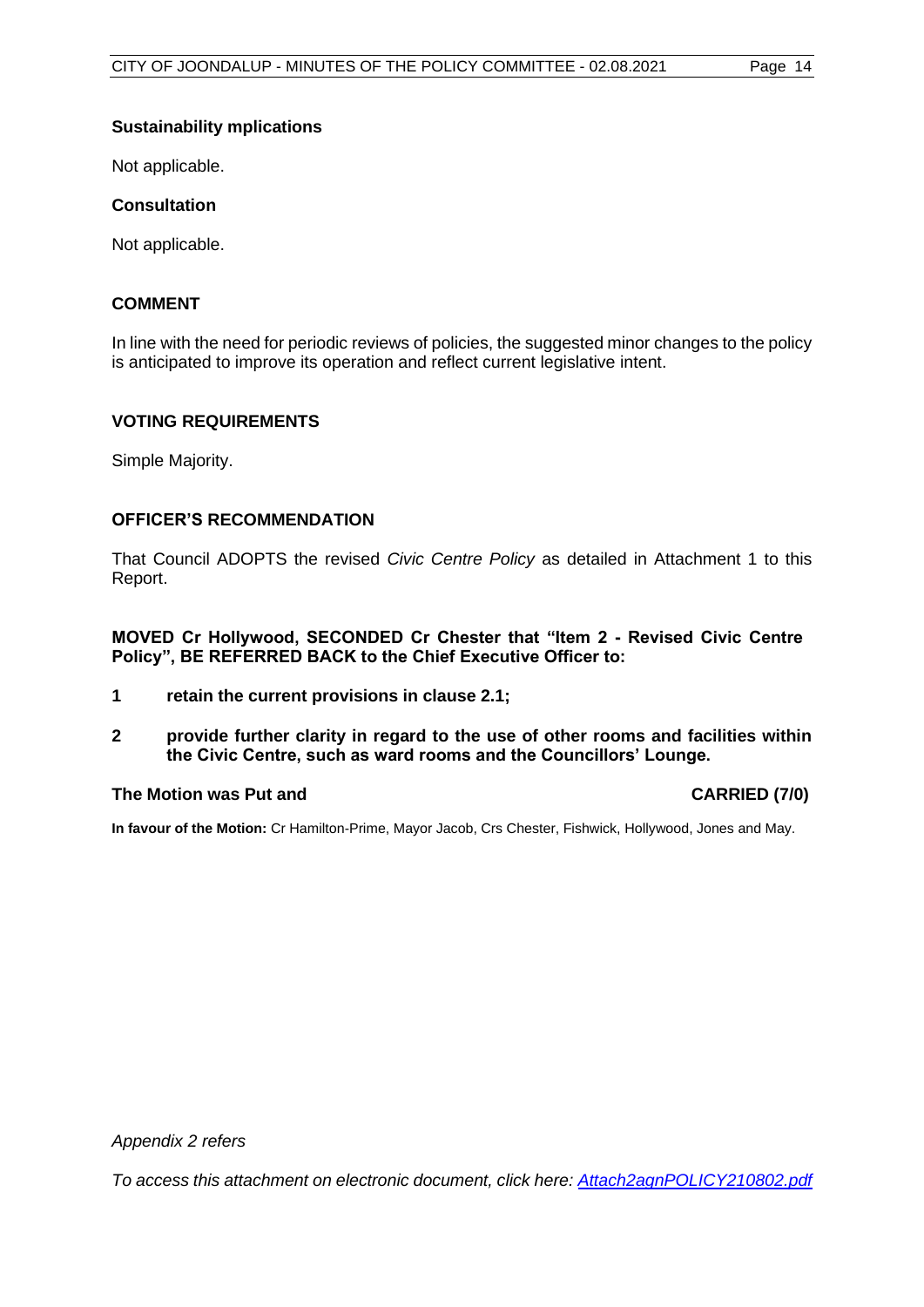<span id="page-14-0"></span>

| <b>ITEM3</b>                          | <b>REVISED ELECTIONS CARETAKER POLICY</b>                                            |
|---------------------------------------|--------------------------------------------------------------------------------------|
| <b>WARD</b>                           | All                                                                                  |
| <b>RESPONSIBLE</b><br><b>DIRECTOR</b> | Mr Jamie Parry<br>Governance and Strategy                                            |
| <b>FILE NUMBERS</b>                   | 107644, 101515                                                                       |
| <b>ATTACHMENT</b>                     | Attachment 1<br>Revised Elections Caretaker Policy.                                  |
| <b>AUTHORITY / DISCRETION</b>         | Legislative - includes the adoption of local laws, planning<br>schemes and policies. |

#### **PURPOSE**

For Council to adopt a revised *Elections Caretaker Policy*.

#### **EXECUTIVE SUMMARY**

At its meeting held on 11 December 2018 (Item CJ229-12/18 refers) Council adopted an *Elections Caretaker Policy* (the policy) which establishes protocols for the purposes of preventing actual and perceived advantage or disadvantage to a candidate in the City of Joondalup elections.

On 3 February 2021, the *Local Government (Model Code of Conduct) Regulations 2021* came into effect, which introduced model standards of conduct for council members (elected members), committee members and local government election candidates. As required by the *Local Government Act 1995,* Council adopted the model code provisions as part of its new *Code of Conduct for Council Members, Committee Members and Candidates*, at its meeting held on 18 May 2021 (Item CJ071-05/21 refers).

In view of the new code, changes are suggested to the policy to reflect the City's new *Code of Conduct for Council Members, Committee Members and Candidates*.

*It is therefore recommended that Council ADOPTS the revised Elections Caretaker Policy, as detailed in Attachment 1 to this Report.* 

#### **BACKGROUND**

At its meeting held on 11 December 2018 (Item CJ229-12/18 refers) Council adopted an *Elections Caretaker Policy* (the policy) which establishes protocols for the purposes of preventing actual and perceived advantage or disadvantage to a candidate in the City of Joondalup elections.

The policy details matters, such as, but not limited to:

- decisions that are made by Council and the circumstances where a major decision may be undertaken
- the role of the Chief Executive Officer during the caretaker period
- information and material published by the City, including on-line formats and social media
- attendance and participation in functions and events
- use of the City's resources
- access to information held by the City.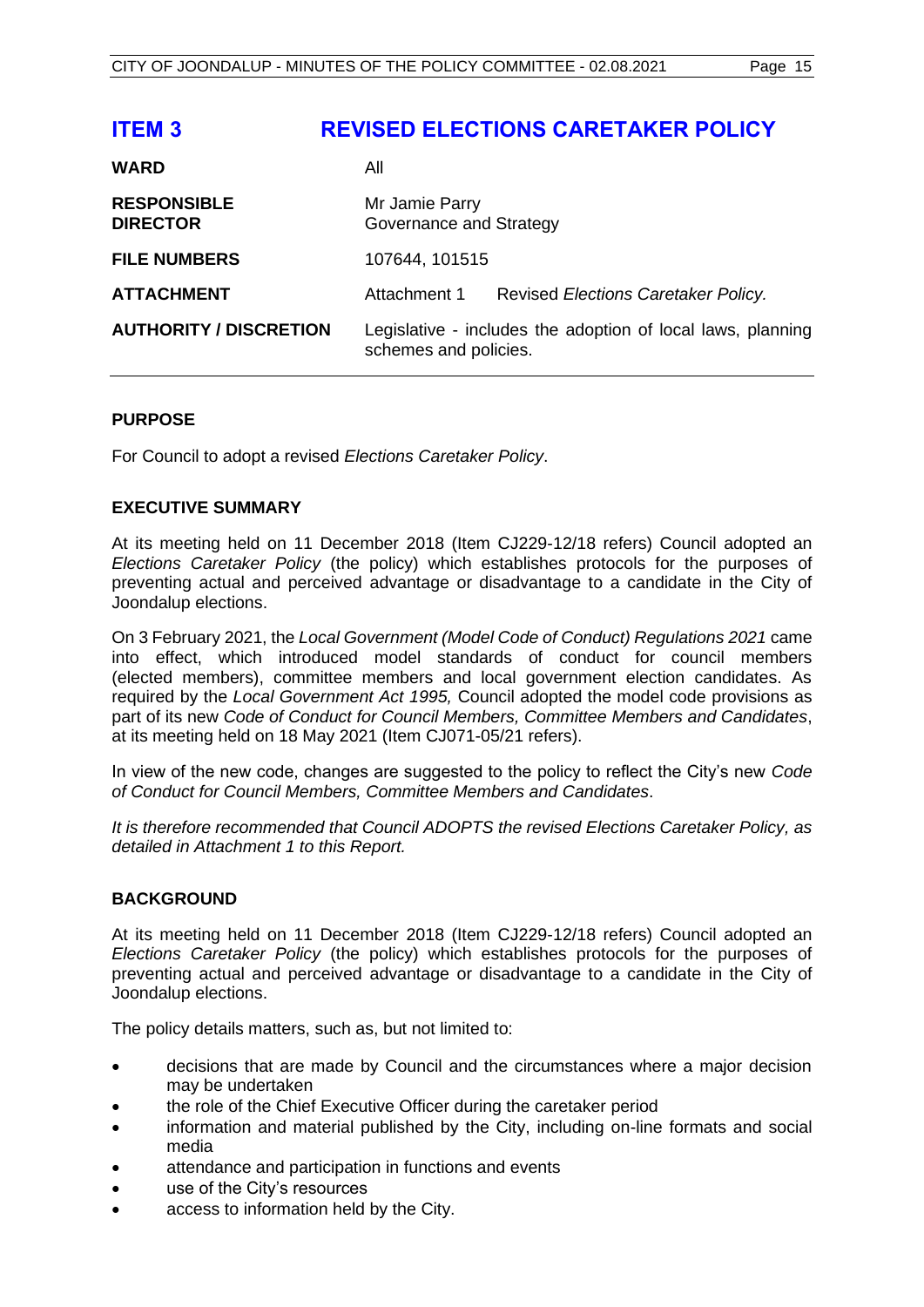On 3 February 2021, the *Local Government (Model Code of Conduct) Regulations 2021* came into effect, which introduced model standards of conduct for council members (elected members), committee members and local government election candidates. As required by the *Local Government Act 1995,* Council adopted the model code provisions as part of its new *Code of Conduct for Council Members, Committee Members and Candidates*, at its meeting held on 18 May 2021 (Item CJ071-05/21 refers).

#### **DETAILS**

In view of the new code, changes are suggested to the policy to reflect the City's new *Code of Conduct for Council Members, Committee Members and Candidates*.

There are no other suggested changes to the policy at this time.

#### **Issues and Options Considered**

Council can either:

- adopt the revised *Elections Caretaker Policy* as presented
- adopt the revised *Elections Caretaker Policy* with further amendments or
- not adopt the revised *Elections Caretaker Policy.*

#### **Legislation / Strategic Community Plan / Policy Implications**

| Legislation                     | Local Government Act 1995.<br>Local Government (Model Conduct of<br>Conduct)<br>Regulations 2021.<br>City of Joondalup Code of Conduct for Council Members,<br><b>Committee Members and Candidates.</b> |  |
|---------------------------------|---------------------------------------------------------------------------------------------------------------------------------------------------------------------------------------------------------|--|
| <b>Strategic Community Plan</b> |                                                                                                                                                                                                         |  |
| <b>Key theme</b>                | Governance and Leadership.                                                                                                                                                                              |  |
| <b>Objective</b>                | Effective representation.                                                                                                                                                                               |  |
| <b>Strategic initiative</b>     | Ensure the elected body has a comprehensive understanding<br>of its roles and responsibilities.                                                                                                         |  |
| <b>Policy</b>                   | Elections Caretaker Policy.                                                                                                                                                                             |  |

#### **Risk Management Considerations**

There is no statutory requirement for a caretaker period to be implemented prior to elections, however such a policy would meet the intent of the *Local Government Act 1995* that seeks to ensure that local governments are efficient and effective and accountable to their communities.

The City's brand and image may be damaged if decisions are made that are not reflective of the community's desires during a caretaker period, or where there is a misuse of City resources for political gain.

#### **Financial / Budget Implications**

There are no financial implications associated with the adoption of the revised policy.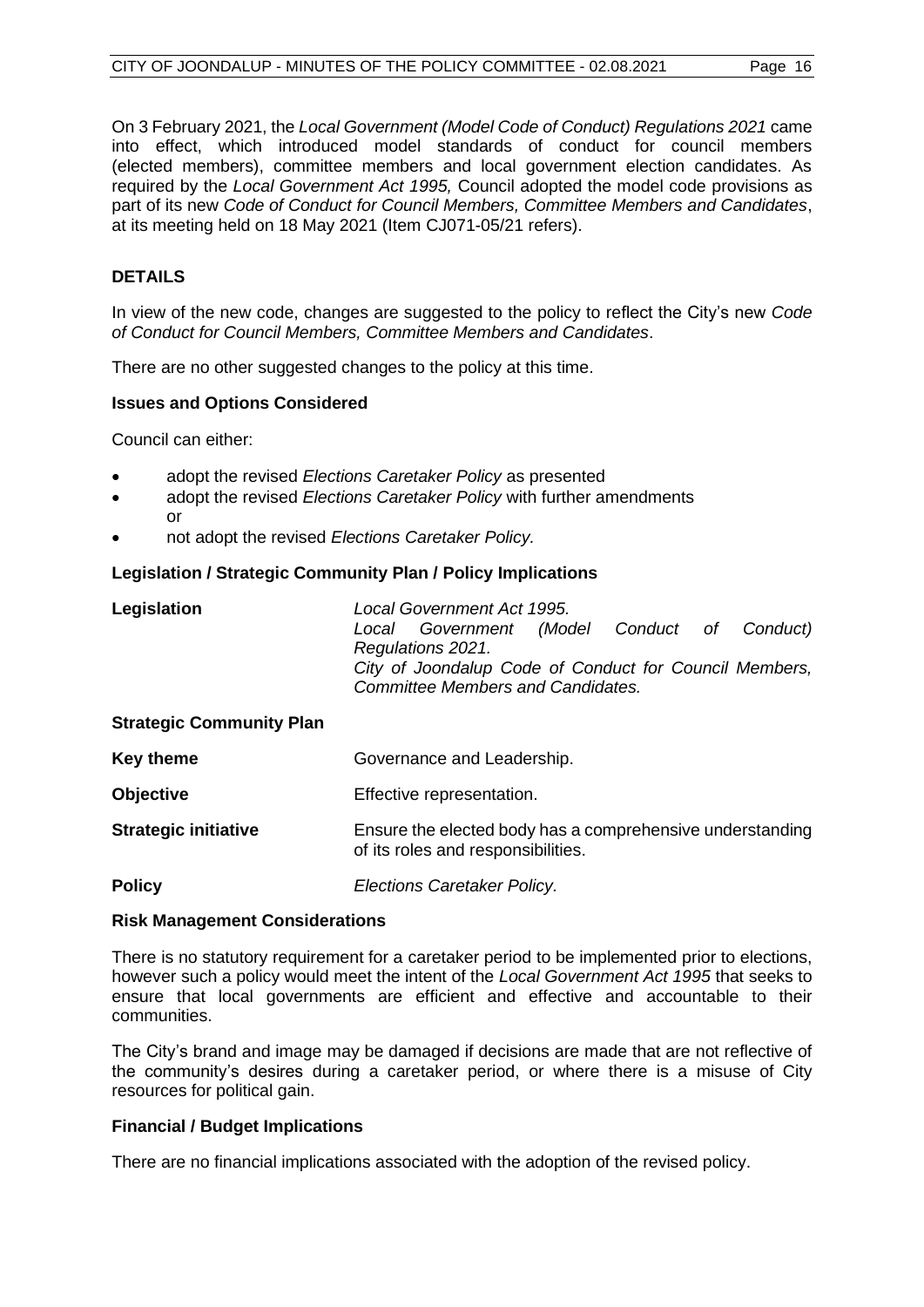#### **Regional significance**

Not applicable.

#### **Sustainability implications**

Not applicable.

#### **Consultation**

Not applicable.

#### **COMMENT**

The primary purpose of any caretaker period is to avoid governments making major decisions that would bind an incoming government, prevent the use of public resources in ways that are seen as advantageous to, or promoting, the sitting government members who are seeking re-election, or new candidates, and ensuring government officials act impartially in relation to candidates.

#### **VOTING REQUIREMENTS**

Simple Majority.

#### **MOVED Cr May, SECONDED Cr Jones that Council ADOPTS the revised Elections Caretaker Policy as detailed in Attachment 1 to this Report.**

#### **The Motion was Put and CARRIED (7/0)**

**In favour of the Motion:** Cr Hamilton-Prime, Mayor Jacob, Crs Chester, Fishwick, Hollywood, Jones and May.

*Appendix 3 refers*

*[To access this attachment on electronic document, click here:](http://www.joondalup.wa.gov.au/files/committees/POLI/2021/Attach3agnPOLICY210802.pdf) Attach3agnPOLICY210802.pdf*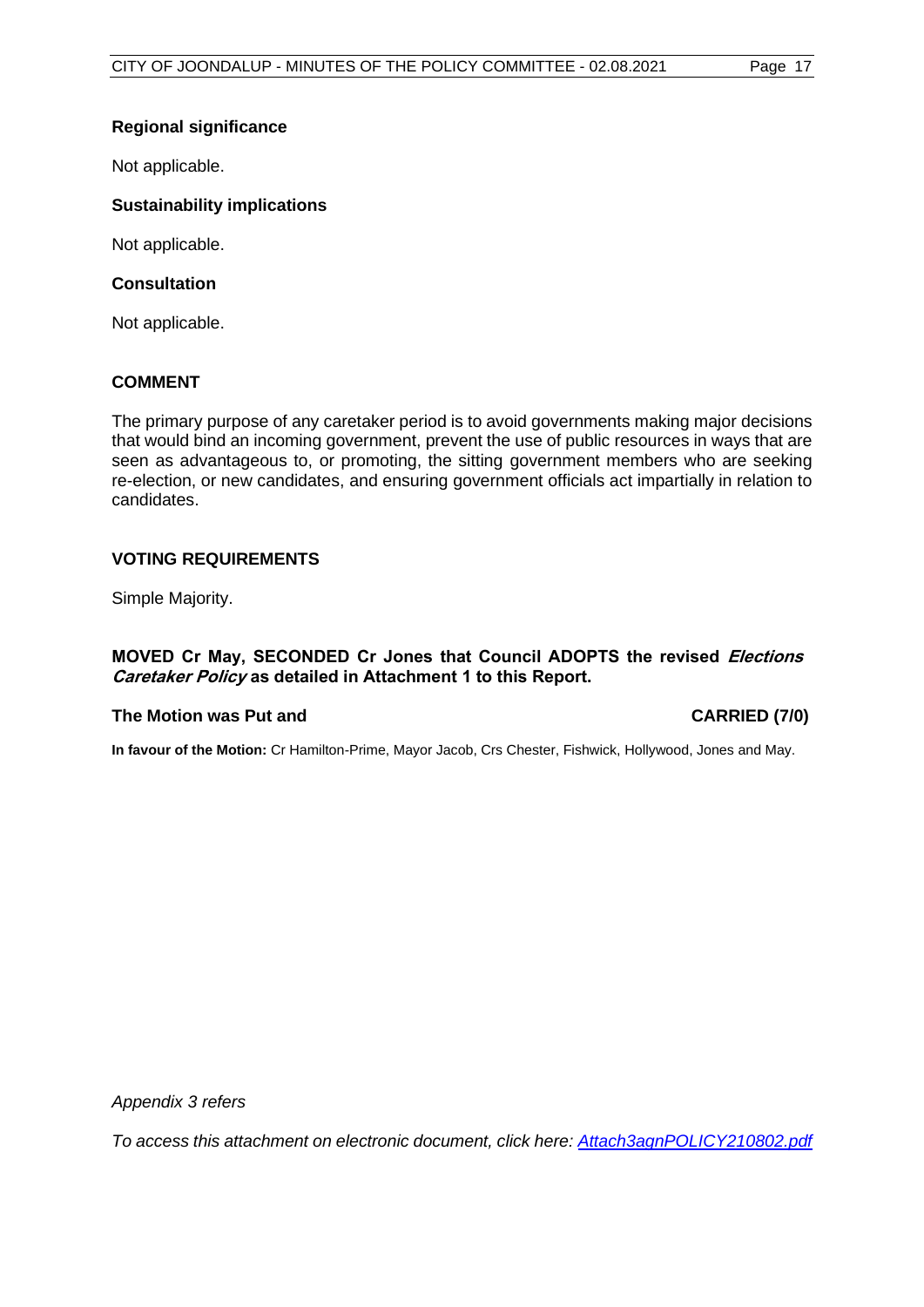| <b>Name / Position</b>    | <b>Cr Christopher May.</b>                                                                                                                                      |
|---------------------------|-----------------------------------------------------------------------------------------------------------------------------------------------------------------|
| Item No. / Subject        | Item 4 - Review of Community Funding Programs and Policies.                                                                                                     |
| <b>Nature of Interest</b> | Interest that may affect impartiality.                                                                                                                          |
| <b>Extent of Interest</b> | Cr May is a committee member of the Northshore Country Club, and<br>is also a board member of Craigie Heights Primary School and<br>Springfield Primary School. |

#### <span id="page-17-0"></span>**Disclosure of interest affecting Impartiality**

# **ITEM 4 REVIEW OF COMMUNITY FUNDING PROGRAMS AND POLICIES**

| All                                                                                                                                                                                               |                                                                                                                                                                                    |  |
|---------------------------------------------------------------------------------------------------------------------------------------------------------------------------------------------------|------------------------------------------------------------------------------------------------------------------------------------------------------------------------------------|--|
| Ms Dale Page<br><b>Planning and Community Development</b>                                                                                                                                         |                                                                                                                                                                                    |  |
| 39290, 101515, 50591                                                                                                                                                                              |                                                                                                                                                                                    |  |
| Attachment 1<br>Attachment 2<br>Attachment 3<br>Attachment 4                                                                                                                                      | <b>Community Funding Policy</b><br>Recognition of Community and Sporting<br><b>Groups Policy</b><br>Draft Community Funding Program Policy<br>Draft Arts Development Scheme Policy |  |
| Executive - The substantial direction setting and oversight<br>role of Council, such as adopting plans and reports,<br>accepting tenders, directing operations, setting, and<br>amending budgets. |                                                                                                                                                                                    |  |
|                                                                                                                                                                                                   |                                                                                                                                                                                    |  |

## **PURPOSE**

For Council to consider:

- a review of the City's community funding programs and associated policies
- proposed changes to the City's community funding programs
- a proposed draft *Community Funding Program Policy* and *Arts Development Scheme Policy.*

#### **EXECUTIVE SUMMARY**

Throughout 2020 and early 2021 the City has undertaken a review of its funding programs and policies. This included reviews of the following policies:

- *Community Funding Policy*.
- *Recognition of Community and Sporting Groups Policy*.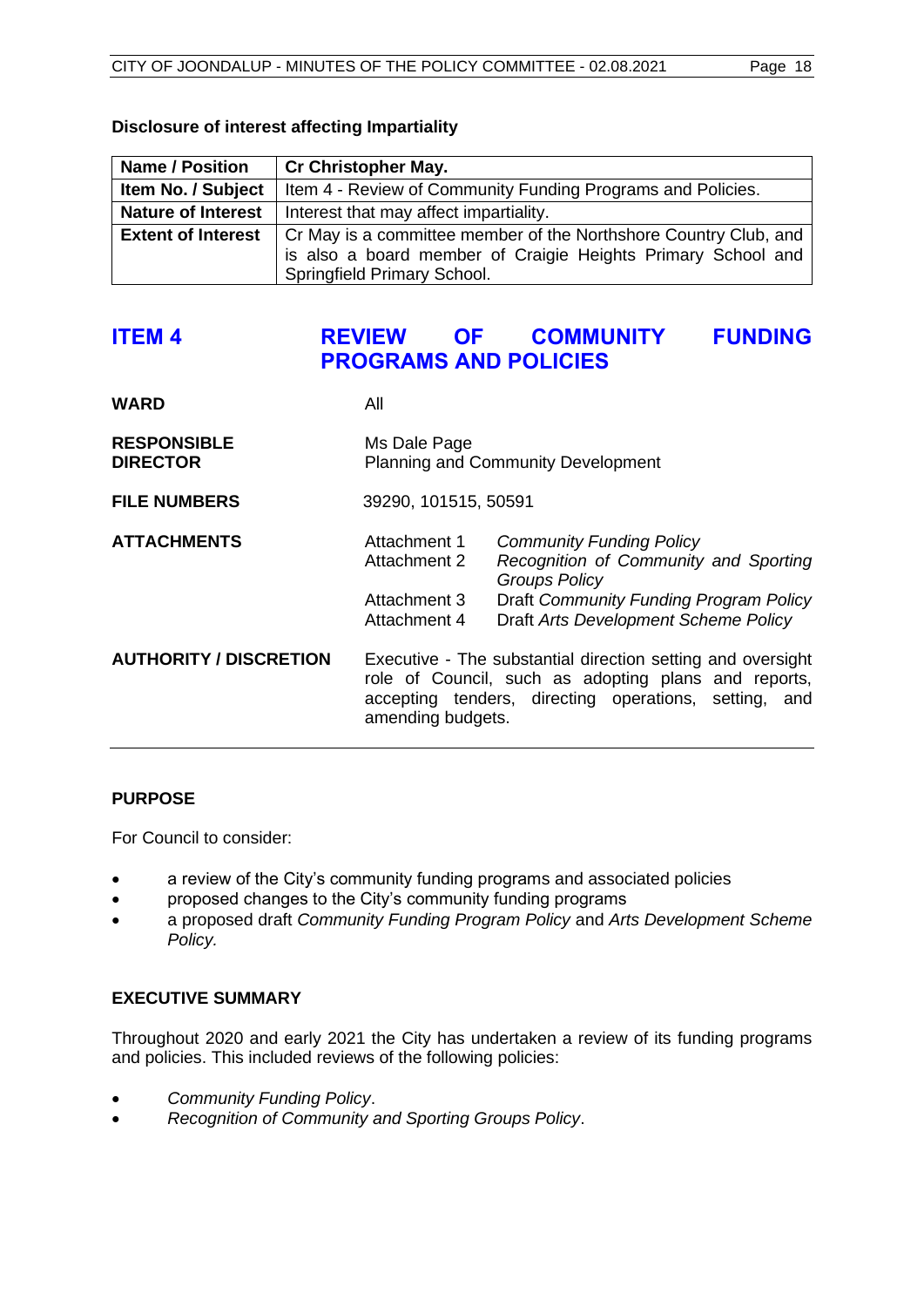The following funding programs were also reviewed:

- Community Funding Program.
- Sports Development Program.
- Joondalup Sporting Achievement Grants.
- Arts Development Scheme.
- Mural Arts Program.
- Recognition of Community and Sporting Groups Fund.
- Small Community Group Incorporation Grant.
- City of Joondalup Youth Awards.
- Friends Groups Special Purpose Grants.

As a result, the City is proposing a number of changes to the funding programs and informing policies to ensure funding programs continue to provide the greatest benefit to the broadest cross-section of the community.

The following changes are being proposed to the funding programs:

| <b>Fund / Grant Name</b>                             | <b>Proposed change to</b><br>program | <b>Proposed</b><br>change to<br>program budget |  |
|------------------------------------------------------|--------------------------------------|------------------------------------------------|--|
| <b>Community Funding Program</b>                     | Continue – new format                |                                                |  |
| Sports Development Program                           | Continue - new format                | Amalgamate into                                |  |
| Joondalup Sports Achievement Grant                   | Cease                                | new Community                                  |  |
| Recognition of Community and Sporting<br>Groups Fund | Cease                                | <b>Funding Program</b>                         |  |
| Small Community<br>Group<br>Incorporation<br>Grants  | Continue - current<br>format         | No impact                                      |  |
| City of Joondalup Youth Awards                       | Continue – current<br>format         | No impact                                      |  |
| <b>Arts Development Scheme</b>                       | Continue – current<br>format         | No impact                                      |  |
| Mural Arts Program                                   | Continue – current<br>format         | No impact                                      |  |
| Small Community<br>Group Incorporation<br>Grants     | Continue - current<br>format         | No impact                                      |  |
| <b>Friends Groups Special Purpose Grants</b>         | Continue - current<br>format         | No impact                                      |  |

To achieve this, the City is proposing to revoke the current:

- *Community Funding Policy*
- *Recognition of Community and Sporting Groups Policy*.

These policies are suggested to be replaced with the following:

- *Community Funding Program Policy.*
- *Arts Development Scheme Policy.*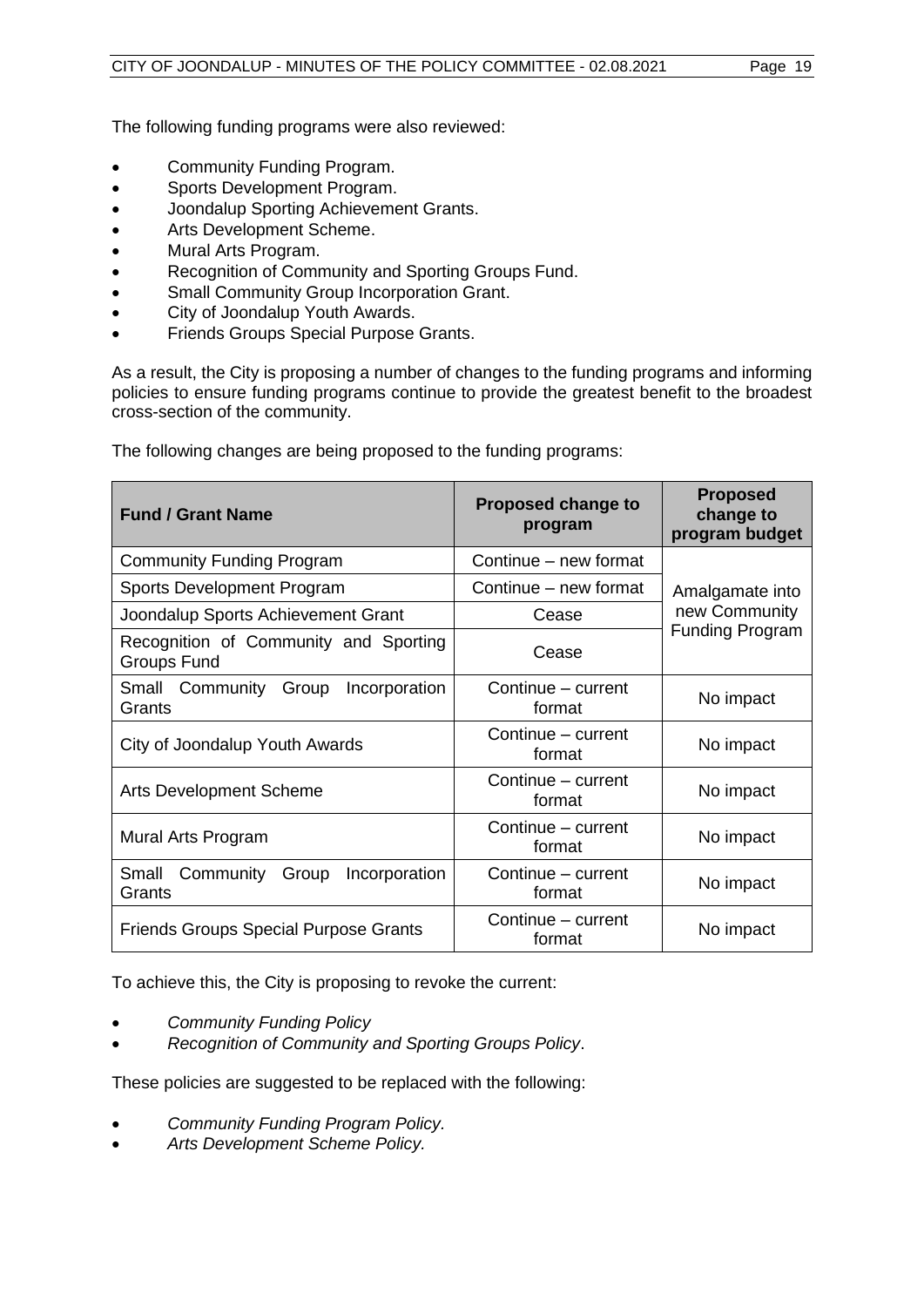*It is therefore recommended that Council:*

- *1 NOTES the outcomes of the review of the City of Joondalup funding programs and policies, and the recommended changes to the City's funding programs as detailed in this Report;*
- *2 REVOKES the current Community Funding Policy and Recognition of Community and Sporting Groups Policy as detailed in Attachments 1 and 2 to this Report;*
- *3 ADOPTS the new Community Funding Program Policy and Arts Development Scheme Policy, as detailed in Attachments 3 and 4 to this Report.*

#### **BACKGROUND**

The City currently offers a range of funding programs for local community groups and individuals. These grant programs are governed by two policies:

- *Community Funding Policy.*
- *Recognition of Community and Sporting Groups Policy*.

As guided by the two policies, the City currently provides a range of programs, these include the following:

- Community Funding Program.
- Sports Development Program.
- Joondalup Sporting Achievement Grants.
- Arts Development Scheme.
- Mural Arts Program.
- Recognition of Community and Sporting Groups Fund.

Over time, the funding programs and the policies that govern them, have been reviewed to meet the changing needs and demands of the community, while still meeting the objectives of the policies.

As well as the funding programs (that are policy led), the City also delivers a number of grants programs that have been directed either by Council decision or by the City. These include the following grants:

- Small Community Group Incorporation Grants.
- City of Joondalup Youth Awards.
- Friends Groups Special Purpose Grants.

#### **DETAILS**

A number of these funding programs are enshrined through policy statements adopted by Council, while others are established practices that have been in place for many years. A summary of all the community funding programs and the policies that guide them are provided below.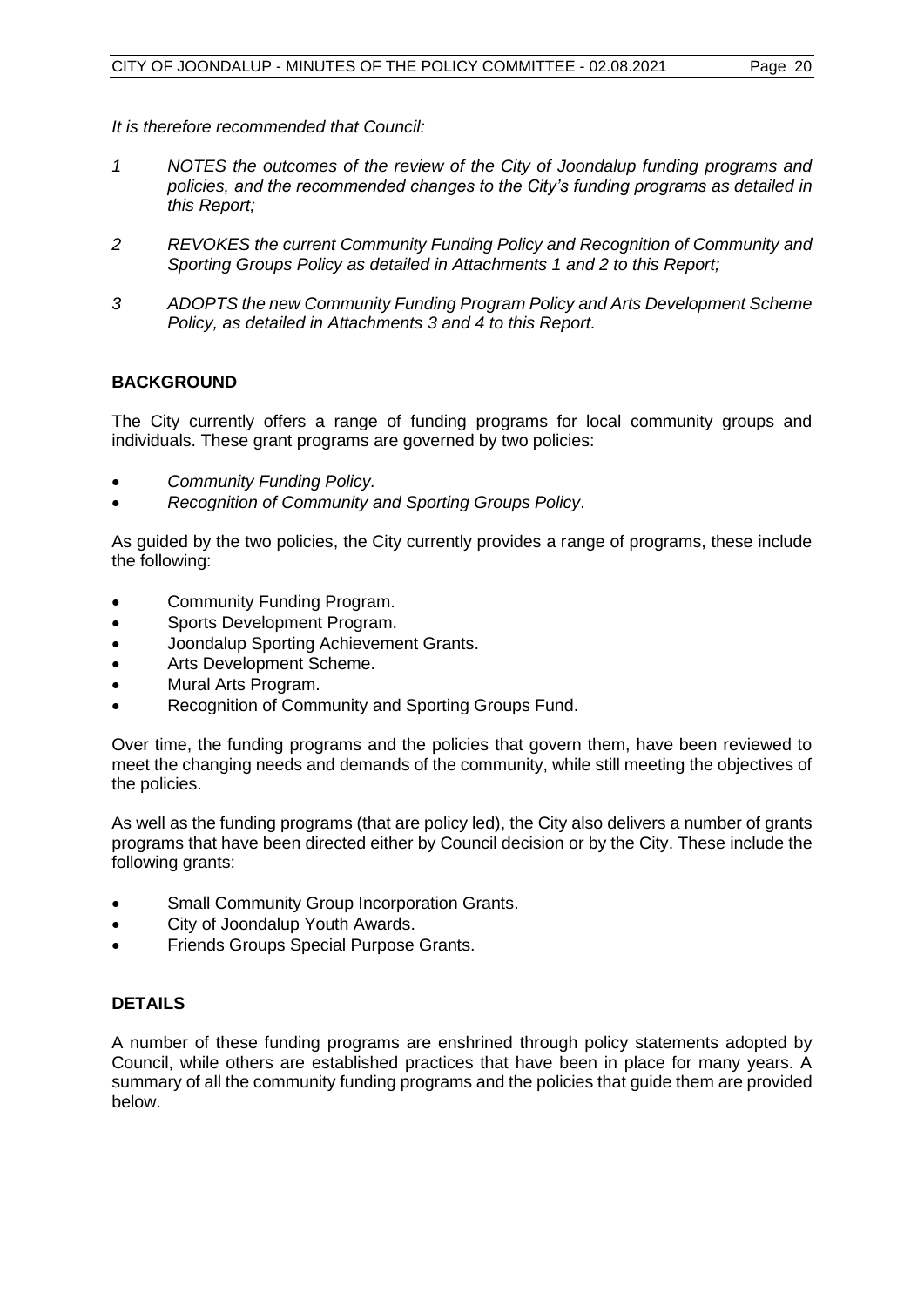#### **Community Funding Policy**

The *Community Funding Policy* (Attachment 1 refers) was adopted in October 2005, the result of a review and consolidation of former funding policies. The *Community Funding Policy* has been amended twice, in August 2012 (CJ170-08/12 refers) and March 2016 (CJ046-03/16 refers).

The policy's objective is *"To support the City's role as a community partner in building capacity and developing community ownership and identity."* 

Any funding request below \$10,000 is determined by the Chief Executive Officer, anything above \$10,000 is presented to the Council for determination.

Within the *Community Funding Policy* there are four specific funding programs listed, these are outlined below.

#### Community Funding Program

The Community Funding Program currently provides general funding opportunities for local organisations and community groups, as well as organisations that provide services to local residents. Financial assistance can be sought for small capital items, projects, activities, and events. Funds are allocated across the following three categories:

- Community Development.
- Culture and Arts Development.
- Environmental Development.

The Community Funding Program is subject to eligibility criteria, and groups must:

- be a not-for-profit organisation, community organisation, community group/club, company limited by guarantee, school, or religious organisation
- offer a project, activity or service based in the City of Joondalup or which will primarily benefit Joondalup residents.

The following table represents the level of funding applied for and the amount allocated in the last four financial years across all three fund categories:

| Year     | <b>Funds Requested</b> | <b>Funds Allocated</b> |
|----------|------------------------|------------------------|
| 2016-17  | \$117,934              | \$68,864               |
| 2017-18  | \$151,709              | \$56,111               |
| 2018-19  | \$83,491               | \$46,422               |
| 2019-20* | \$75,777               | \$5,377                |

\* Only one round of funding run due to COVID-19

Some examples of programs and activities supported by the Community Funding Program includes the following:

- The Human Excellence Project (\$2,500) mental health program.
- Beldon Scout Group (\$2,059) 40th-anniversary history project.
- LifePLUS Seniors Club (\$1,877) indoor bowling mat.
- Indian Blue Chorus (\$1,000) audio visual equipment.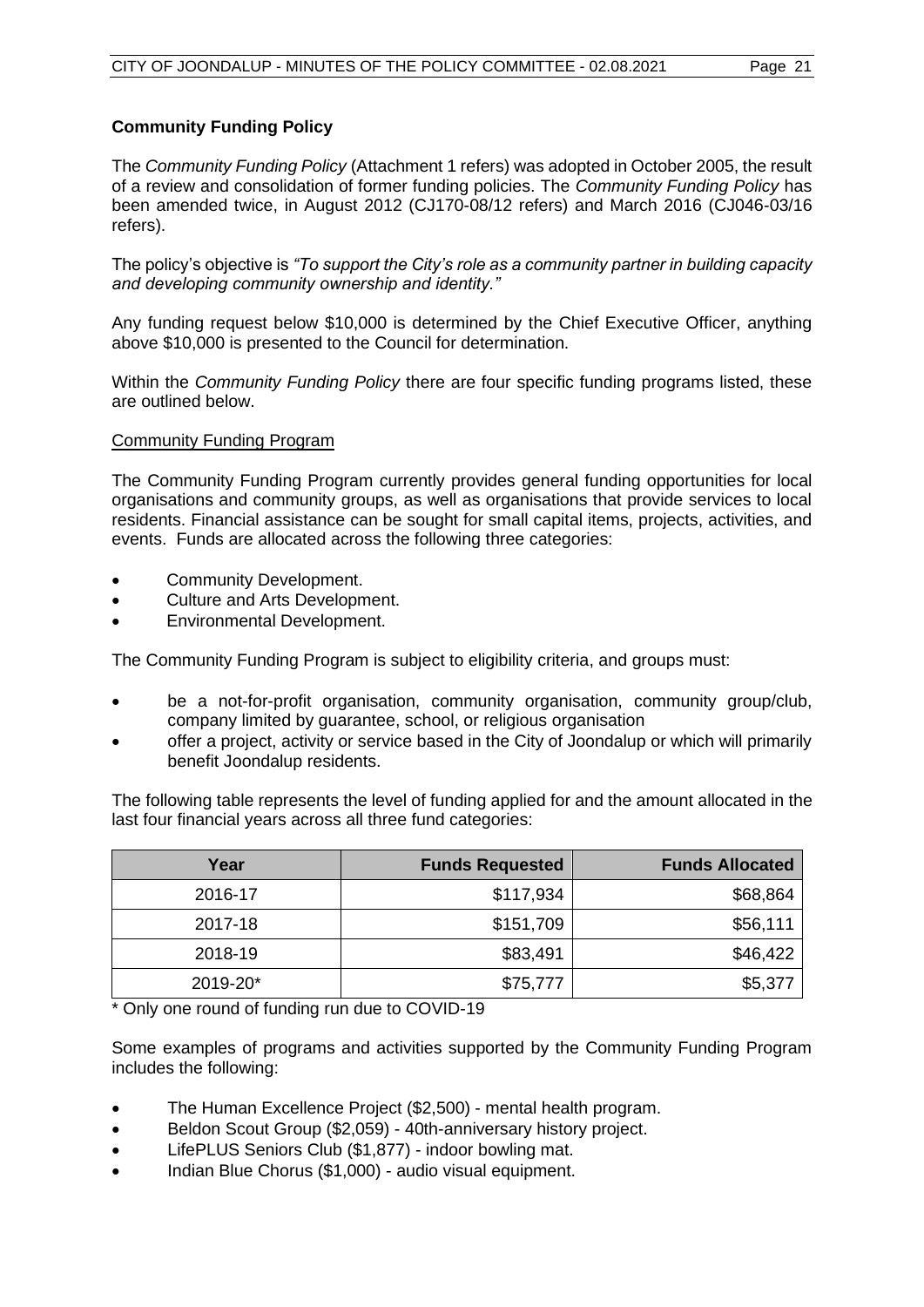#### Sports Development Program

The Sports Development Program was initially two separate funding programs, one being part of the City's Community Funding Program, which was established in 1999 and was similar to those above, with an annual allocation of \$25,000. The other program was the Sports Development Program, which was established in 2002 and focussed on elite sporting clubs in the City of Joondalup, with an annual allocation of \$90,000.

Following a review in 2016, these two funding programs were amalgamated to form the current Sports Development Program, with an annual allocation of \$115,000. The Sports Development Program assists incorporated community clubs in undertaking sporting and club development initiatives that align with the City's, State Government's, and individual club's strategic directions.

The Sports Development Program is subject to eligibility criteria, and groups must be:

- incorporated (under *Associations Incorporations Act 2015*)
- located within the City of Joondalup and/or servicing its residents
- affiliated with and submit a letter of support from a state sporting association or industry body who are recognised by the Department of Local Government, Sport and Cultural Industries
- have a club name reflecting the locale in which the club operates and in recognition of the level of funding and subsidies afforded to it by the City of Joondalup.

|  |  | The following table depicts the level of funding requested and allocated since 2016-17: |
|--|--|-----------------------------------------------------------------------------------------|
|--|--|-----------------------------------------------------------------------------------------|

| Year     | <b>Funds Requested</b> | <b>Funds Allocated</b> |
|----------|------------------------|------------------------|
| 2016-17  | \$166,384              | \$109,084              |
| 2017-18  | \$103,680              | \$85,465               |
| 2018-19  | \$166,162              | \$105,000              |
| 2019-20* | \$28,251               | \$21,505               |

\* Only one round of funding run due to COVID-19

Some examples of programs and activities supported by the Sports Development Program include the following:

- Whitford Junior Football Club (\$5,000) girl's football development program.
- Sorrento Bowling Club (\$3,120) development of a volunteer management plan.
- Wanneroo Joondalup Lacrosse Club (\$6,500) junior modcrosse shared equipment.

#### Joondalup Sporting Achievement Grant

The Joondalup Sporting Achievement Grant (JSAG) is a grants program that provides donations to local individuals participating at national or international-level sporting events.

Eligible individuals must reside within the City of Joondalup, be under the age of 18 or be an athlete with a disability and participating in a formally recognised event (recognised by the sport's governing body).

The current grants provide financial contributions to eligible individuals of:

- \$100 if the athlete is representing Western Australia within Western Australia.
- \$200 if the athlete is representing Western Australia interstate.
- \$300 if the athlete is representing Australia.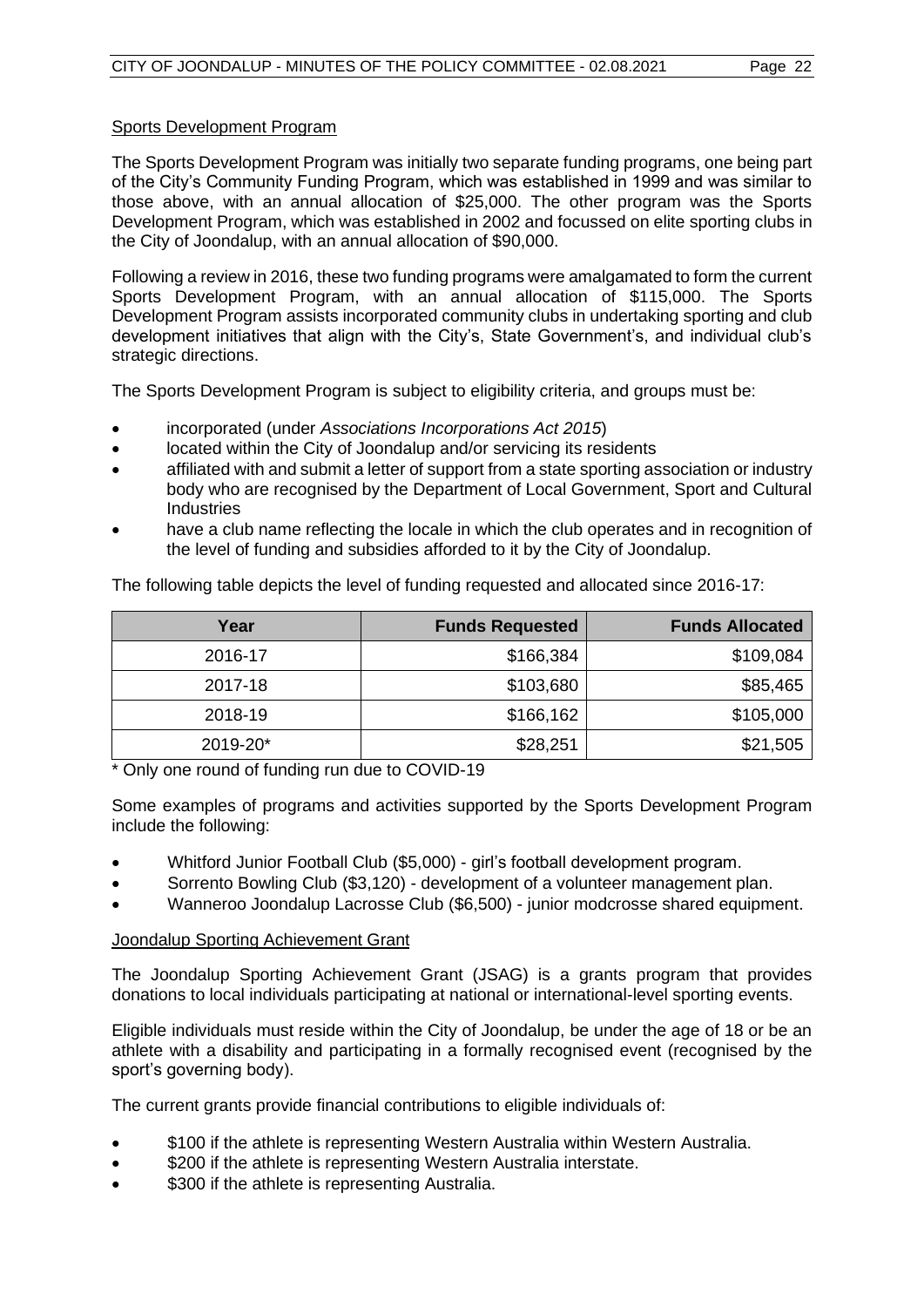Unlike the other grant programs, this program provides an "as right" access to funding. If deemed eligible, the applicant is entitled to receive the grant funds, irrespective of the funding level previously committed.

| Year     | No. of applications<br>received | No. of<br>applications<br>approved | <b>Funds</b><br><b>Requested</b> | <b>Funds</b><br><b>Allocated</b> |
|----------|---------------------------------|------------------------------------|----------------------------------|----------------------------------|
| 2016-17  | 232                             | 201                                | \$37,250                         | \$32,600                         |
| 2017-18  | 265                             | 234                                | \$55,100                         | \$48,900                         |
| 2018-19  | 318                             | 272                                | \$64,300                         | \$55,900                         |
| 2019-20* | 186                             | 150                                | \$36,100                         | \$31,700                         |

The following table depicts the level of funding requested and allocated since 2016-17:

\* Funding ceased in March 2020 as a result of the COVID-19 restrictions

Several high-profile and prominent local sports people have been recipients of JSAG funding since its inception, including:

- Jessica Bratich-Johnson Karate (inaugural inductee in the City's Walk of Fame).
- Jack Darling Australian Football League.
- Liam Hendriks Baseball (2019 and 2021 Major League Baseball (MLB) All-Star and 2020 MLB Reliever of the Year).

#### Arts Development Scheme

The Arts Development Scheme is the annual allocation of funds to encourage the delivery of arts programs and projects by professional art companies and individuals within the City of Joondalup.

The Scheme aims to increase opportunities for residents to participate in and attend quality cultural experiences and events within the City of Joondalup.

The following table depicts the level of funding requested and allocated since 2016-17:

| Year    | <b>Funds Requested</b> | <b>Funds Allocated</b> |
|---------|------------------------|------------------------|
| 2016-17 | \$62,666               | \$20,000               |
| 2017-18 | \$50,527               | \$4,200                |
| 2018-19 | \$20,000               | \$20,000               |
| 2019-20 | \$69,651               | \$20,000               |

Some examples of projects and activities supported by the Arts Development Scheme include the following:

- Black Swan State Theatre of WA (\$3,000) Unsung Heroes.
- Zap Circus (\$3,000) circus school tours.
- Whiskey and Boots (\$10,000) Mama Stitch storytelling performances.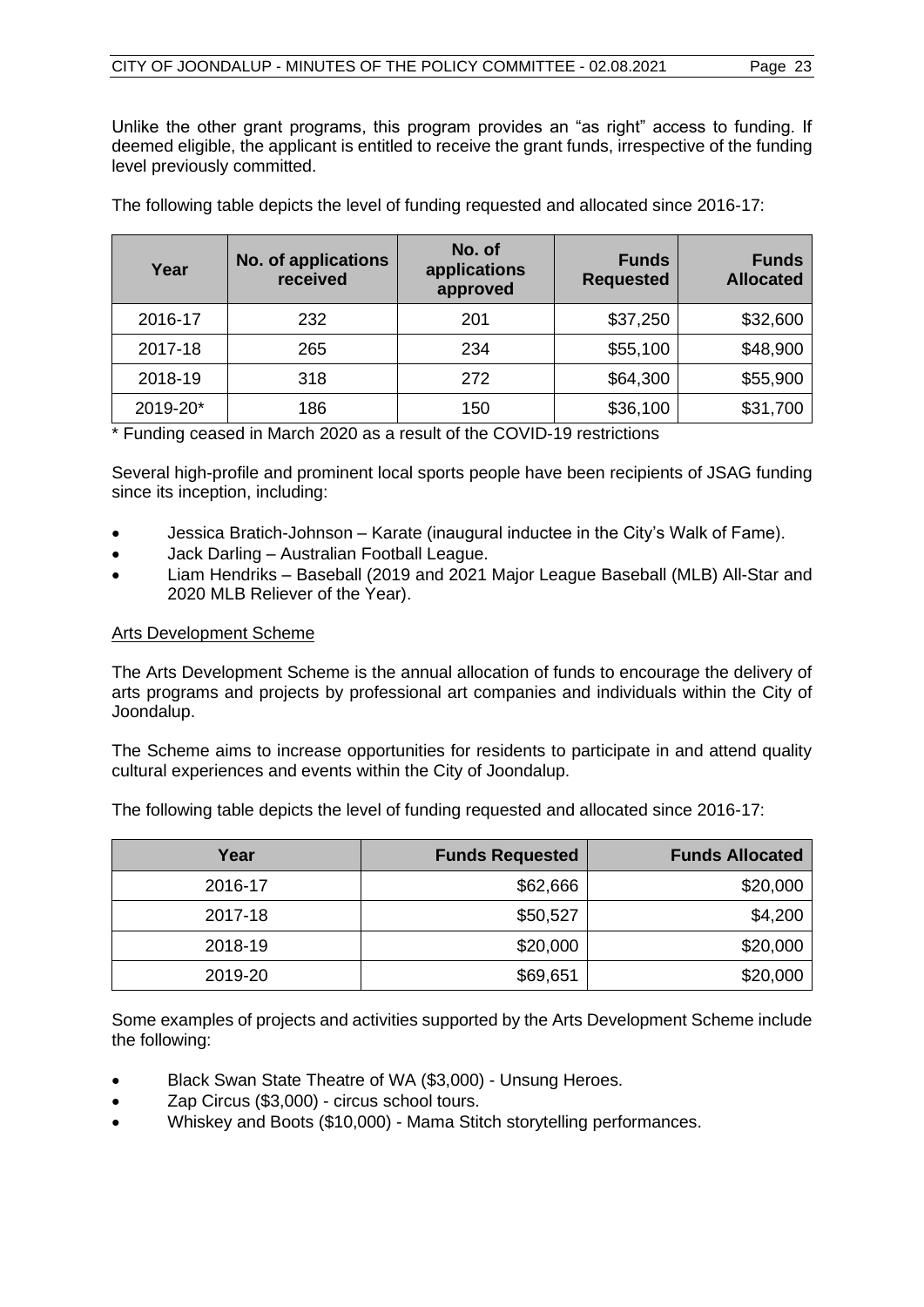#### **Recognition of Community and Sporting Groups Policy**

In 2007, the Council adopted the *Recognition of Community and Sporting Groups Policy* (Attachment 2 refers) that recognises the significant anniversary dates of community and sporting groups. To implement this policy, the City delivers the Recognition of Community and Sporting Groups Fund.

Upon application the City will recognise those groups that have served the community for the following amount of time:

| <b>Years of service</b> | Amount  |
|-------------------------|---------|
| 25                      | \$2,000 |
| 50                      | \$3,000 |
| 75                      | \$5,000 |
| 100                     | \$7,000 |

For a community and sporting group to be eligible under this policy, the group must:

- be an incorporated not-for-profit sport, recreation, or community organisation
- demonstrate equitable access to the public
- have been operational within the suburbs/localities within the current boundaries of the City of Joondalup for the period of time applied for and have provided service to the residents of the City of Joondalup.

The following table represents the level of funding applied for and the amount allocated in the last four financial years:

| Year    | <b>Funds Requested</b> | <b>Funds Allocated</b> |
|---------|------------------------|------------------------|
| 2016-17 | \$9,000                | \$9,000                |
| 2017-18 | \$22,000               | \$22,000               |
| 2018-19 | \$12,000               | \$12,000               |
| 2019-20 | \$2,000                | \$2,000                |

Some examples of the groups recently recognised by the *Recognition of Community and Sporting Groups Policy* include:

- Whitfords Rainbow Toy Library for 25 years' service.
- Wanneroo Joondalup Tee Ball Club for 25 years' service.
- Mullaloo Surf Life Saving Club for 50 years' service.

#### **Small Community Group Incorporation Grants**

Following the receipt of a notice of motion, Council at its meeting held on 13 December 2016 (CJ202-12/16 refers) agreed to list funds in its annual budget process to support microcommunity groups.

As part of the 2017-18 budget, and since that time, an amount of \$800 has been included in the annual budget to assist small community groups with one-off costs associated with becoming incorporated associations.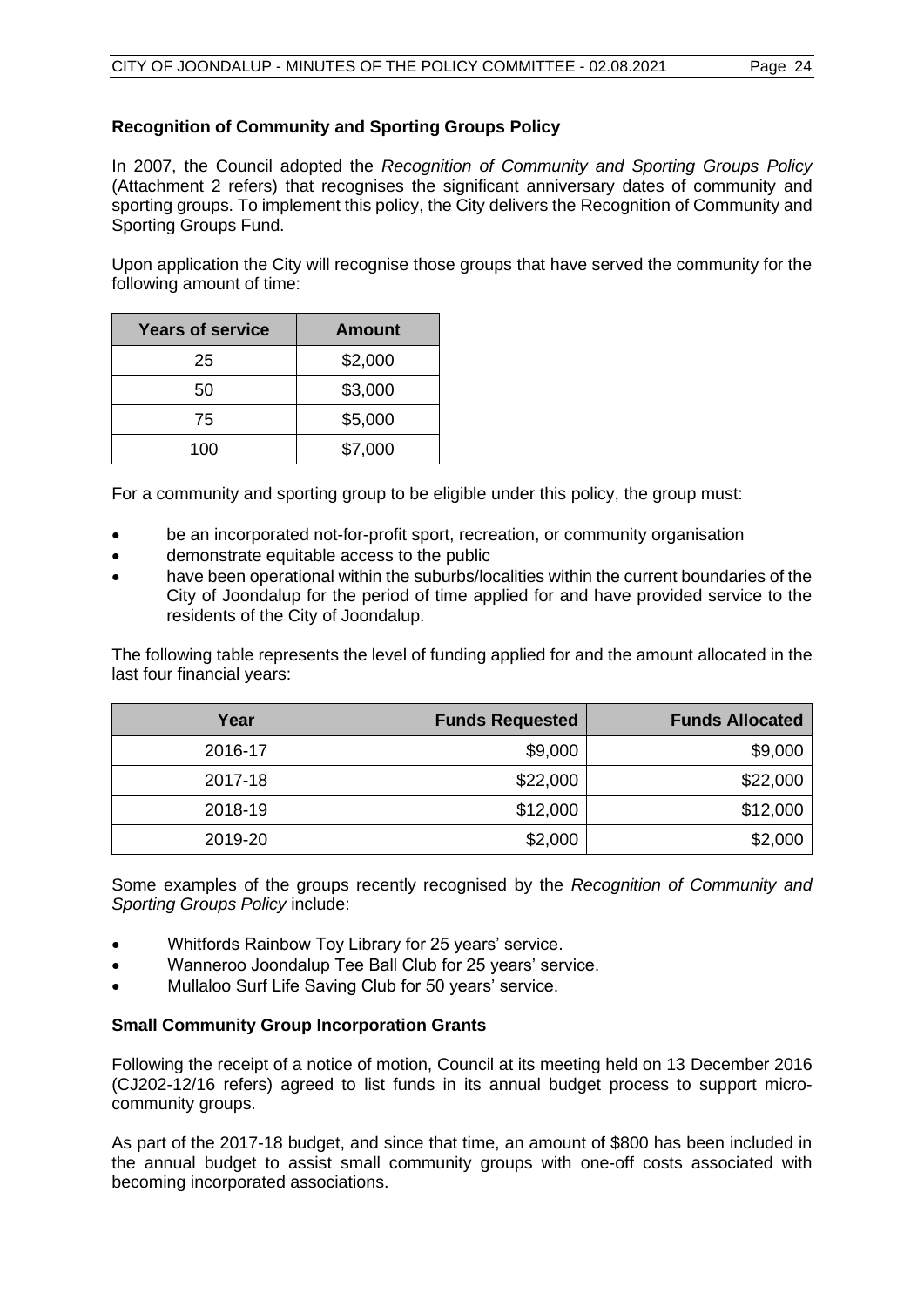To be eligible for this support, groups must meet the following criteria:

- Have a membership of less than 30 people.
- At least 50% of members reside in the City of Joondalup.
- Be not incorporated but eligible to become incorporated.
- Undertake activities that are not for profit.
- Bring benefit to the City of Joondalup as a primary focus.

Since the establishment of the program there have only been three applications, all of which have been supported by the City. The groups benefited from this grant include the following:

- Northern Brewers Homebrew Club \$152 in 2018-19 to become incorporated.
- The Human Excellence Project \$180 in 2019-20 to become incorporated.
- Northern Lights Music Western Australia \$160 in 2020-2021 to become incorporated.

#### **Youth Awards**

The Focussing on the Future Youth Awards program was created in 2009 to address the school attrition rate at the time. The program encourages young people to continue their secondary studies through the provision of a financial reward.

In 2013 the award was changed to the City of Joondalup Youth Awards. Each year six awards of \$1,000 are presented to secondary students and one award of \$5,000 to a second or third-year undergraduate at ECU Joondalup. The undergraduate award also provides opportunity for a paid internship of up to 12 weeks at the City of Joondalup.

The following criteria apply:

- Secondary Awards
	- o aged between 15 and 18
	- o participating in a high school or vocational education and training program in the City of Joondalup
	- o be a resident of the City of Joondalup.
- **Tertiary Award** 
	- o aged between 18 and 25
	- o second or third-year undergraduate at ECU Joondalup undertaking studies relevant to a local government career
	- o be a resident of the City of Joondalup.

Students are ineligible if in receipt of another academic scholarship of \$500 or greater.

The following table represents the level of funding applied for and the amount allocated in the last four financial years:

| Year    | <b>Funds Requested</b> | <b>Funds Allocated</b> |
|---------|------------------------|------------------------|
| 2016-17 | \$40,000               | \$11,000               |
| 2017-18 | \$49,000               | \$10,000               |
| 2018-19 | \$106,000              | \$11,000               |
| 2019-20 | \$39,000               | \$11,000               |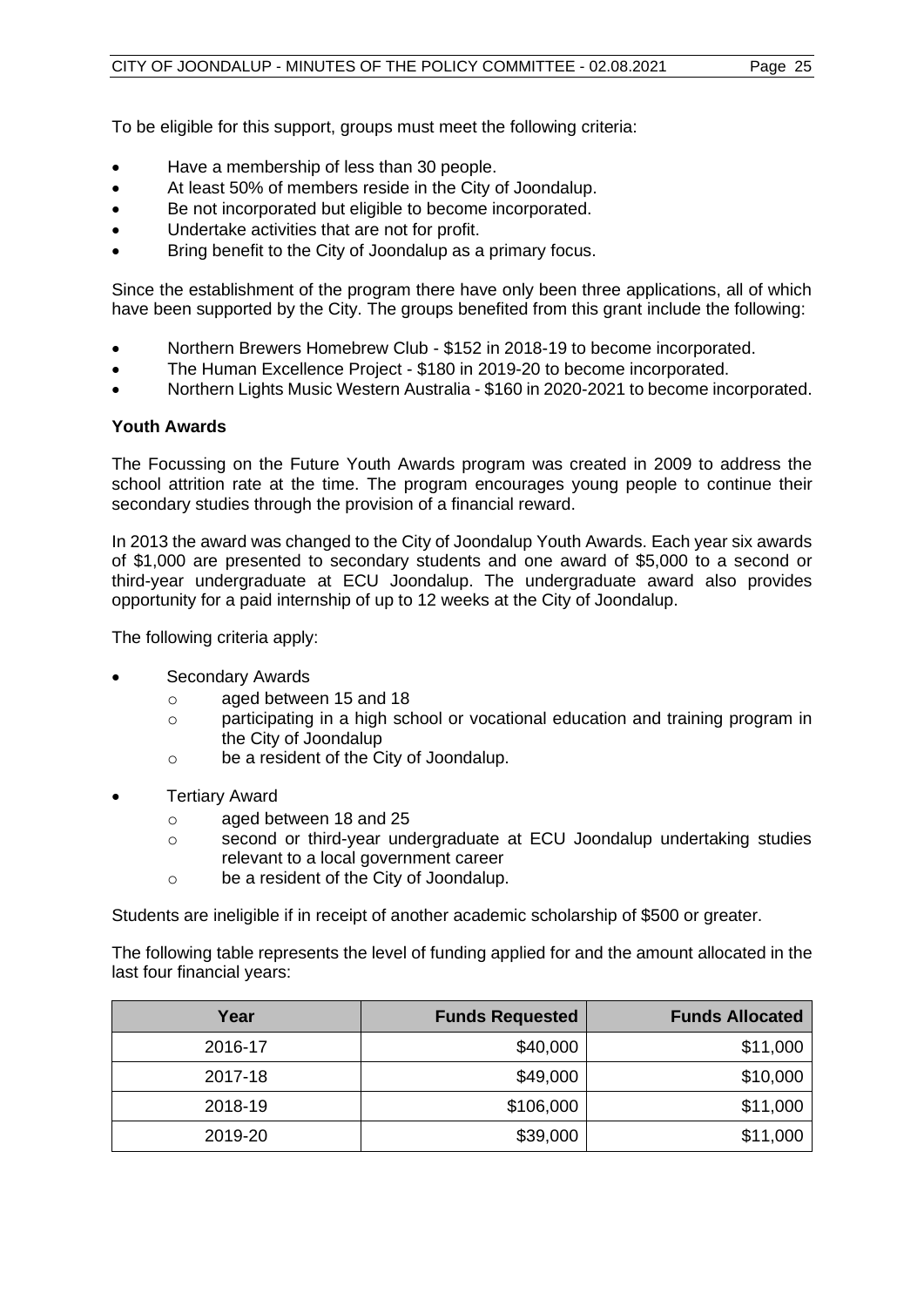#### **Friends Groups Special Purpose Grants**

The City has an established Friends Groups Special Purpose Grants funding program to assist the Friends Groups based within the City of Joondalup. Friends Groups assist the City to manage bushland and natural areas and make a valuable contribution towards local conservation and biodiversity.

The following criteria apply for groups to be eligible for funding:

- Groups must discuss proposed projects with City prior to lodging applications.
- Applications require approval from the City.
- All contractors must be approved by the City.
- Groups must seek support of relevant external organisations or stakeholders involved in the project and submit letters of support with application.
- Groups must supply copies of licences required to carry out project.

Annual grants range from \$2,350 to \$3,850 - depending on the area of bushland the group cares for and the group's historic contribution of volunteer hours. Groups can also submit an annual claim to reimburse administration expenses associated with running a group, to a maximum of \$500.

| Year    | <b>No. of Natural Areas</b> | <b>Funds Requested</b> | <b>Funds Allocated</b> |
|---------|-----------------------------|------------------------|------------------------|
| 2016-17 | 16                          | \$27,674               | \$27,674               |
| 2017-18 | 17                          | \$37,973               | \$37,973               |
| 2018-19 | 16                          | \$46,439               | \$46,439               |
| 2019-20 | 16                          | \$42,314               | \$42,314               |

#### **Issues and Options Considered**

There are several options available to Council:

- maintain the status quo and leave existing community funding programs and policies in their current format
- revoke some or all of the community funding programs and policies or
- review the existing community funding programs and policies and consider deleting, maintaining, and amalgamating them.

The City has pursued Option 3 within this Report. A review of the existing funding programs and polices has been undertaken to assess current need and alignment with the City's *Strategic Community Plan*. A number of changes are proposed to be undertaken as a result of this review, and these are outlined below.

Council could choose to consider the changes as presented or make its own recommendations specific to each program and/or policy presented.

#### **Community Funding Program**

The City has undertaken a review of the current Community Funding Program as well as the other funding programs listed. It is recommended that Council considers amalgamating a number of the current grant programs to create a single community funding program that provides maximum benefit and opportunity to the community groups that it would serve.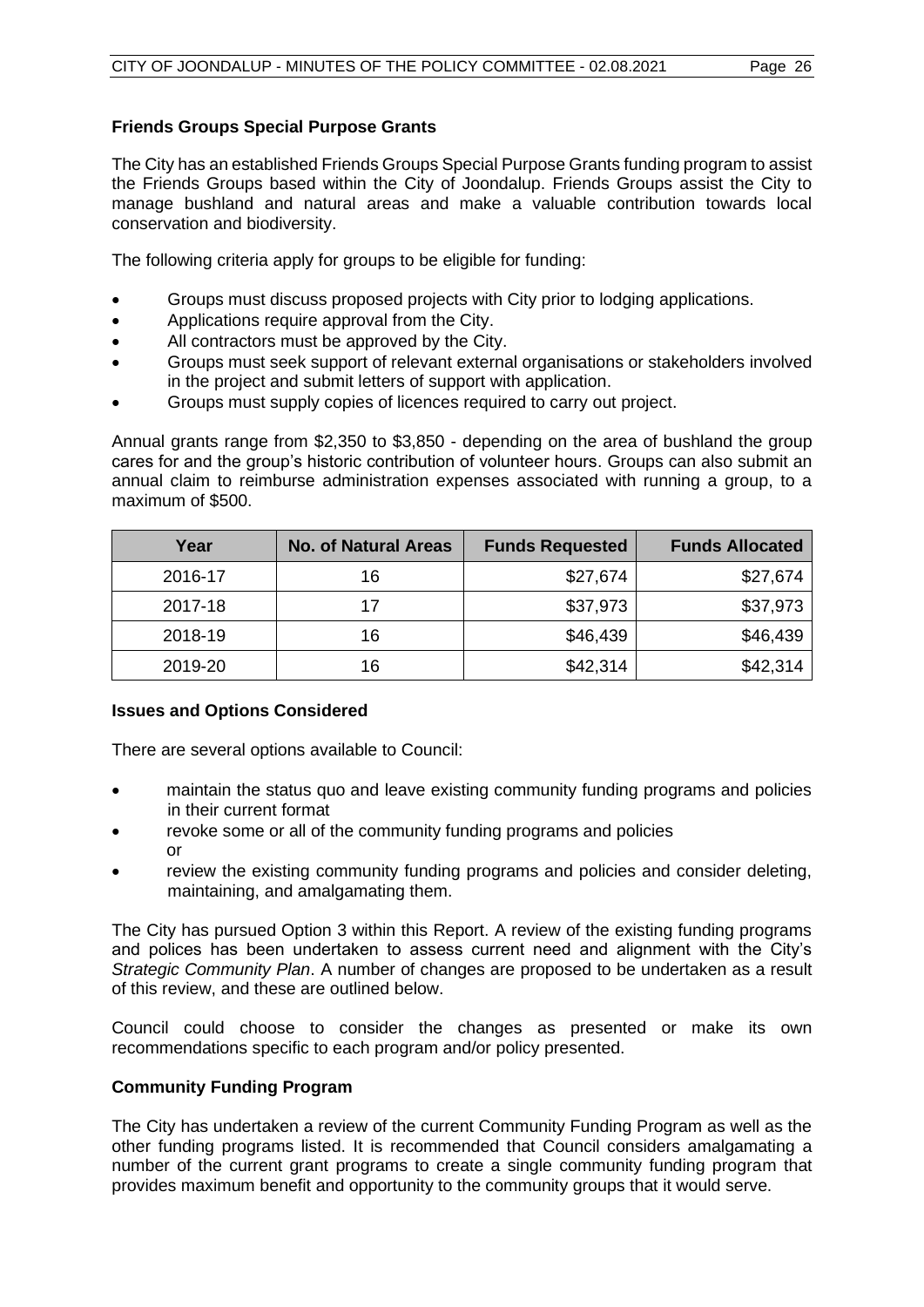This option would propose to either cease and/or amalgamate the following funding programs:

- Community Funding Program (amalgamate program and funds) (\$77,500).
- Sports Development Program (amalgamate program and funds) (\$115,000).
- Joondalup Sporting Achievement Grants (cease program and amalgamate funds) (\$46,000).
- Recognition of Community and Sporting Groups Fund (cease program and amalgamate funds) (\$24,000).

The budgeted funds for these programs (approximately \$192,500 in 2021-22) are proposed to be rolled into a new Community Funding Program. This new funding program would be open to a wider range of local community groups, aiming to be more accessible and competitive, ensuring successful grant applications provide best value for money for the community.

It should be noted that this proposal would result in ceasing the current Joondalup Sporting Achievement Grant and the Recognition of Community and Sporting Groups Fund in their entirety, while the previous Community Funding Program and Sports Development Program will be delivered within the proposed new Community Funding Program.

If supported, the current *Community Funding Policy* would be replaced with a new *Community Funding Program Policy* that reflects these changes.

#### Proposed *Community Funding Program Policy*

The City has prepared a draft *Community Funding Program Policy* that is intended to replace the existing *Community Funding Policy* and provide direction for the proposed Community Funding Program.

The proposed objective of the draft policy is to "support the delivery of community-initiated activities for the benefit of the City of Joondalup community".

The key elements of the draft policy include funding priorities, eligibility, and approvals mechanisms.

#### *Funding Priorities*

The funding priorities will align with the City's *Strategic Community Plan* and contribute to positive community outcomes. The proposed priorities are for projects that:

- strengthen community participation
- encourage connected communities
- promote healthy and active lifestyles
- build resilient and sustainable communities.

The priority areas will be one of the criteria used to determine grant application eligibility (eligible grants must address at least one of these priority areas). To determine the order in which to issue the grants to applicants, consideration will be given to how successfully the applicant has addressed the priority area in their application.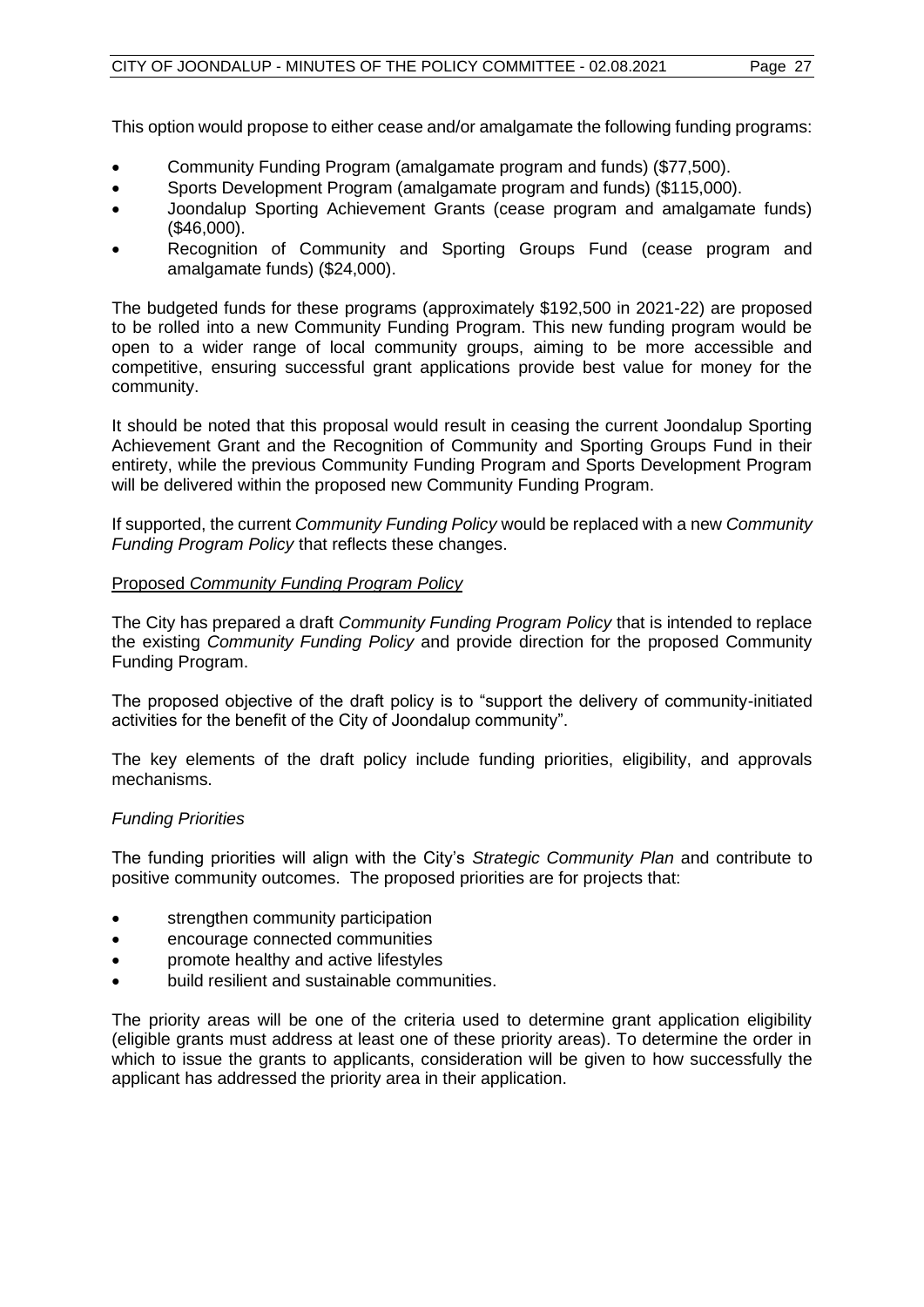#### *Funding Eligibility*

Applicants will need to provide evidence of eligibility as part of the application process. It is proposed that applicants must be:

- incorporated through the *Associations Incorporations Act 2015* (or other similar state or federal legislation)
- delivering a program, event or activity that benefits the City of Joondalup community.

Previous policies and grant programs have not been consistent or clear about eligibility criteria, especially in regard to what "not-for-profit" means. To address this, the City is proposing to use a new "incorporated entity" criteria. Being an incorporated entity requires a group to have been registered with and approved by the State Government as an organisation that does not return funds back to its members or stakeholders. This is considered the best legal definition of "not-for-profit".

It is also proposed that applicants be required to provide evidence that their activity is benefitting the City of Joondalup community, irrespective of where the applicant is based or the level of their memberships. Previous grant programs required applicants to be based or located within the City of Joondalup.

The Sports Development Program required all applicants to have a name that reflects them being within the City of Joondalup local government area. In the past this requirement has contributed to applicants being ineligible to apply which has impacted on the delivery of valuable programs that would have benefitted the Joondalup community.

#### *Funding Approval*

The approval to allocate funds for the new Community Funding Program is proposed to remain as per existing requirements. The Chief Executive Officer will approve applications for funding of up to and including \$10,000 (excluding GST), while applications for funding greater than \$10,000 (excluding GST) will require the approval of Council.

It is proposed that two rounds of the new Community Funding Program will be available each financial year. One round will open early in the financial year (July/August) and the second in the latter half of the financial year (February/March).

The new draft policy outlines that the Chief Executive Officer has the discretion to approve funding guidelines as deemed appropriate. This aligns with the existing *Community Funding Policy* that states, *"Funding guidelines will be determined from time to time in accordance with this policy at the discretion of the Chief Executive Officer"*.

#### Comparison with other Local Governments

As a comparison, the City of Wanneroo provides a similar Community Funding Program with a total pool of funds of \$154,000. The City of Stirling's Community Collaborations program has a total pool of funds of \$50,000.

#### **Recognition of Community and Sporting Groups Policy**

As outlined previously, this Report recommends the cessation of the Recognition of Community and Sporting Groups program and policy.

The program provides limited benefits to the City and the community. The City has other programs in place that successfully acknowledges the efforts of community groups and volunteers, including civic functions, social media posts, and City publications. While it is noted that community groups do financially benefit from this program, the funds provided are essentially donations, with no restriction as to what they are spent on, nor is there a requirement to acquit the money.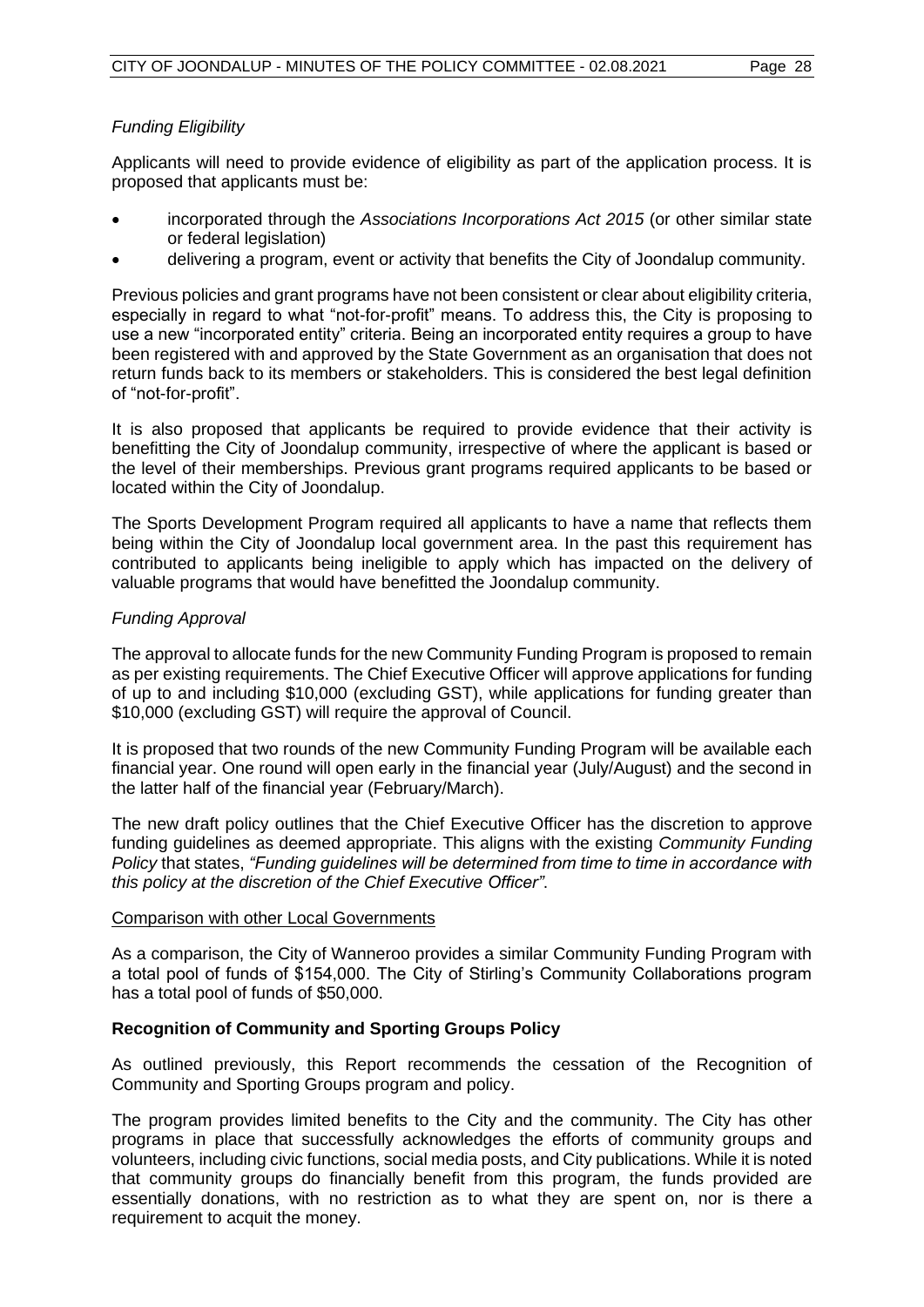#### **Joondalup Sporting Achievement Grant**

As outlined previously, it is recommended to cease this program and re-purpose its current operational budget into the proposed new consolidated Community Funding Program.

The program is the only funding program the City provides that is not only operated as an "as right" grant (that is, if you meet the eligibility criteria you are eligible to receive the funds) but that also provides direct funding to individuals.

The funding of individual athletes, irrespective of their age or function is not a core role of local government and does not provide any additional connection to the increase in physical activity or connection to local communities.

Should Council support cessation of this program, it should be noted that young athletes are already supported via the Federal Government's Local Sporting Champion Program which provides between \$500 to \$750 for athletes travelling to competitions. This program is administered locally by Federal Members of Parliament.

While the City (and local government in general) does have a role to play in supporting the development of sporting opportunities, young people and people with disabilities, this is addressed in other programs and activities and does not require the convergence of these unique challenges to be addressed by a specific funding program such as the JSAG.

#### **Small Community Group Incorporation Grants**

This program is proposed to continue as an operational activity.

The program is not currently listed within any funding policy and it is not proposed that it be included in any of the proposed new policies.

Providing small grants to non-incorporated groups to become incorporated provides significant value and benefits the City and the Joondalup community.

#### **City of Joondalup Youth Awards**

It is proposed that the City of Joondalup Youth Awards continue in their current format.

The program is well subscribed, and the objectives continue to meet the needs of the community and the City.

The program is not currently listed within any funding policy and it is not proposed that it be included in any of the proposed new policies.

#### **Friends Groups Special Purpose Grants**

It is proposed that the Friends Groups Special Purpose Grants continue in their current format. The program is well subscribed, and the objectives still meet the needs of the community and the City.

The program is not currently listed within any funding policy and it is not proposed that it be included in any of the proposed new policies.

#### **Mural Arts Program**

It is proposed that the Mural Arts Program will continue in its current format of supporting artist or community driven murals.

The program is well subscribed, and the objectives still meet the needs of the community and the City.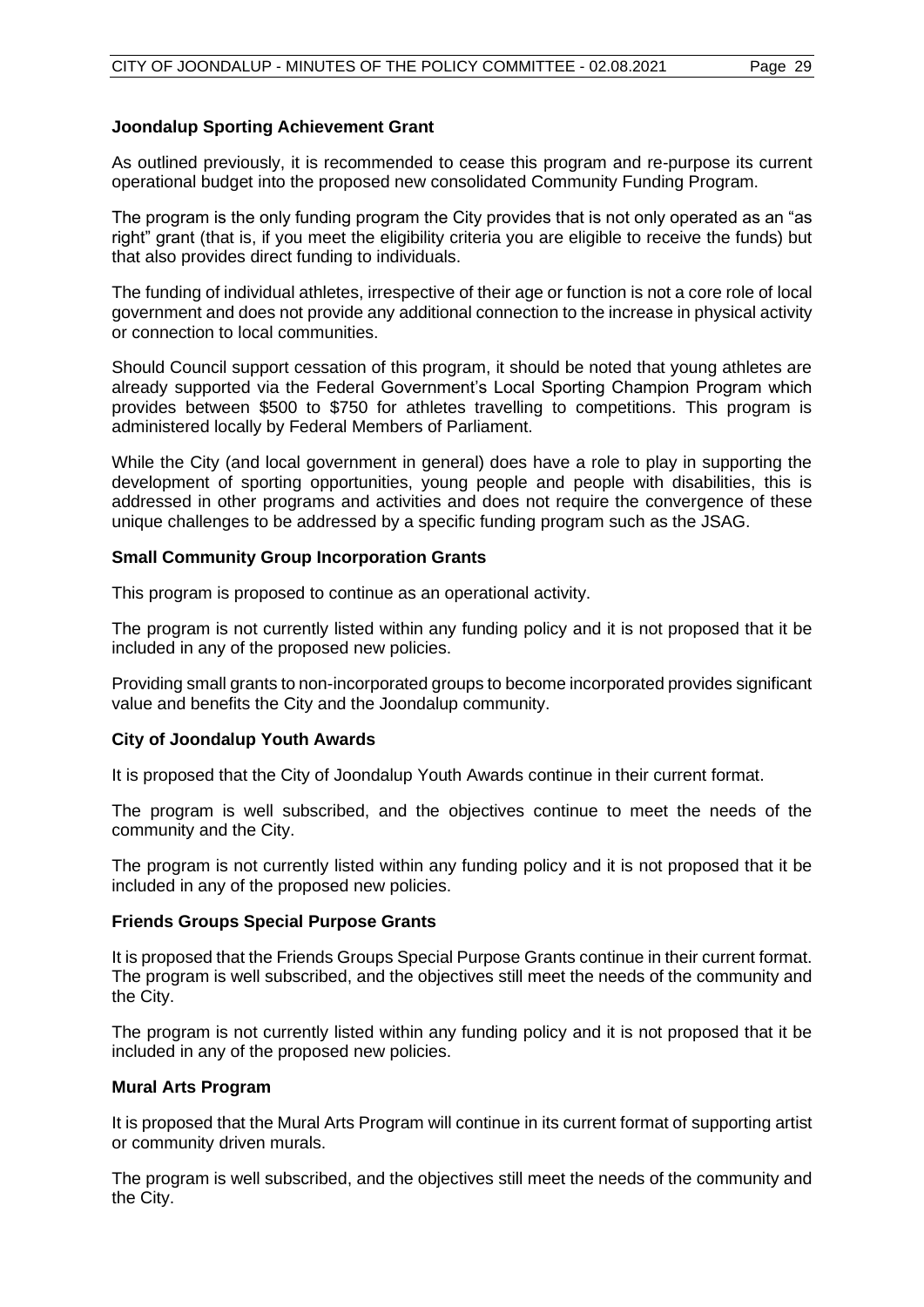While the Mural Arts Program is listed within the current *Community Funding Policy*, it is not proposed to include or list this program in either of the two proposed new policies.

The Mural Arts Program will continue to be managed operationally by the City.

#### **Arts Development Program**

It is proposed that the Arts Development Program will continue it its current format.

While the program is listed within the current *Community Funding Policy*, it has not been listed in the draft *Community Funding Program Policy* which will focus solely on the Community Funding Program.

It is therefore recommended that Council supports the establishment of a stand-alone *Arts Development Scheme Policy.* 

This new draft policy has an objective to "support the development of new audiences in the Joondalup area through attraction of professional performing arts companies to the City of Joondalup for performances and workshops". It aligns with the recently adopted *Cultural Plan*, specifically the aspirational outcome "The community is empowered to lead the delivery of cultural programming".

The proposed new *Arts Development Scheme Policy* is provided for consideration (Attachment 4 refers).

| <b>Fund / Grant Name</b>                                       | <b>Proposed change</b><br>to Fund / Grant | <b>Proposed</b><br>change to Fund /<br><b>Grant budget</b>        | <b>Proposed change to Policy</b>                                                                                                                |
|----------------------------------------------------------------|-------------------------------------------|-------------------------------------------------------------------|-------------------------------------------------------------------------------------------------------------------------------------------------|
| <b>Community Funding</b><br>Program                            | Continue - new<br>format                  |                                                                   | Revoke current Community                                                                                                                        |
| Sports Development<br>Program                                  | Continue - new<br>format                  | <b>Funding</b><br>Policy<br>incorporate<br>in.<br>Amalgamate into | and<br>new<br><b>Community Funding Program</b>                                                                                                  |
| <b>Joondalup Sports</b><br><b>Achievement Grant</b>            | Cease                                     | new Community<br><b>Funding Program</b>                           | Policy                                                                                                                                          |
| Recognition of<br>Community and<br><b>Sporting Groups Fund</b> | Cease                                     |                                                                   | Recognition<br>Delete<br>0f<br>and<br>Community<br>Sporting<br><b>Groups Policy</b>                                                             |
| <b>Small Community Group</b><br><b>Incorporation Grants</b>    | Continue – current<br>format              | No impact                                                         | Operational<br>Not currently listed in any<br>Policy - No Change                                                                                |
| City of Joondalup Youth<br>Awards                              | Continue - current<br>format              | No impact                                                         | Operational<br>Not currently listed in any<br>Policy - No Change                                                                                |
| Arts Development<br>Scheme                                     | Continue – current<br>format              | No impact                                                         | Currently listed in Community<br>Funding Policy. Proposed to<br>be extracted and governed<br>under new Arts Development<br><b>Scheme Policy</b> |
| Mural Arts Program                                             | Continue - current<br>format              | No impact                                                         | Currently listed in Community<br>Funding Policy. Proposed to<br>be extracted and delivered<br>operationally                                     |
| <b>Small Community Group</b><br><b>Incorporation Grants</b>    | Continue – current<br>format              | No impact                                                         | Operational<br>Not currently listed in any<br>Policy - No Change                                                                                |
| <b>Friends Groups Special</b><br><b>Purpose Grants</b>         | Continue - current<br>format              | No impact                                                         | Operational<br>Not currently listed in any<br>Policy - No Change                                                                                |

#### **Summary of Proposed Changes**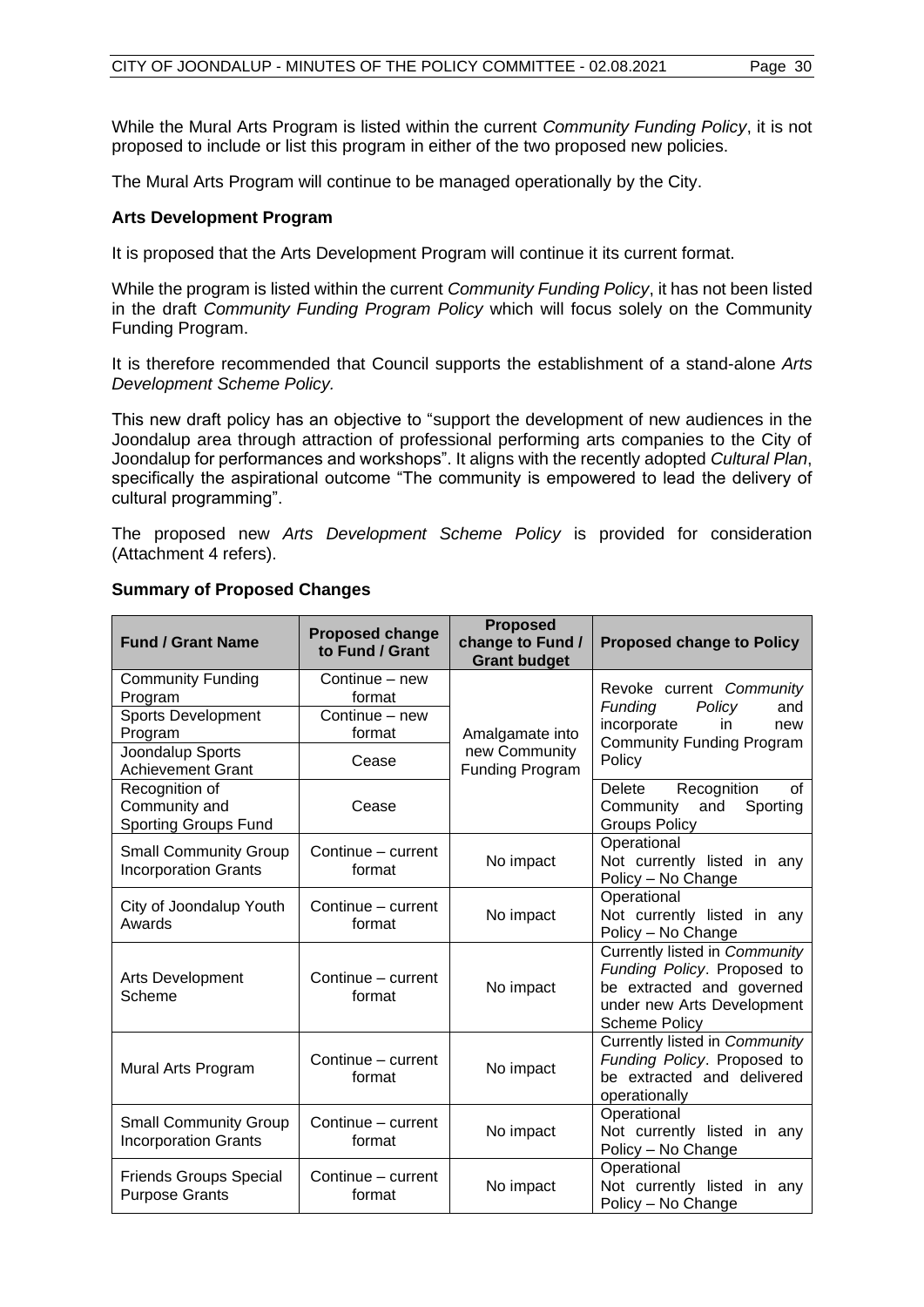#### **Legislation / Strategic Community Plan / Policy Implications**

| Legislation                     | Not applicable.                                                                                                                                  |
|---------------------------------|--------------------------------------------------------------------------------------------------------------------------------------------------|
| <b>Strategic Community Plan</b> |                                                                                                                                                  |
| <b>Key theme</b>                | Community Wellbeing.                                                                                                                             |
| <b>Objective</b>                | Community spirit. To have proud and active residents who<br>participate in local activities and services for the betterment<br>of the community. |
| <b>Strategic initiative</b>     | Promote the sustainable management of local organisations<br>and community groups.                                                               |
| <b>Policy</b>                   | <b>Community Funding Policy.</b><br>Recognition of Community and Sporting Groups Policy.                                                         |

#### **Risk Management Considerations**

Any change to funding schemes has a risk of adverse reactions from the groups and individuals potentially affected. The review does not propose to reduce the value of grants provided to the community, but to re-distribute the current level of funding into one pool of funds to maximise community benefit. By providing access to a combined larger pool of funds there is the potential for the funding program to be accessed by a greater number of community groups, based on fair and equitable criteria.

#### **Financial / Budget Implications**

It is proposed to retain all of the current fund amounts, while amalgamating the budget amounts from the Community Funding Program, Sports Development Program, Joondalup Sports Achievement Grant, and Recognition of Community and Sporting Groups Fund into the new Community Funding Program. Within the recently approved 2021-22 Budget all currently on-hold funding programs have retained their full budget amounts, therefore, there is no expected impact on current or future budgets.

#### **Regional Significance**

Not applicable.

#### **Sustainability Implications**

The proposed Community Funding Program includes a funding priority to build resilient and sustainable communities. Local organisations and community groups can benefit from funding opportunities to undertake sustainability initiatives.

#### **Consultation**

Not applicable.

#### **COMMENT**

Should Council endorse the recommendations as presented, it is considered that the City would finalise development of the funding guidelines in late 2021 and prepare for the launch of the new Community Funding Program in early 2022, allowing the first round of funding of the new program to occur in the second half of the 2021-22 financial year.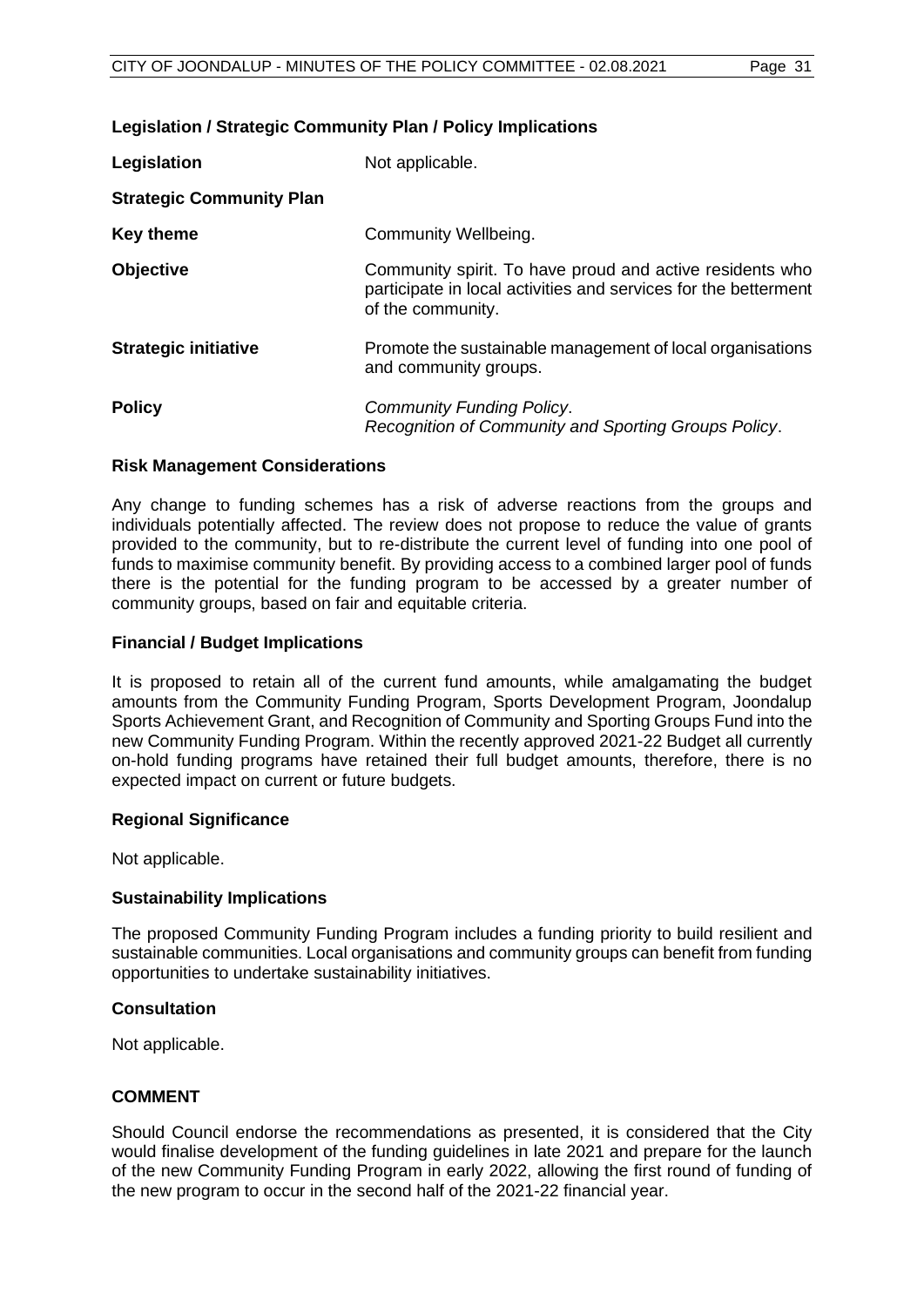#### **VOTING REQUIREMENTS**

Simple Majority.

#### **OFFICER'S RECOMMENDATION**

That Council:

- 1 NOTES the outcomes of the review of the City of Joondalup funding programs and policies, and the recommended changes to the City's funding programs as detailed in this Report;
- 2 REVOKES the current *Community Funding Policy* and *Recognition of Community and Sporting Groups Policy* as detailed in Attachments 1 and 2 to this Report;
- 3 ADOPTS the new *Community Funding Program Policy* and *Arts Development Scheme Policy*, as detailed in Attachments 3 and 4 to this Report.

#### **MOVED Cr Hollywood, SECONDED Mayor Jacob that Council:**

- **1 NOTES the outcomes of the review of the City of Joondalup funding programs and policies, and the recommended changes to the City's funding programs as detailed in this Report;**
- **2 REVOKES the current** *Community Funding Policy* **and** *Recognition of Community and Sporting Groups Policy* **as detailed in Attachments 1 and 2 to this Report;**
- **3 ADOPTS the new** *Community Funding Program Policy* **and** *Arts Development Scheme Policy***, as detailed in Attachments 3 and 4 to this Report;**
- **4 LISTS FOR CONSIDERATION as part of the mid-year budget review deliberations, the amount of funding to be allocated under the new grants scheme.**

#### **The Motion was Put and CARRIED (7/0)**

**In favour of the Motion:** Cr Hamilton-Prime, Mayor Jacob, Crs Chester, Fishwick, Hollywood, Jones and May.

*Appendix 4 refers*

*[To access this attachment on electronic document, click here: Attach4agnPOLICY210802.pdf](http://www.joondalup.wa.gov.au/files/committees/POLI/2021/Attach4agnPOLICY210802.pdf)*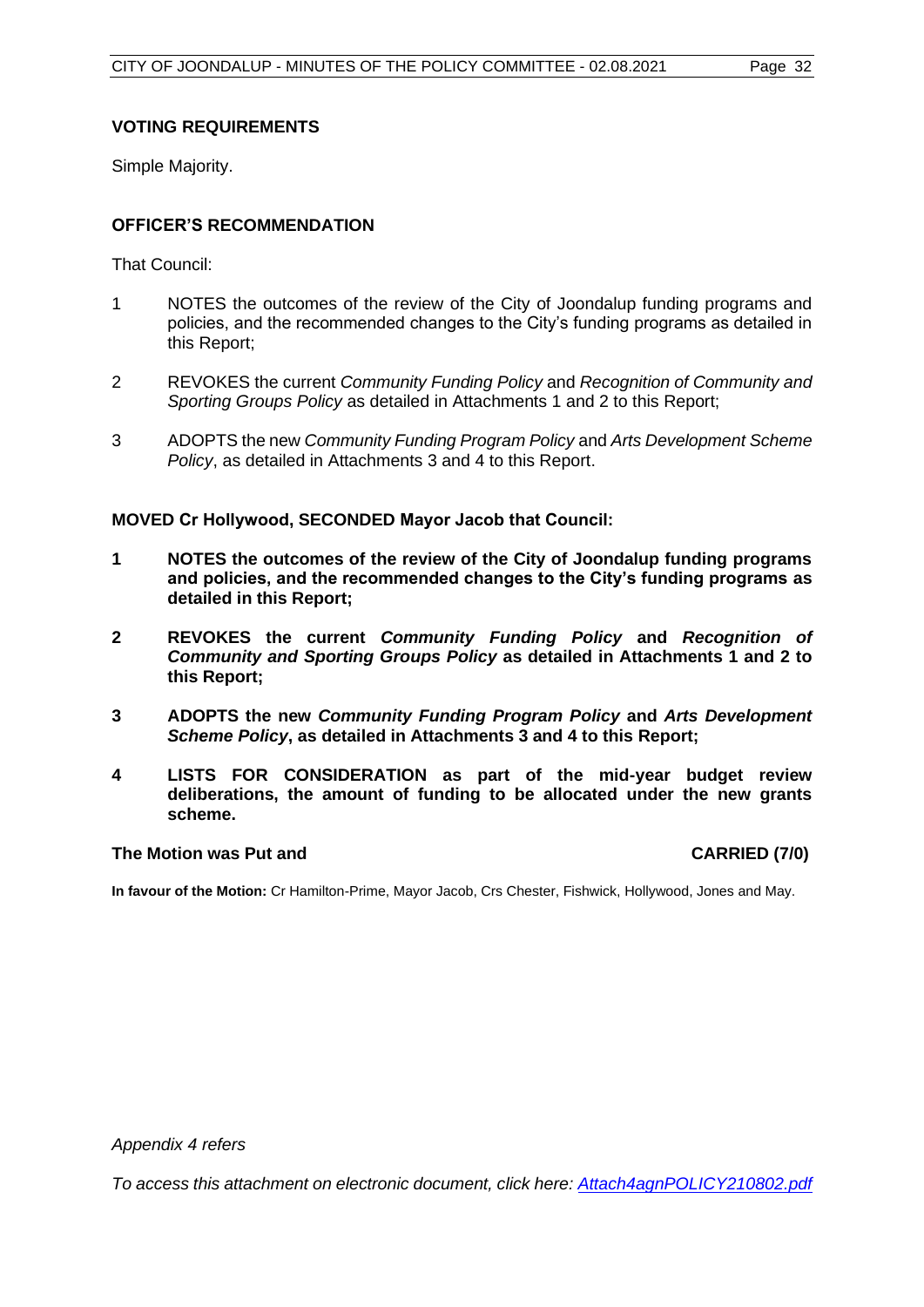<span id="page-32-0"></span>

| <b>ITEM 5</b>                         | <b>APPOINTMENT</b><br>TEMPORARY CHIEF EXECUTIVE OFFICER<br><b>POLICY</b>             | <b>OF</b> | <b>AN</b>                 | <b>ACTING</b> | <b>OR</b>                                                                                                                                                         |
|---------------------------------------|--------------------------------------------------------------------------------------|-----------|---------------------------|---------------|-------------------------------------------------------------------------------------------------------------------------------------------------------------------|
| <b>WARD</b>                           | All                                                                                  |           |                           |               |                                                                                                                                                                   |
| <b>RESPONSIBLE</b><br><b>DIRECTOR</b> | Mr Jamie Parry<br>Director Governance and Strategy                                   |           |                           |               |                                                                                                                                                                   |
| <b>FILE NUMBERS</b>                   | 74574, 101515                                                                        |           |                           |               |                                                                                                                                                                   |
| <b>ATTACHMENTS</b>                    | Attachment 1<br>Attachment 2                                                         |           |                           |               | Draft Appointment of an Acting or<br>Temporary Chief Executive Officer Policy.<br>City of Joondalup Delegation of Authority<br>1.6 Appointment of an Acting Chief |
| <b>AUTHORITY / DISCRETION</b>         | Legislative - includes the adoption of local laws, planning<br>schemes and policies. |           | <b>Executive Officer.</b> |               |                                                                                                                                                                   |

#### **PURPOSE**

For Council to adopt a new *Appointment of an Acting or Temporary Chief Executive Officer Policy*.

#### **EXECUTIVE SUMMARY**

Section 5.39C of the *Local Government Act 1995* provides that with regard to the temporary employment or appointment of Chief Executive Officer, "*a local government must prepare and adopt\* a policy that sets out the process to be followed in relation to:*

- *(a) the employment of a person in the position of Chief Executive Officer for a term not exceeding 1 year;*
- *(b) the appointment of an employee to act in the position of Chief Executive Officer for a term not exceeding 1 year.*
- *\* Absolute majority required*"

A draft policy has been prepared as provided in Attachment 1 to this Report. The policy aligns with the current Delegation of Authority related to appointment of an Acting Chief Executive Officer.

*It is therefore recommended that Council BY AN ABSOLUTE MAJORITY ADOPTS the Appointment of an Acting or Temporary Chief Executive Officer Policy as detailed in Attachment 1 to this Report*.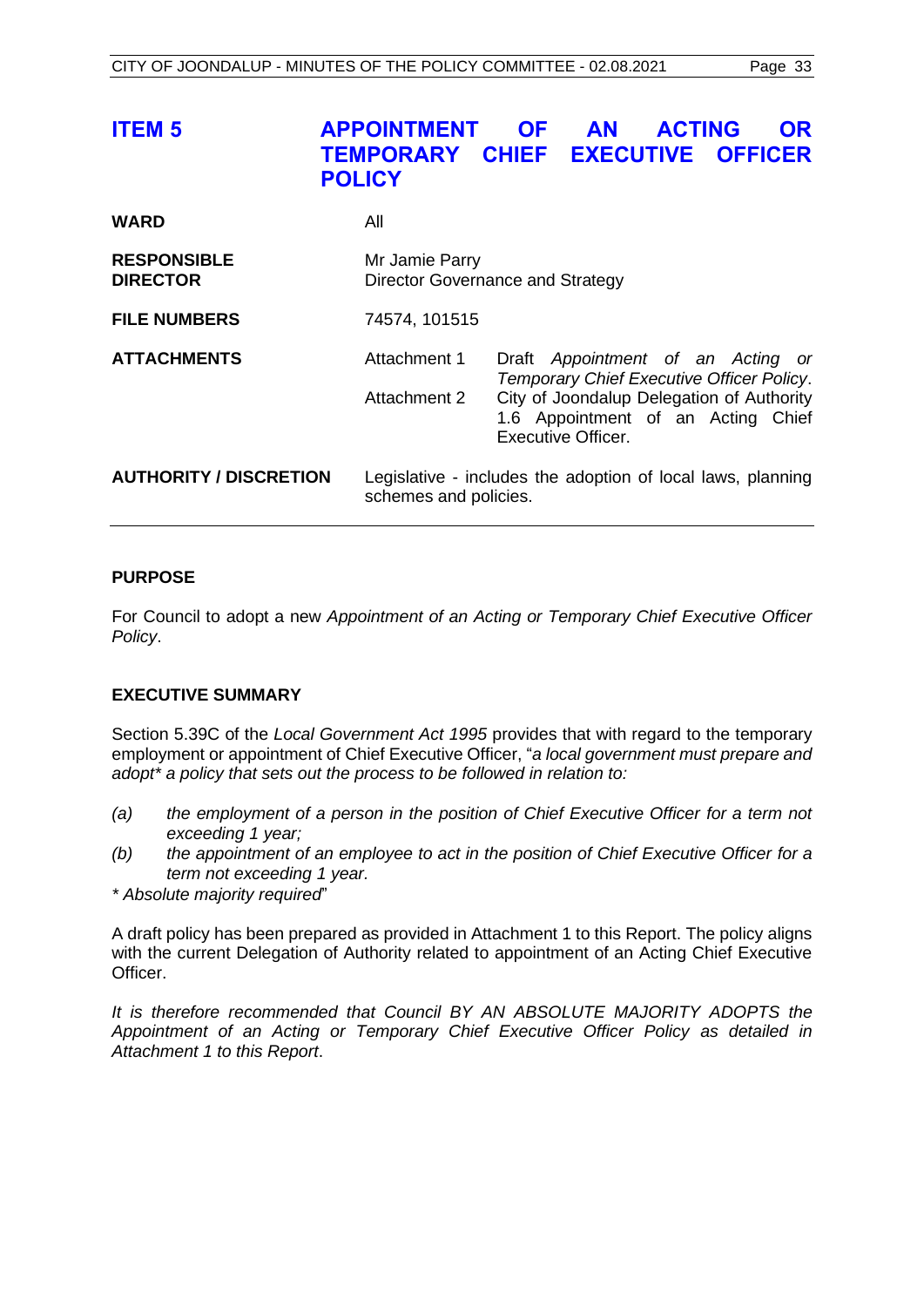#### **BACKGROUND**

Section 5.39C of the *Local Government Act 1995* provides that with regard to the temporary employment or appointment of Chief Executive Officer, "*a local government must prepare and adopt a policy that sets out the process to be followed in relation to:*

- *(a) the employment of a person in the position of Chief Executive Officer for a term not exceeding 1 year;*
- *(b) the appointment of an employee to act in the position of Chief Executive Officer for a term not exceeding 1 year.*

*\* Absolute majority required.*"

The City has had a delegation in place since 11 October 2005 relating to the appointment of an Acting Chief Executive Officer. The Delegation was last reviewed by the Council at its meeting held 15 June 2021 (Item CJ079-06/21 refers).

The policy proposed fulfils the requirements of section 5.39C of the *Local Government Act 1995.*

#### **DETAILS**

Section 5.39(1a)(a) of the *Local Government Act 1995* provides the following:

#### "*5.39 Contracts for CEO and senior employees*

*1(a)(a) an employee may act in the position of a CEO or a senior employee for a term not exceeding one year without a written contract for the position in which he or she is acting.*"

Section 5.39C of the *Local Government Act 1995* provides the following:

#### "*5.39C* **Policy for temporary employment or appointment of CEO**

- *(1) A local government must prepare and adopt\* a policy that sets out the process to be followed by the local government in relation to the following —*
	- *(a) the employment of a person in the position of CEO for a term not exceeding 1 year;*
	- *(b) the appointment of an employee to act in the position of CEO for a term not exceeding 1 year.*
	- *\* Absolute majority required.*
- *(2) A local government may amend\* the policy. \* Absolute majority required.*
- *(3) When preparing the policy or an amendment to the policy, the local government must comply with any prescribed requirements relating to the form or content of a policy under this section.*
- *(4) The CEO must publish an up-to-date version of the policy on the local government's official website.*"

A draft policy has been prepared as required by the legislation and is provided in Attachment 1 to this Report.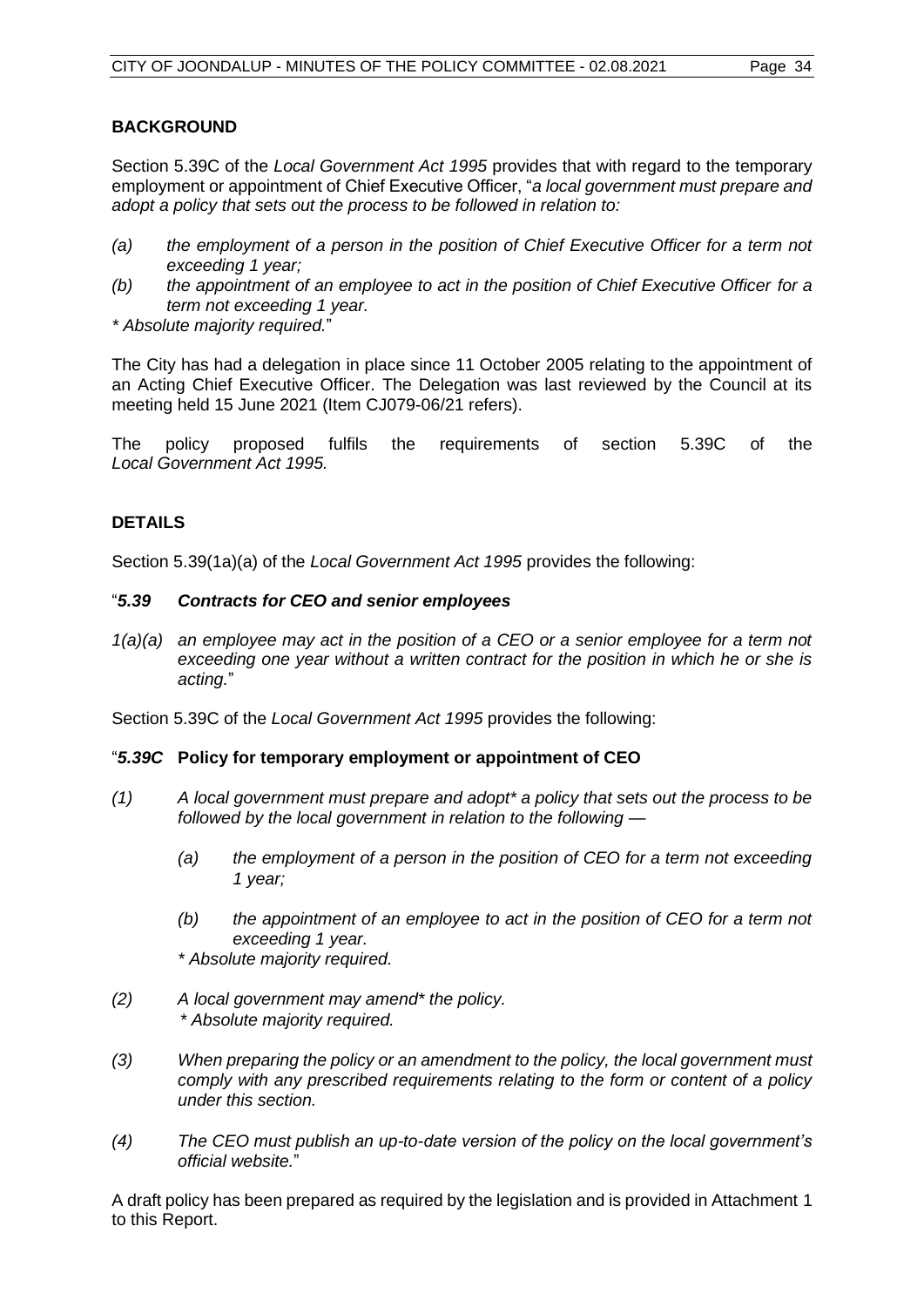#### **Legislation / Strategic Community Plan / Policy Implications**

| Legislation                     | Sections 5.39(1a)(a) and 5.39C of the Local Government<br>Act 1995.                       |
|---------------------------------|-------------------------------------------------------------------------------------------|
| <b>Strategic Community Plan</b> |                                                                                           |
| <b>Key theme</b>                | Governance and Leadership.                                                                |
| <b>Objective</b>                | Corporate capacity.                                                                       |
| <b>Strategic initiative</b>     | Maintain a highly-skilled and effective workforce.                                        |
| <b>Policy</b>                   | Delegation of Authority 1.6 - Appointment of an Acting Chief<br><b>Executive Officer.</b> |

#### **Risk Management Considerations**

Council currently has a delegation of authority in place for the appointment of an acting Chief Executive Officer.

The proposed policy sets out the process to be followed in relation to:

- a the employment of a person in the position of Chief Executive Officer for a term not exceeding one year
- b the appointment of an employee to act in the position of Chief Executive Officer for a term not exceeding one year.

Adoption of the policy reduces the risk of the City not having a process in place for appointment of an acting or temporary Chief Executive Officer.

#### **Financial / Budget Implications**

Not applicable.

#### **Regional Significance**

Not applicable.

#### **Sustainability Implications**

Not applicable.

#### **Consultation**

Not applicable.

#### **COMMENT**

The proposed policy has been prepared to comply with the provisions of section 5.39C of the *Local Government Act 1995* in regard to the appointment of an acting Chief Executive Officer or temporary Chief Executive Officer.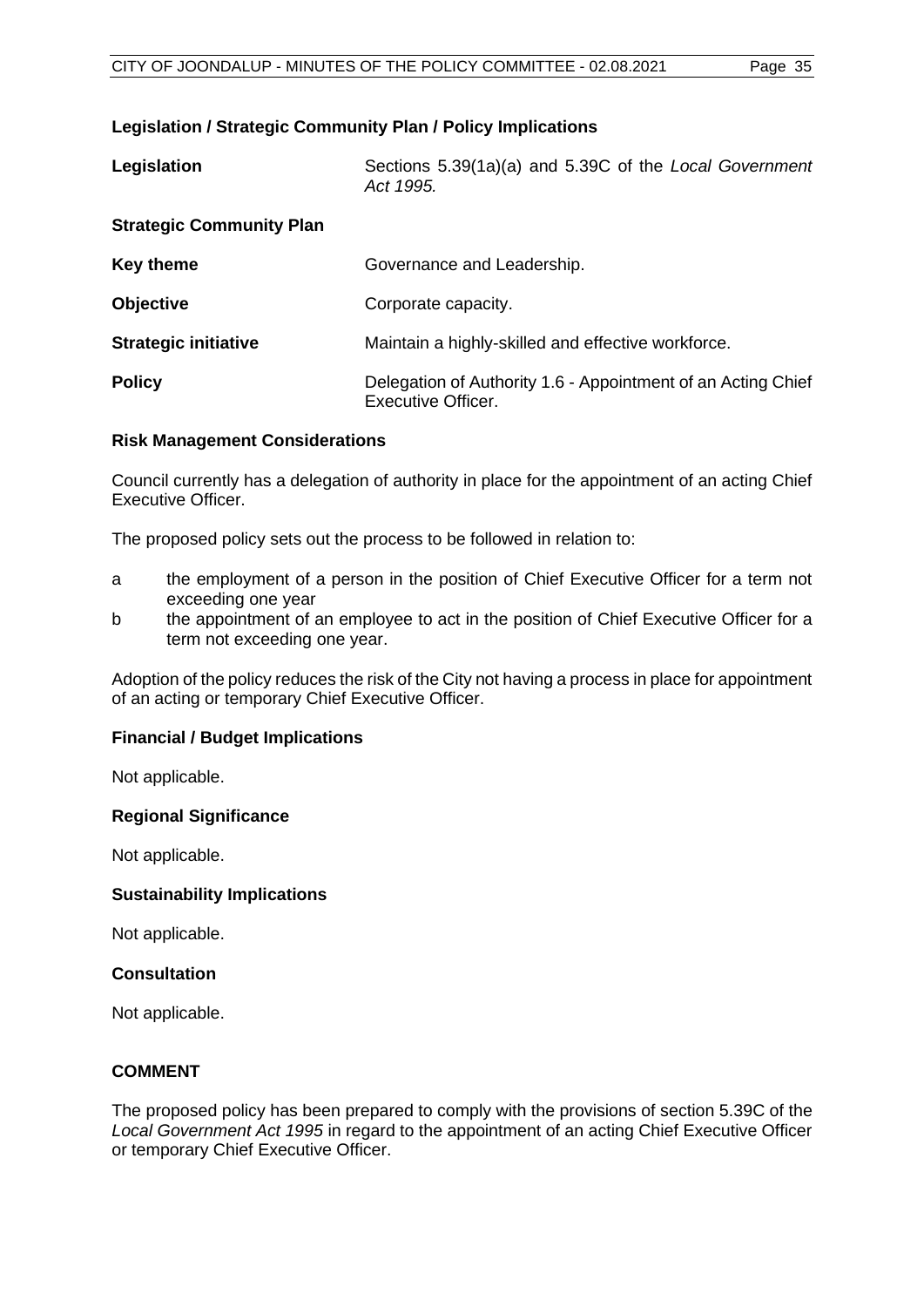#### **VOTING REQUIREMENTS**

Absolute Majority.

**MOVED Cr Jones, SECONDED Cr May that Council BY AN ABSOLUTE MAJORITY ADOPTS the Appointment of an Acting or Temporary Chief Executive Officer Policy as detailed in Attachment 1 to this Report.**

#### **The Motion was Put and CARRIED (7/0)**

**In favour of the Motion:** Cr Hamilton-Prime, Mayor Jacob, Crs Chester, Fishwick, Hollywood, Jones and May.

*Appendix 5 refers*

*[To access this attachment on electronic document, click here:](http://www.joondalup.wa.gov.au/files/committees/POLI/2021/Attach5agnPOLICY210802.pdf) Attach5agnPOLICY210802.pdf*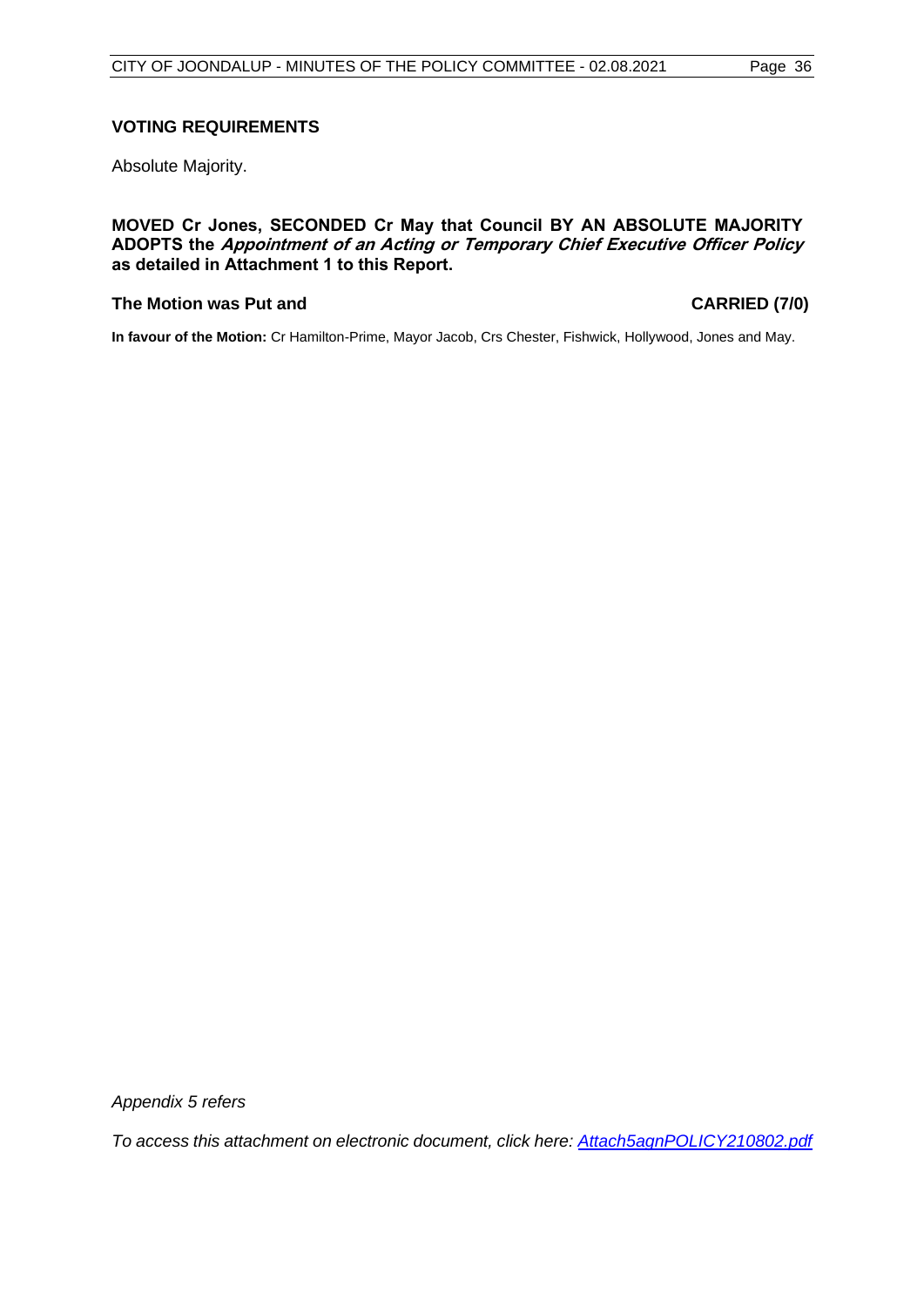<span id="page-36-0"></span>

| <b>ITEM 6</b>                         | <b>REVIEW OF THE COMMUNITY ART EXHIBITION</b>                                                                                                                                                    |
|---------------------------------------|--------------------------------------------------------------------------------------------------------------------------------------------------------------------------------------------------|
| <b>WARD</b>                           | All                                                                                                                                                                                              |
| <b>RESPONSIBLE</b><br><b>DIRECTOR</b> | Mr Mat Humfrey<br><b>Corporate Services</b>                                                                                                                                                      |
| <b>FILE NUMBER</b>                    | 109180, 101515                                                                                                                                                                                   |
| <b>ATTACHMENTS</b>                    | Nil                                                                                                                                                                                              |
| <b>AUTHORITY / DISCRETION</b>         | Executive - The substantial direction setting and oversight<br>role of Council, such as adopting plans and reports,<br>accepting tenders, directing operations, setting and<br>amending budgets. |

#### **PURPOSE**

For Council to review the terms and conditions of its annual Community Art Exhibition (CAE).

#### **EXECUTIVE SUMMARY**

The CAE is an annual art exhibition open to artists who are residents / ratepayers of the City of Joondalup or members of local not-for-profit visual arts' associations based within the City of Joondalup. The exhibition aims to promote and support local arts and culture by providing an opportunity for artists from the community to extend their networks and promote their practice by exhibiting and selling their artwork to the general public. It is a popular event in the City's annual Cultural Services calendar.

Held in June at Lakeside Joondalup Shopping City since 1998, the CAE exhibition has been situated for the majority of these years in the Great Space; the busiest and most commercial area of the centre. It attracts over 11,000 visitors to the exhibition over a three-week period each year.

In 2014 and 2018, Council reviewed the CAE and made changes to the terms and conditions. The CAE is well received and operated in a professional manner, however as it has been three years since the last review it is timely another review is undertaken.

It is therefore recommended that the following changes be made:

• Due to the changing nature of traditional media, and a shift away from media categories in art exhibitions (as per City's Invitation Art Prize) it is recommended that prizes based on categories be discontinued, and replaced with the following revised awards (this will see a modest rise in total prize money allocated for the CAE of \$2,250, noting that prize money has not been increased for many years):

| $\overline{a}$ | <b>Most Outstanding Artwork</b> | \$4,000    |
|----------------|---------------------------------|------------|
| $\overline{a}$ | <b>Highly Commended</b>         | \$1,500    |
|                | Celebrating Joondalup           | \$1,500    |
| $\overline{a}$ | Arts in focus                   | \$1,500    |
|                | <b>Student Award</b>            | 750<br>\$. |
|                | <b>Popular Choice</b>           | \$.<br>500 |
|                |                                 |            |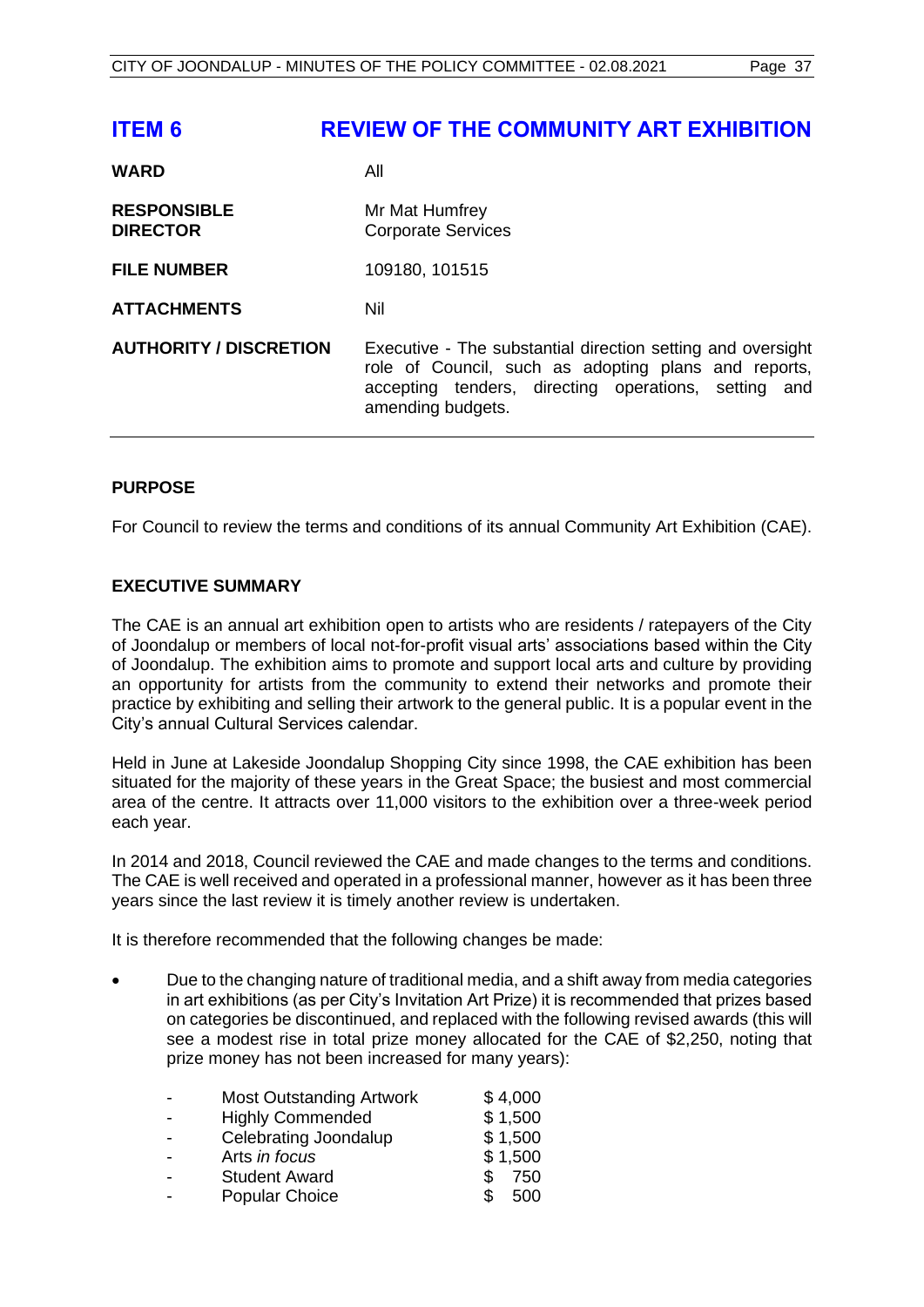- Due to challenges with inclement weather during the month of June (venue leaking) and the confusion with having a call for entries for both City art awards being open at the same time, it is recommended that the CAE be held during the months of March and April.
- The current terms and conditions do not specify the age range for the Student Award. It is recommended that for clarity reasons it be limited to students aged 12 to 18 years of age.
- Artists entering the CAE must either be a resident / ratepayer of the City of Joondalup or a member of an arts association that has its primary base within the City. Nonresidents make up on average around 30% of entries. It is proposed to retain the Celebrating Joondalup Award however a change is recommended to restrict criteria for this award to Joondalup residents / ratepayers only as it is appropriate that this prize is awarded to a resident of the City.

#### **BACKGROUND**

The CAE is an annual art exhibition open to all residents / ratepayers and members of local visual arts' associations. It has been managed by the City for many years (1998) and is a very popular event in the City's annual calendar of cultural events.

The exhibition's main aim is to promote and support local artists from their community to extend their networks and promote their practice by exhibiting and selling their artwork to the public.

At its meeting held on 21 October 2014 (CJ201-10/14 refers), Council resolved the following:

"*That Council:* 

- *1 AGREES to amend the Terms and Conditions of the Community Art Exhibition by:* 
	- *1.1 Increasing the Community Art Exhibition artwork size restriction to 100cm x 100cm (including frame) and three-dimensional artworks to a size of 100cm high x 100cm wide and x 100cm deep;*
	- *1.2 Introducing a change to the Terms and Conditions to include an option for the City to limit entries to a maximum of 200; 1.3 Increase the Community Art Exhibition price restriction to \$2,000;*
- *2 REQUESTS a further report following the 2017 Community Art Exhibition that evaluates the amendments made in Part 1 above.*"

At its meeting held on 26 June 2018 (CJ108-06/18 refers), Council resolved the following:

"*That Council AGREES:* 

- *1 to continue with the stipulated Terms and Conditions for size, price restrictions and limitation of the entries displayed in the Community Art Exhibition;*
- *2 that the Textiles and Photomedia categories are merged to become the Mixed Media Category \$1,000 prize from 2019 onwards;*
- *3 a new category 'Youth Photography' is included for online display only and that the Community Art Exhibition judges nominate the winner for a \$250 prize.*"

As a result of it being a few years since the last review it is timely to again review the terms and conditions and make adjustments accordingly.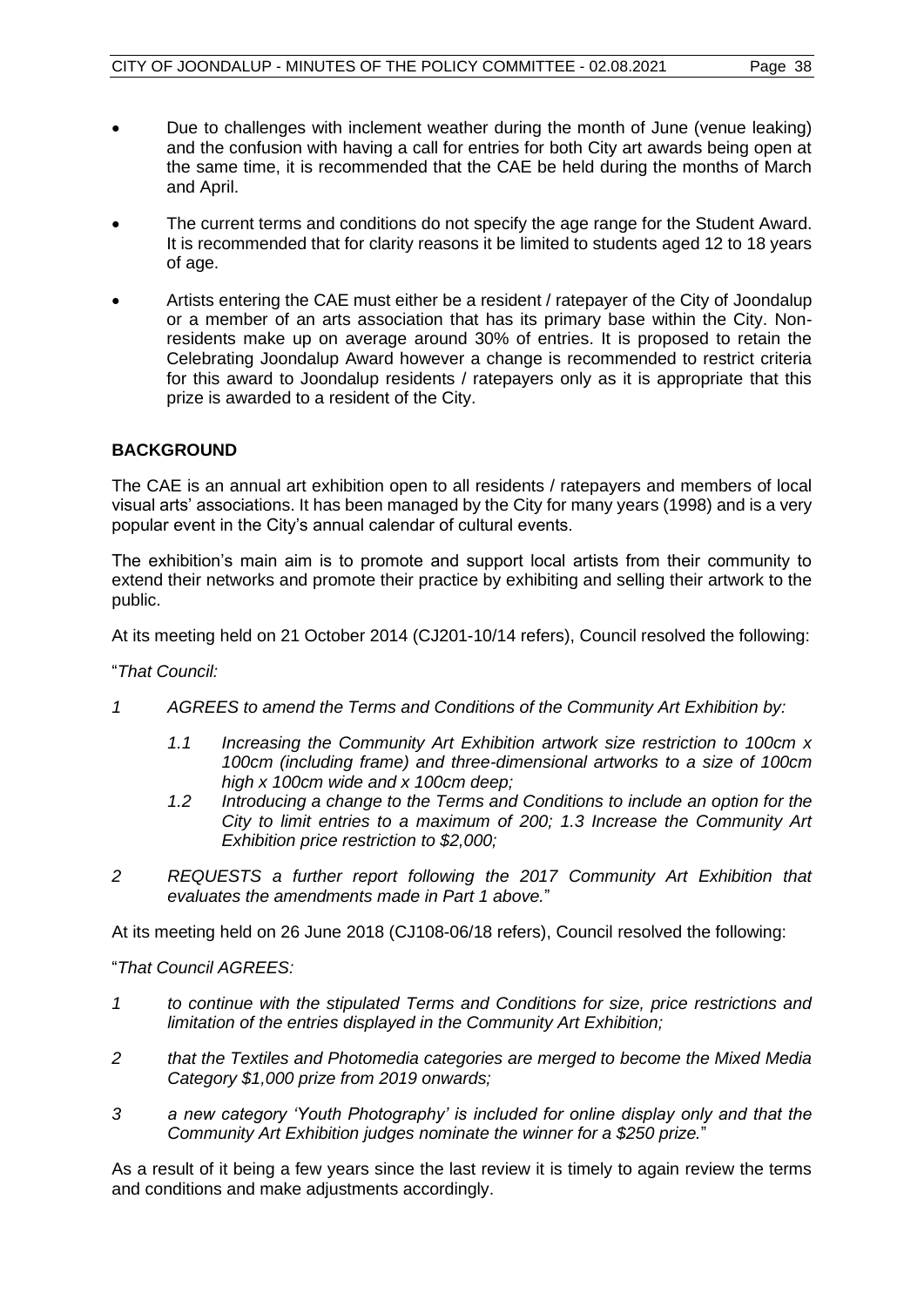#### **DETAILS**

The CAE is held in June of each year and is held in the Great Space of Lakeside Joondalup Shopping City with an excess of 11,000 visitors through the area. It is not restricted to any medium or theme, it offers non-acquisitive prizes across several categories and attracts on average, in excess of 150 entries.

#### **Issues and Options Considered**

#### Categories and Prizes

Council as part of its review in 2018 made minor changes to the categories (merged the Textiles and Photomedia to be renamed Mixed Media, and a youth photography category was introduced).

The following table depicts the categories, number of entries per category and the amount of prize money offered:

| <b>Category</b>                  | 2017 | 2018 | 2019 | 2020 | 2021 | <b>Prize Amount</b><br>(2021) |
|----------------------------------|------|------|------|------|------|-------------------------------|
| Most Outstanding Work**          |      |      |      |      |      | \$1,500                       |
| <b>Works on Paper</b>            | 30   | 25   | 24   | 36   | 39   | \$1,000                       |
| Painting                         | 114  | 75   | 83   | 92   | 119  | \$1,000                       |
| <b>Three Dimensional</b>         | 11   | 6    | 10   | 15   | 8    | \$1,000                       |
| <b>Textiles</b>                  | 5    | 3    |      |      |      |                               |
| Photomedia                       | 14   | 6    |      |      |      |                               |
| Mixed Media                      |      |      | 18   | 27   | 24   | \$1,000                       |
| Arts in focus                    | 95   | 22   | 12   | 10   | 15   | \$500                         |
| Celebrating Joondalup            | 31   | 33   | 25   | 27   | 24   | \$250                         |
| <b>Popular Choice</b>            | 174  | 153  | 135  | 179  | 188  | \$500                         |
| <b>Student Photography Award</b> |      |      | 18   | 9    | 6    | \$250 voucher                 |
| <b>Student Award</b>             | 8    | 10   | 5    | 12   | 8    | \$250 voucher                 |

\*\* All entries are eligible for the most outstanding works prize.

Except for the changes to the categories in 2014, the prize amounts and categories have remained in place for a number of years.

Due to the changing nature of traditional media, there is a shift away from media categories in art awards / exhibitions across the visual arts sector, particularly those coordinated by local governments. It is recommended that the current category prizes be replaced with the following:

- Most Outstanding Artwork \$4,000
- Highly Commended \$1,500
- Celebrating Joondalup \$1,500
- Arts *in focus* \$ 1,500
- Student Award \$ 750
- Popular Choice \$ 500

These prizes will bring them in line with formats operated by Cities of Melville and Belmont and the Town of Bassendean, also the City's Invitation Art Prize (IAP) judges across all media categories. Based on this principle, it is recommended that the Student Awards be combined as one.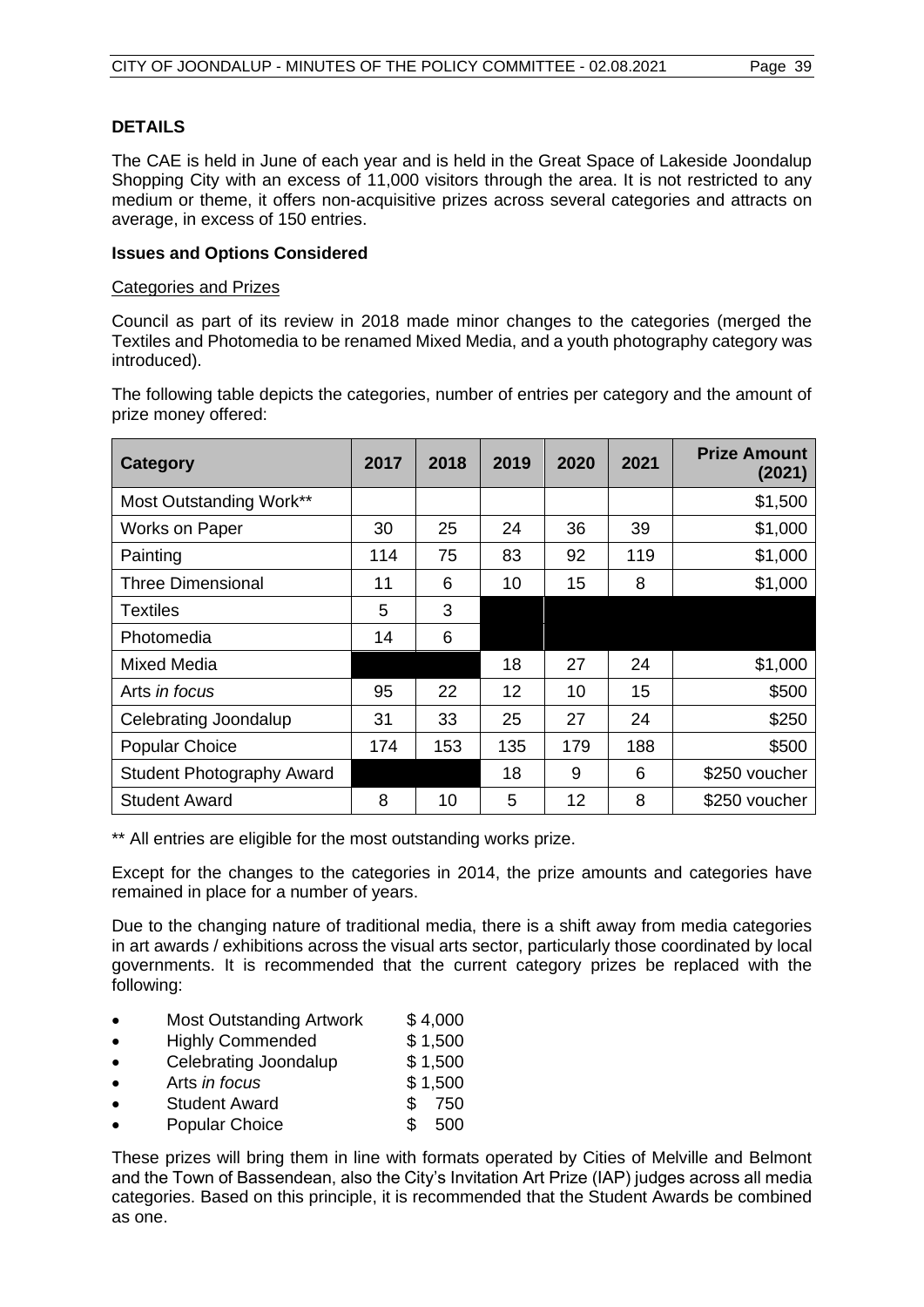These changes will also see a moderate increase in total prize money offered by \$2,250.

In the past the recipient of the Arts *in focus* Award was afforded a professional development opportunity with a solo exhibition at the Joondalup Art Gallery (JAG) located within Central Walk. However, the City recently agreed not to renew the lease of the facility on behalf of the Joondalup Community Arts Association (JCAA). The decision to close JAG compromised the City's ability to host a professionally curated solo show for the award winner and alternate venues have and will continue to be explored.

The City for the 2019 and 2020 Arts *in focus* Award winners utilised a pop-up venue in commercial premises to house the solo exhibition. It is recommended to retain this prize, with the offer of a solo exhibition to continue and the City will work the winner on a suitable location.

It is further recommended that the Celebrating Joondalup Award be restricted to residents / ratepayers of the City of Joondalup.

While not an award category, the City also selects an artist (based on recommendation from the judging panel) to commission a piece of artwork to be displayed on the City's Inside-Out Billboard located on the City of Joondalup Library. This is also recommended to continue.

#### Dates of CAE

The CAE is held in June of each year, which has provided challenges:

- With the event being held during winter the venue leaks and this increases the risk of damage and the need to install safety measures such as slip mats which detracts from the exhibition.
- Entries for both the CAE and the City's Invitational Art Prize (IAP) are opened at around the same time which causes confusion amongst artists.

It is recommended that CAE be moved to be held in March / April of each year. This minimises the risk of wet weather, while also allowing for entries to be called early reducing the confusion between CAE and IAP.

| <b>CAE Dates</b>   | <b>Call for Entries</b>               | <b>Start of</b><br><b>Exhibition</b> | <b>VIP Event</b> | <b>Finish Date</b> |
|--------------------|---------------------------------------|--------------------------------------|------------------|--------------------|
| 2021               | 1 March to<br>30 April 2021           | 6 June 2021                          | 5 June 2021      | 20 June 2021       |
| Proposed<br>(2022) | 6 December 2021<br>to 4 February 2022 | 27 March 2022   26 March 2022        |                  | 10 April 2022      |

For 2022 the following dates are proposed (these will vary slightly each year):

#### Entry requirements

The CAE has a few criteria that are to be met to be eligible for entry:

- All artists must be a resident / ratepayer of the City of Joondalup or a member of one of the community art associations that are based within the City of Joondalup.
- All artworks must not be greater than  $1m^2x 1m^2$ .
- Due to capacity of venue, total artworks for the CAE are limited to 200.
- Price restriction for each artwork not to exceed \$2,000.

The size limits and the total number of artworks is to ensure that the event remains manageable given the constraints of the venue while also ensuring that the artworks are displayed in a respectful manner.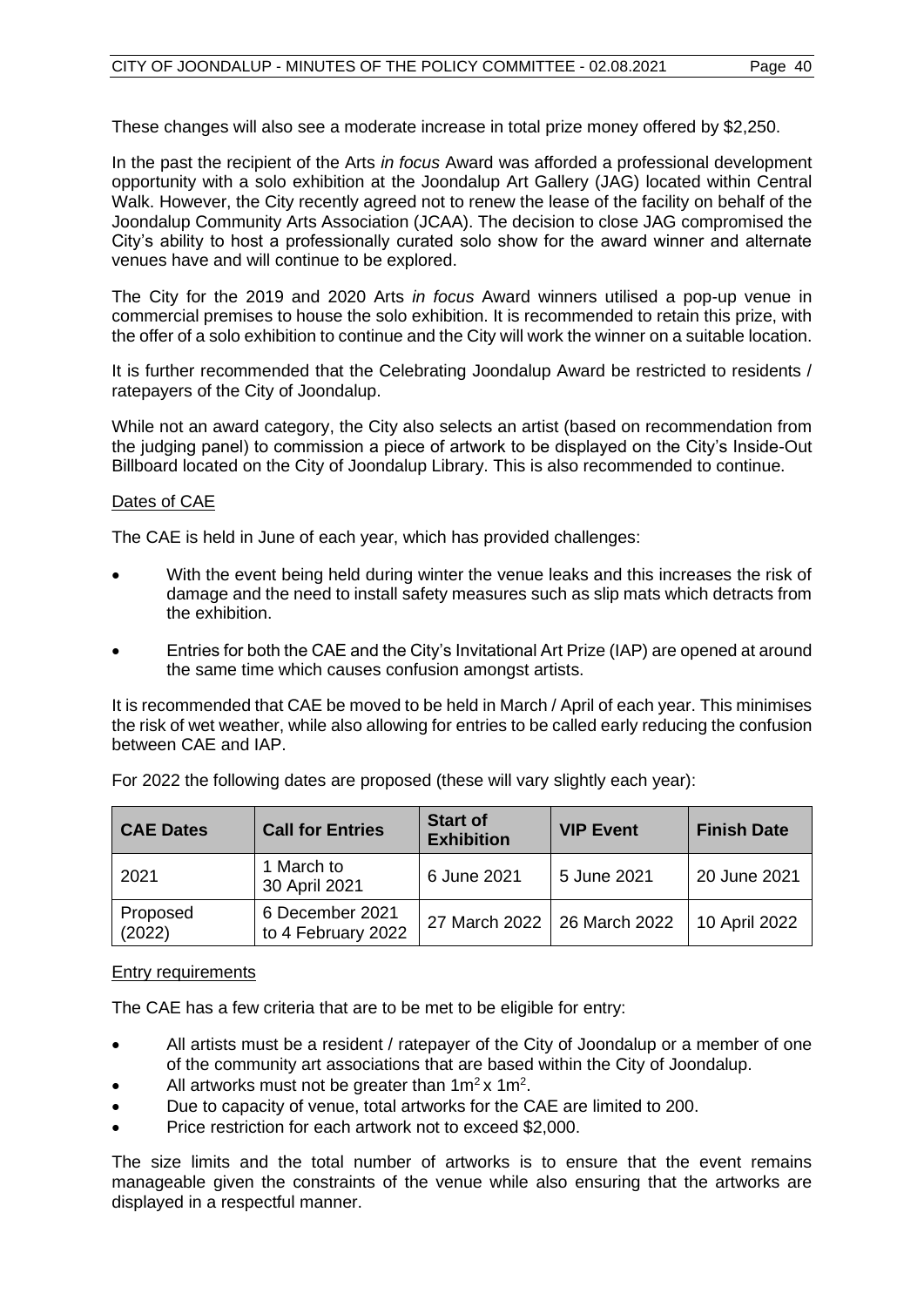Over the last three CAE's, the total pieces of artwork entered averages 168, with an average of 30% from artists residing outside the City of Joondalup.

As part of the 2021 CAE, the City received five artworks that exceeded the size limit. In all cases each artist was offered the opportunity to submit an alternate piece that complied.

It is proposed that these entry requirements remain unchanged.

The terms and conditions of entry do not specify the age group for the Student Awards. It is proposed to clarify by stating the eligibility for the student award be restricted to between 12 and 18 years of age.

#### **Legislation / Strategic Community Plan / Policy Implications**

**Legislation** Not applicable.

#### **Strategic Community Plan**

| Key theme                   | Community wellbeing.                                                                                              |
|-----------------------------|-------------------------------------------------------------------------------------------------------------------|
| <b>Objective</b>            | Cultural Development. For the community to have access to<br>world-class cultural artistic events and facilities. |
| <b>Strategic initiative</b> | Promote local opportunities for art development.                                                                  |
| <b>Policy</b>               | Not applicable.                                                                                                   |

#### **Risk Management Considerations**

Hosting such an event within a public shopping centre provides several challenges that would normally be mitigated within a professional gallery environment. These are managed through a well-developed risk management plan.

#### **Financial / Budget Implications**

The 2021-22 annual budget contains an amount of \$65,210 to host the next CAE.

#### **Regional Significance**

While the CAE is primarily focussed on developing artists locally, the statistics show an average of 30% of the exhibitors reside outside the City therefore the event has an interest from beyond the City of Joondalup's boundaries.

The on-going provision of an accessible and high-calibre art event is integral to the cultural development and vibrancy of the City of Joondalup and for the development of visual arts within the industry of local government. The CAE attracts community artists and is an important cultural event held by the City in the northern corridor.

#### **Sustainability Implications**

#### **Environmental**

Art strengthens the public realm by creating points of interest, animating spaces and providing beauty, character and colour to place.

#### Social

The relevance of the City's cultural position increases the value of the City's cultural resources.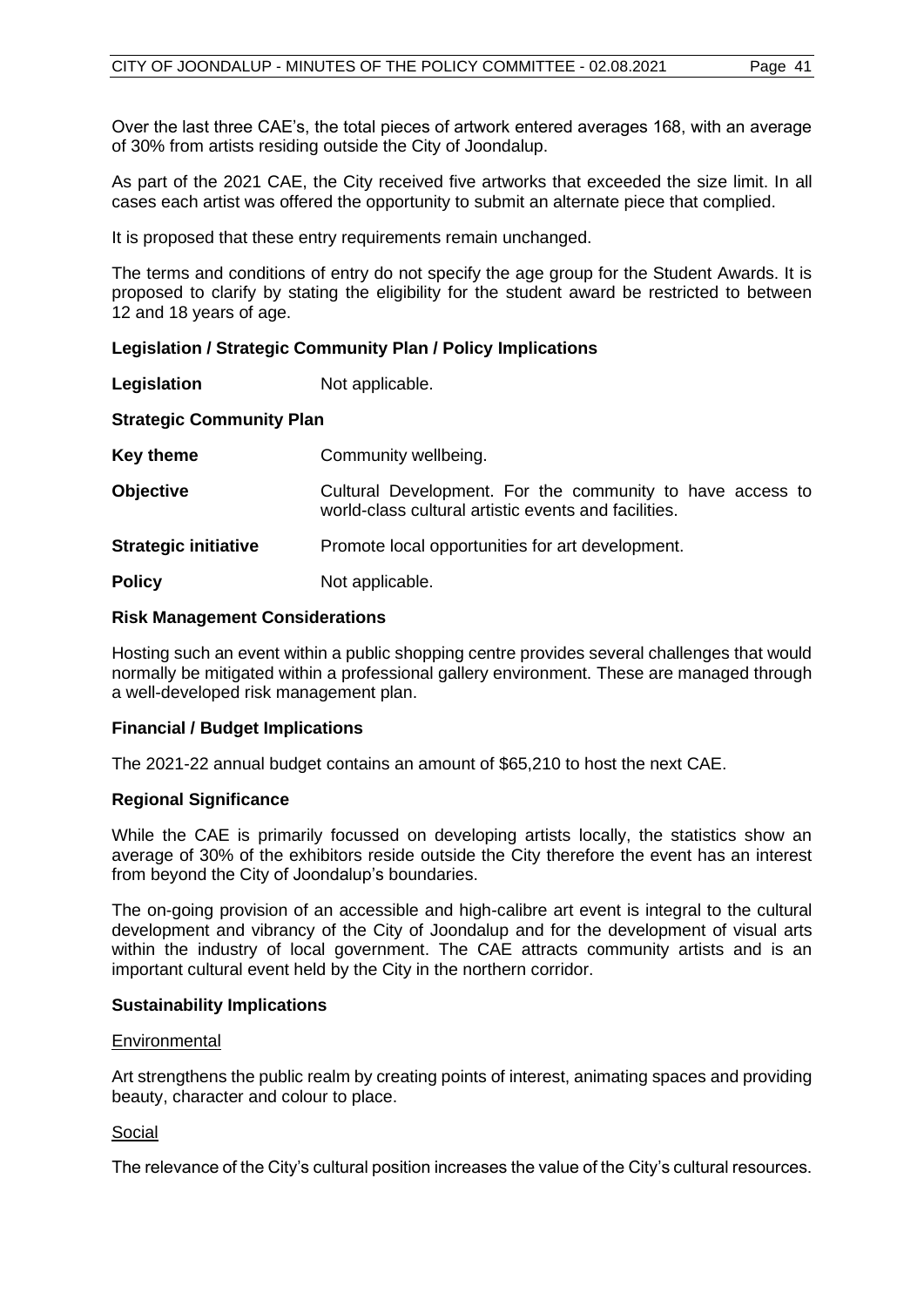#### Economic

Art is a driver for cultural tourism.

#### **Consultation**

Each CAE provides the opportunity for artists and attendees to provide feedback.

#### **COMMENT**

The visual arts form an important part of the cultural and economic development of the Joondalup region. While the IAP hosted in October of each year caters for professional artists and fosters the growth of the City's art collection, the CAE contributes to the Joondalup community's sense of wellbeing through the promotion and support of local arts and culture, culminating in a showcase exhibition operated to a professional standard.

The CAE is a well run and popular event on the City's cultural event calendar. The proposed changes are minor in nature while maintaining the overall objective of the exhibition.

#### **VOTING REQUIREMENTS**

Simple Majority.

*Mayor Jacob left the room at 7.10pm and returned at 7.13pm.*

#### **OFFICER'S RECOMMENDATION**

That Council:

- 1 AGREES to host the annual Community Art Exhibition during the months of March and April of each year;
- 2 DELETES the current prize categories, and replaces them with the following:

| 2.1 | <b>Most Outstanding Artwork</b> | \$4,000;    |
|-----|---------------------------------|-------------|
| 2.2 | <b>Highly Commended</b>         | \$1,500;    |
| 2.3 | Celebrating Joondalup           | \$1,500;    |
| 2.4 | Arts in focus                   | \$1,500;    |
| 2.5 | <b>Student Award</b>            | 750:<br>\$. |
| 2.6 | <b>Popular Choice</b>           | 500:<br>\$. |
|     |                                 |             |

- 3 AGREES to include in the terms and conditions of the Community Art Exhibition that to be eligible for the Student Awards, entrants are to be aged between 12 and 18 years of age;
- 4 AGREES that the 'Celebrating Joondalup Award' be restricted to residents and / or ratepayers of the City of Joondalup.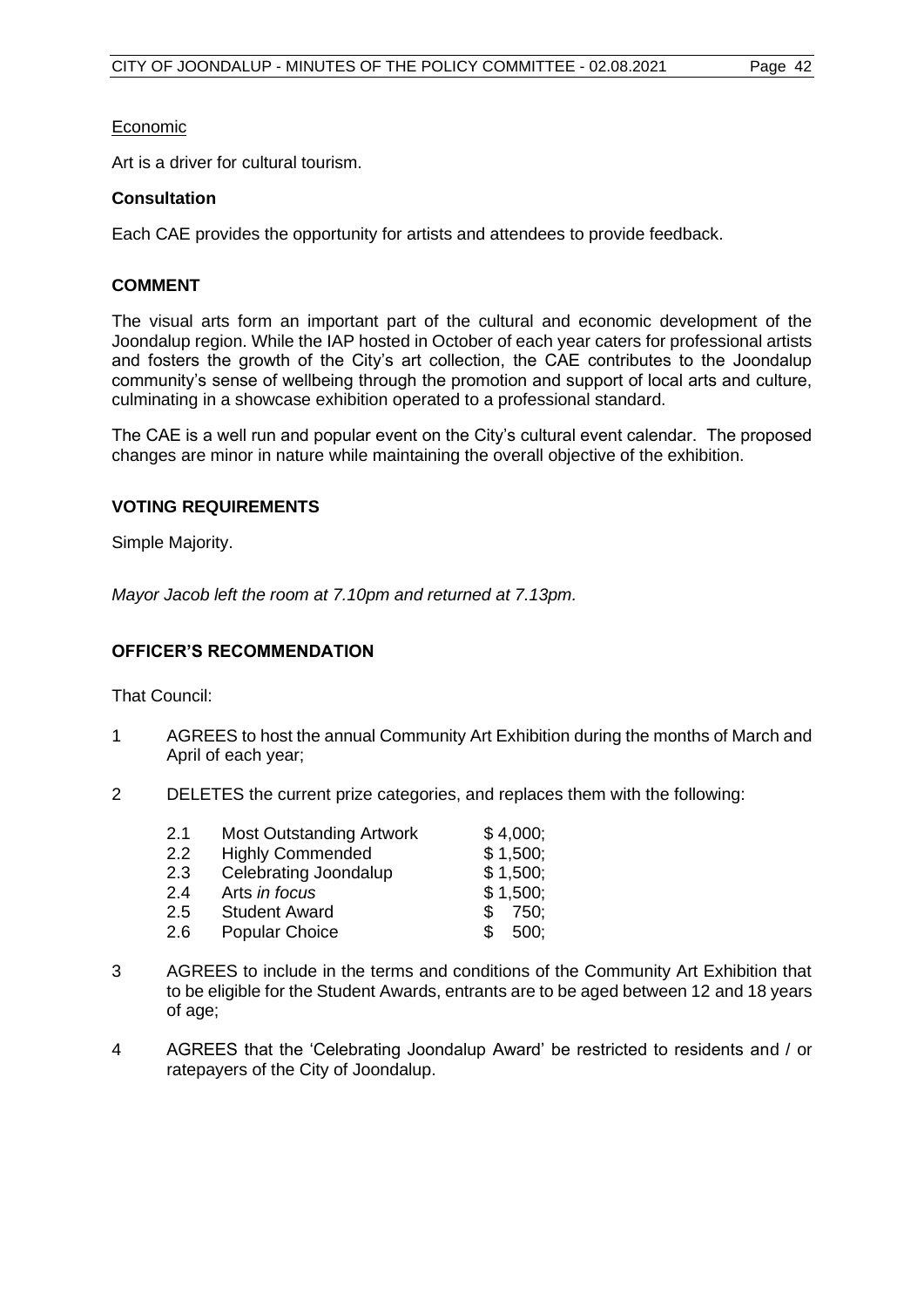**MOVED Cr May, SECONDED Cr Jones that Council:**

- **1 AGREES to host the annual Community Art Exhibition during the months of March and April of each year;**
- **2 DELETES the current prize categories, and replaces them with the following:**

| 2.1 | <b>Most Outstanding Artwork</b> | \$4,000;  |
|-----|---------------------------------|-----------|
| 2.2 | <b>Highly Commended</b>         | \$1,500;  |
| 2.3 | <b>Celebrating Joondalup</b>    | \$1,500;  |
| 2.4 | Arts in focus                   | \$1,500;  |
| 2.5 | <b>Student Award</b>            | 750:<br>S |
| 2.6 | <b>Popular Choice</b>           | 500;<br>S |

- **3 AGREES to include in the terms and conditions of the Community Art Exhibition that to be eligible for the Student Awards, entrants are 18 years of age or younger;**
- **4 AGREES that the 'Celebrating Joondalup Award' be restricted to residents and / or ratepayers of the City of Joondalup.**

#### **The Motion was Put and CARRIED (4/3)**

**In favour of the Motion:** Crs Hamilton-Prime, Chester, Jones and May. **Against the Motion:** Mayor Jacob, Crs Fishwick and Hollywood.